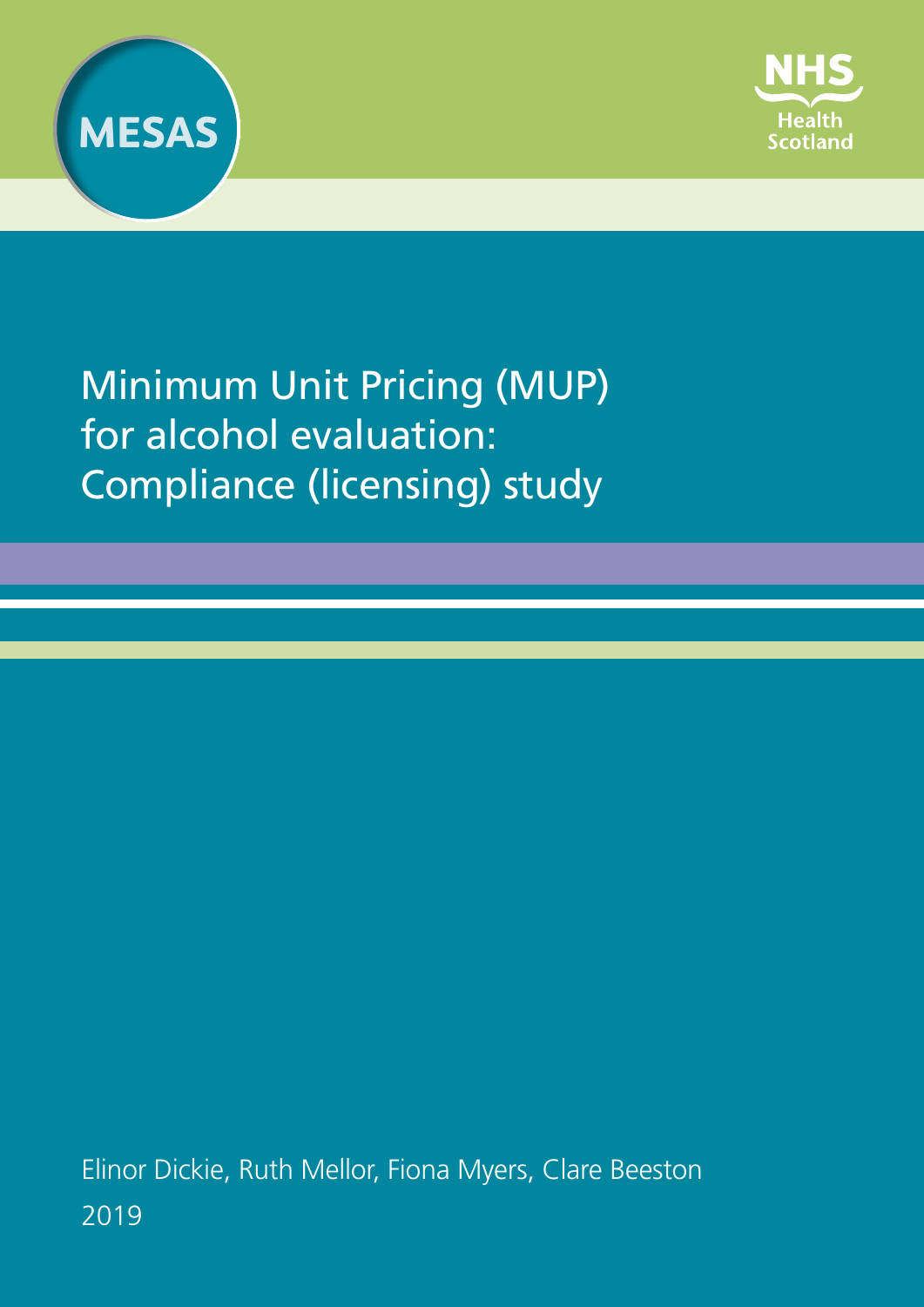This resource may also be made available on request in the following formats:



## **0131 314 5300**

 **[nhs.healthscotland-alternativeformats@nhs.net](mailto:nhs.healthscotland-alternativeformats%40nhs.net?subject=)**

#### **This report should be cited as:**

Dickie E, Mellor R, Myers F and Beeston C. Minimum Unit Pricing (MUP) Evaluation: Compliance (licensing) study. Edinburgh: NHS Health Scotland; 2019.

For further information about this work please contact:

Elinor Dickie, Public Health Intelligence Adviser, NHS Health Scotland. Elinor.Dickie@nhs.net

#### **Acknowledgements**

The authors would like to thank all the study participants: the National LSO Network; members of the study's Evaluation Advisory Group; Ashley Brown, University of Stirling; colleagues at NHS Health Scotland, namely the MUP Evaluation Project Team; and Grant Donaghy in Knowledge Services.

The Evaluation Advisory Group membership and terms of reference are available online here: www.healthscotland.scot/health-topics/alcohol/evaluation-ofminimum-unit-pricing-mup/overview-of-evaluation-of-mup/ governance-of-evaluation-of-mup/mesas-governance-boardoverview/evaluation-advisory-groups-eag

Published by NHS Health Scotland

1 South Gyle Crescent Edinburgh EH12 9EB

© NHS Health Scotland 2019

All rights reserved. Material contained in this publication may not be reproduced in whole or part without prior permission of NHS Health Scotland (or other copyright owners). While every effort is made to ensure that the information given here is accurate, no legal responsibility is accepted for any errors, omissions or misleading statements.

NHS Health Scotland is a WHO Collaborating Centre for Health Promotion and Public Health Development.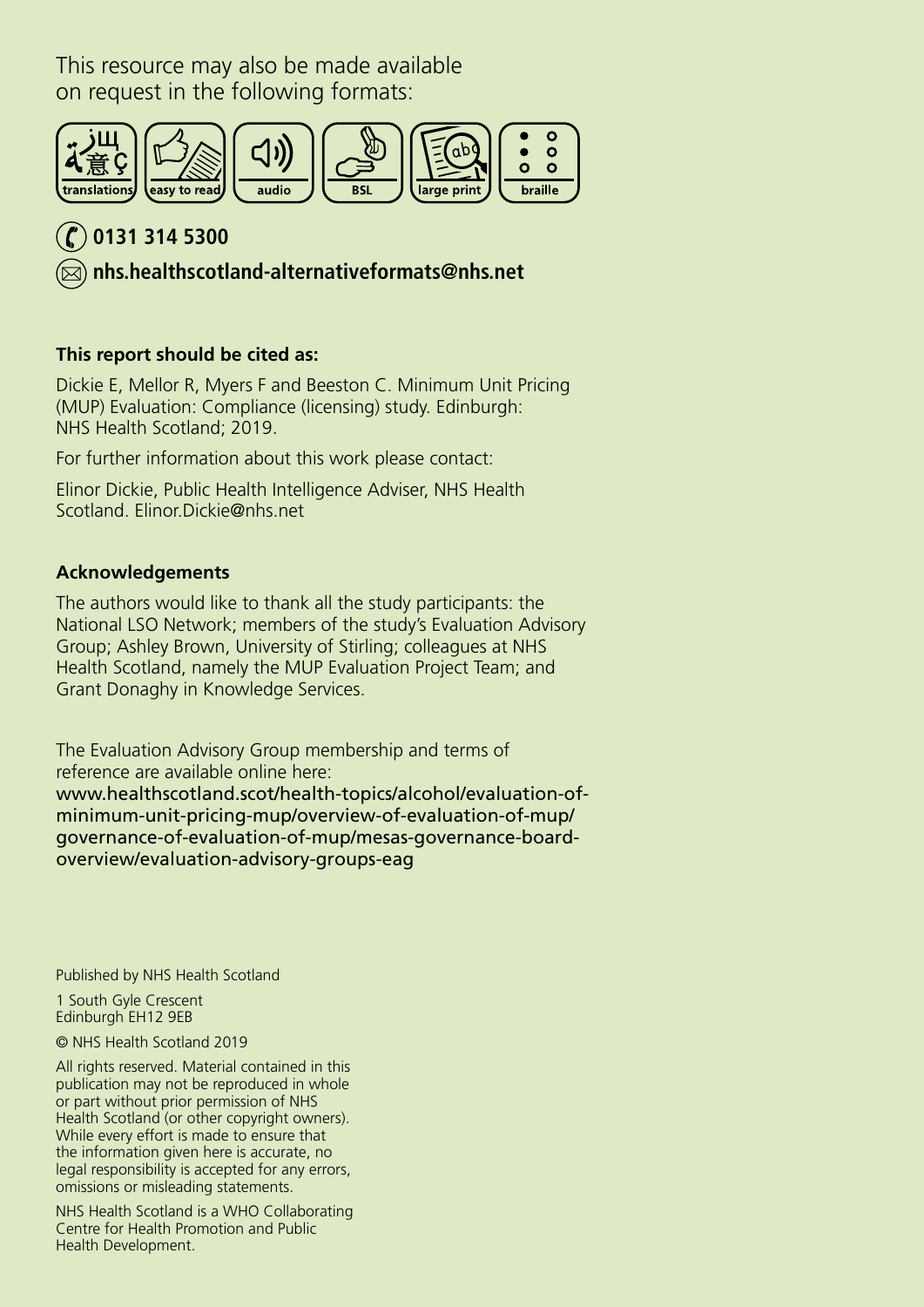# **Contents**

| 3.3 Facilitators, obstacles and other potential consequences 40              |  |
|------------------------------------------------------------------------------|--|
|                                                                              |  |
|                                                                              |  |
|                                                                              |  |
|                                                                              |  |
|                                                                              |  |
|                                                                              |  |
| Appendix 1: Minimum unit price (MUP) for alcohol evaluation theory of change |  |
|                                                                              |  |
|                                                                              |  |
|                                                                              |  |
|                                                                              |  |
|                                                                              |  |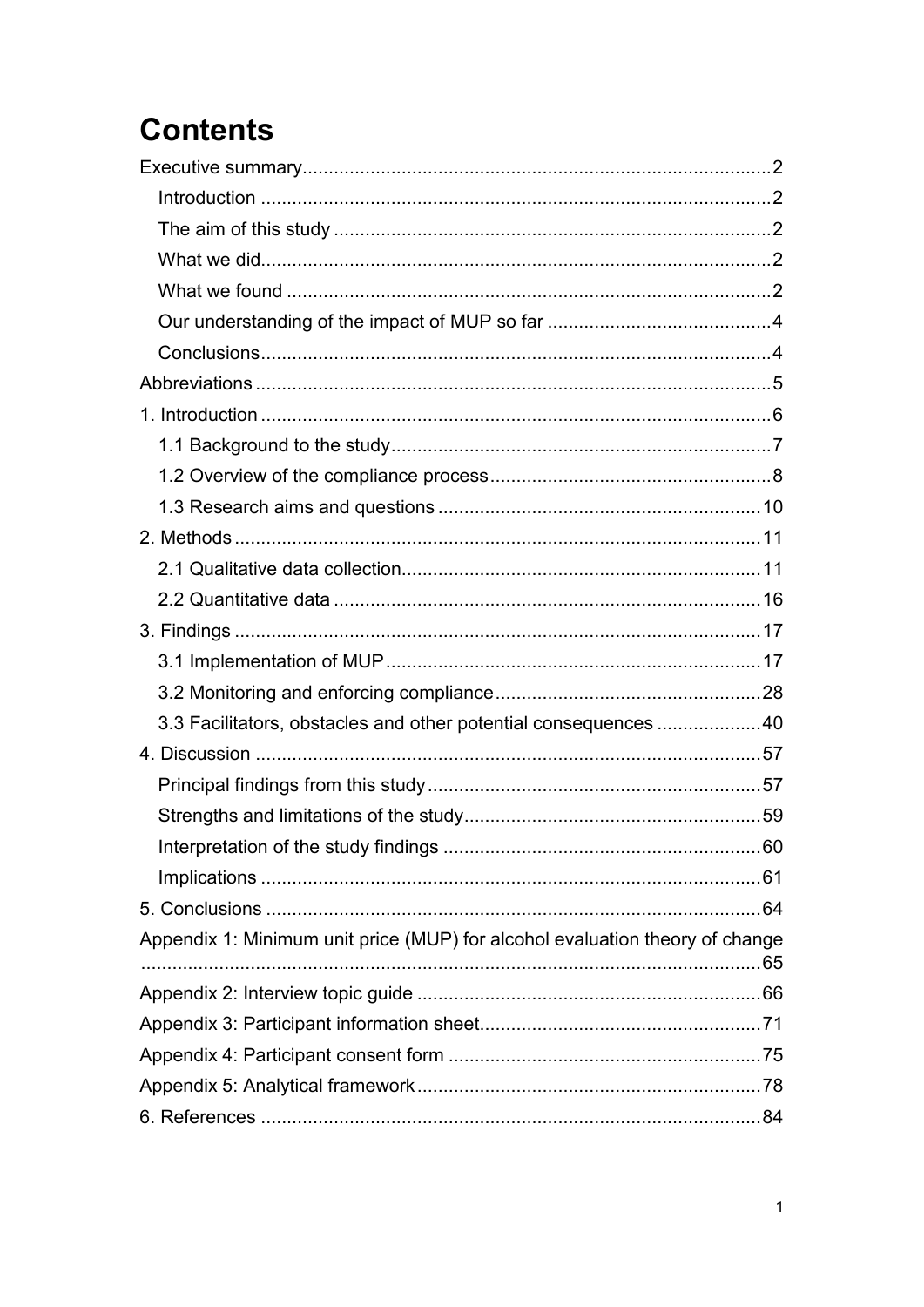## <span id="page-3-0"></span>**Executive summary**

## <span id="page-3-1"></span>**Introduction**

- Minimum unit pricing (MUP) came into effect in Scotland on 1 May 2018. From that date every drink containing alcohol has a minimum price based on the amount of pure alcohol it contains. The minimum price for alcohol in Scotland is currently set at 50 pence per unit (ppu).
- A number of research studies are being undertaken to assess the impact of MUP. As part of the national MUP Evaluation Portfolio, this study focuses on the implementation of MUP from the perspectives and experiences of practitioners with responsibility for inspection and enforcement of MUP in licensed premises.

## <span id="page-3-2"></span>**The aim of this study**

• The aim was to understand how MUP was being implemented; what may have helped or hindered implementation; practitioners' views on the extent of non-compliance with MUP, and perceptions of any changes in the sale of unlicensed alcohol in Scotland.

#### <span id="page-3-3"></span>**What we did**

• Telephone interviews with 12 Licensing Standards Officers (LSOs), five Police Scotland local divisional licensing officers, and three Trading Standards Officers (TSOs).

### <span id="page-3-4"></span>**What we found**

Based on the perspectives of those interviewed, we found that:

- licensed premises were felt to be largely compliant with MUP. Any issues of non-compliance with MUP were considered by practitioners to be minor
- there are different types of licensed premises: the on-trade (pubs and clubs) and the off-trade (shops selling alcohol for consumption off the premises). The off-trade includes large supermarket chains, as well as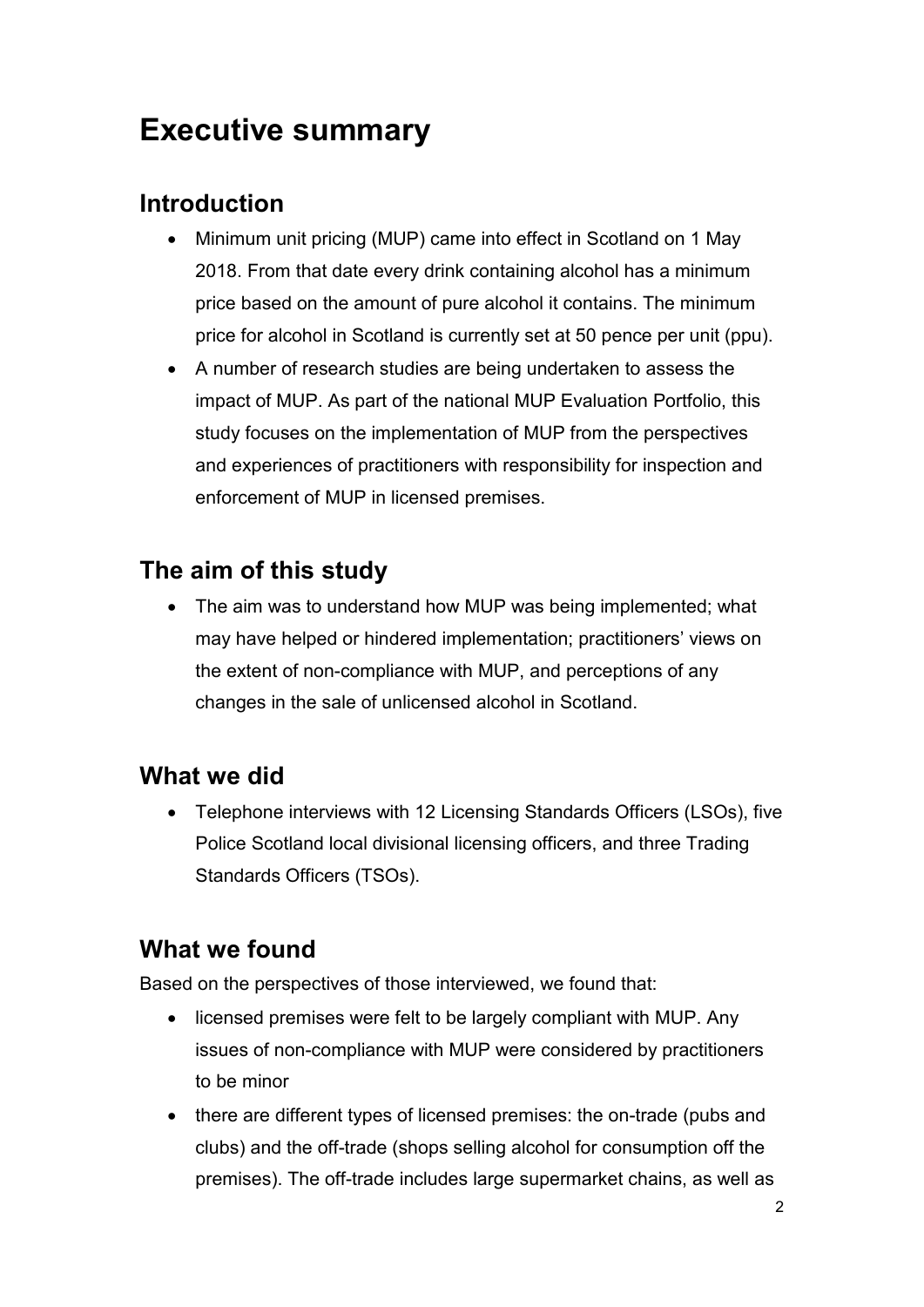small independent shops. Practitioners reported that the on-trade had been largely unaffected by the implementation of MUP. This is because alcohol prices in this sector are normally higher than the current MUP rate of 50 ppu. Non-compliance was therefore not found to be an issue. In the off-trade, practitioners expected more instances of noncompliance among the smaller premises than among the larger supermarkets. This is because supermarkets tend to have management systems in place to ensure all their stores are compliant with required legislation. In practice, examples of non-compliance were found in both the large supermarket chains and smaller independent licensed premises. All issues were swiftly resolved

- a number of factors were identified that supported the high level of compliance. These include:
	- $\circ$  the mandatory status of MUP. This means that all premises must comply as a condition of their alcohol licence
	- $\circ$  the level at which MUP was set (£0.50p) means it had limited effect on the on-trade and only affected a comparatively small proportion of alcohol products in the off-trade
	- $\circ$  the financial incentive for licensed premises to comply, both to protect their licence, and because MUP is perceived to increase their income
	- o the role of the LSOs, together with the police licensing division and TSOs, in supporting compliance. The practical resources made available, such as the guidance produced by the Scottish Government and Scottish Grocers Federation, were also felt to have helped licensed premises.
- factors that may have created obstacles to effective implementation were, in the short-term, the limited lead-in time between the announcement that MUP would go ahead and the start date and the availability of guidance for premises. It was felt that these made it more difficult for premises to be ready by 1 May 2018. An ongoing issue may be making sure that premises understand how to calculate MUP and apply it to all their relevant alcohol product lines. Demands on LSOs to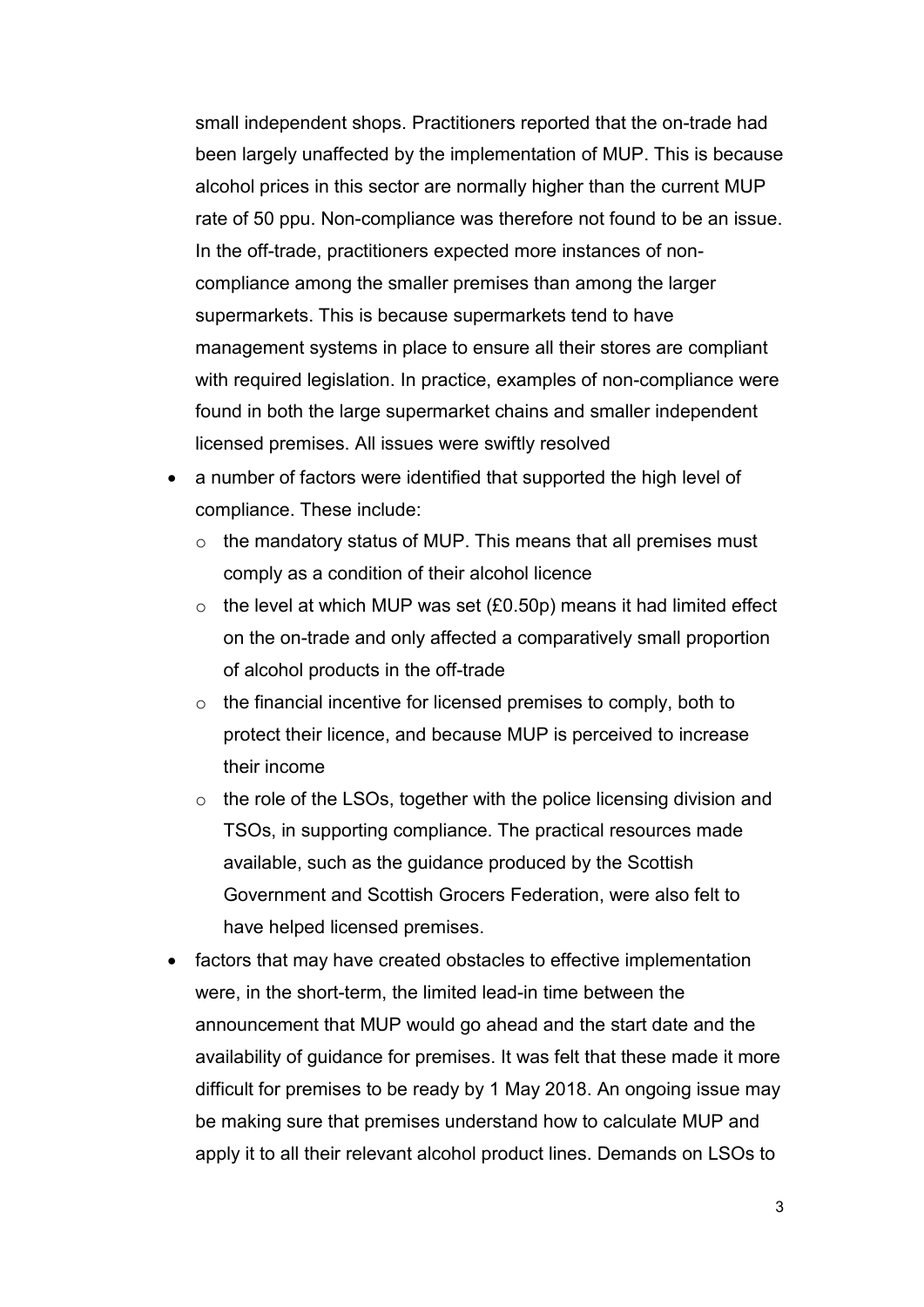work on other local authority licensing issues may also limit their time to supervise compliance with MUP. Some issues that were still causing confusion – for example in relation to promotions, the use of vouchers and the need for 'dual pricing' where premises sold to both the licensed trade and the public

• no increases in illegal alcohol-related activity were identified as a result of the introduction of MUP.

### <span id="page-5-0"></span>**Our understanding of the impact of MUP so far**

• This is the first study from the evaluation of MUP to report.

### <span id="page-5-1"></span>**Conclusions**

- The study found that minimum unit pricing was, in the main, well implemented and compliance among licensed premises was high.
- An important first step for a policy to achieve its intended outcomes is successful implementation, and for the relevant people to comply with the policy. From the point of view of the participants in the current study, MUP has been effectively implemented by licensed premises. Other studies in the MUP Evaluation Portfolio will help to provide information on the outcomes that follow on from successful implementation.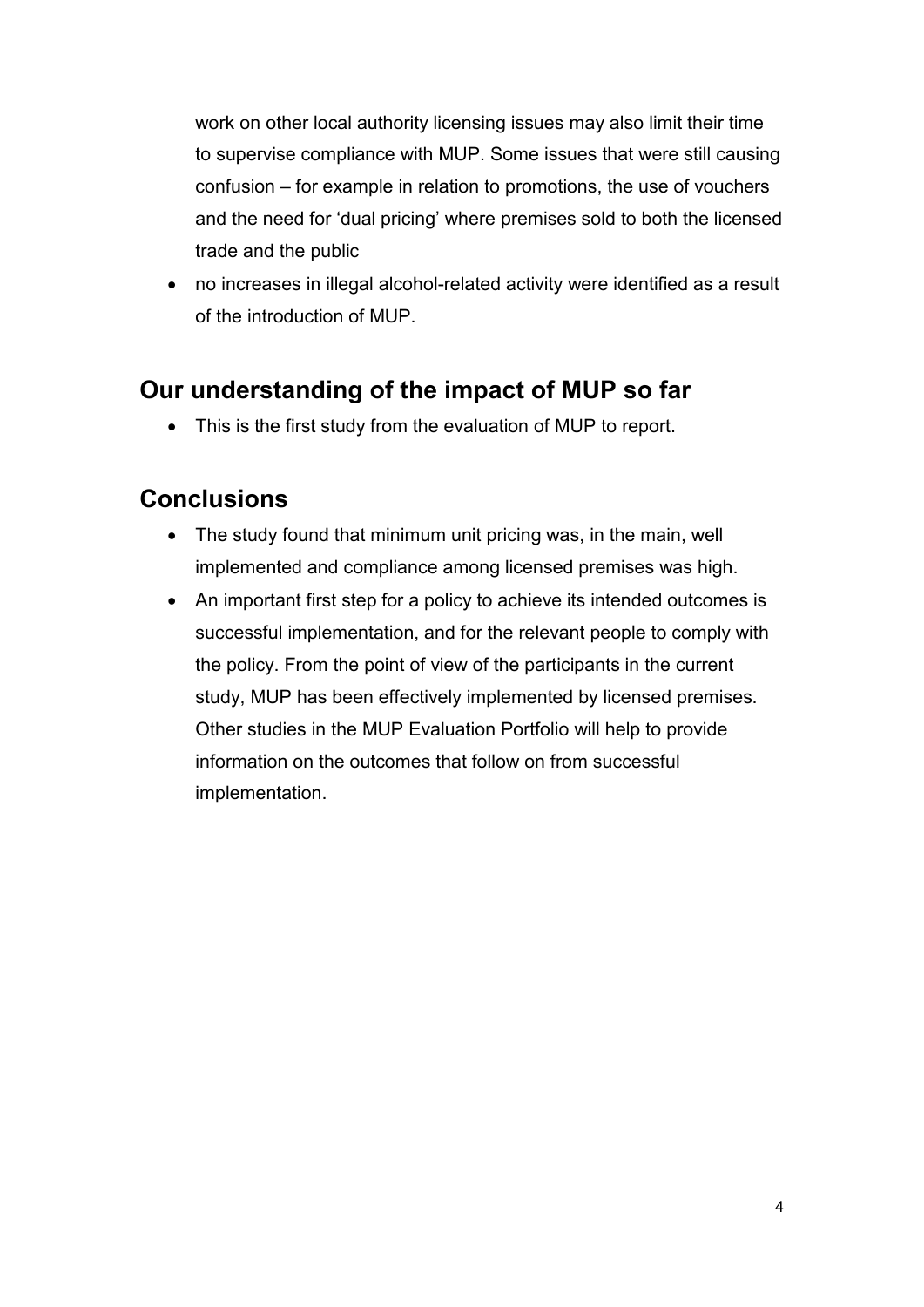# <span id="page-6-0"></span>**Abbreviations**

**ABV:** Alcohol by volume **LSO:** Licensing Standards Officer **MUP:** Minimum unit pricing **PASG:** Primary Authority Supermarkets Group **SGF:** Scottish Grocers Federation **SCOTTS:** The Society of Chief Officers of Trading Standards in Scotland **TSI:** Trading Standards Institute **TSO:** Trading Standards Officer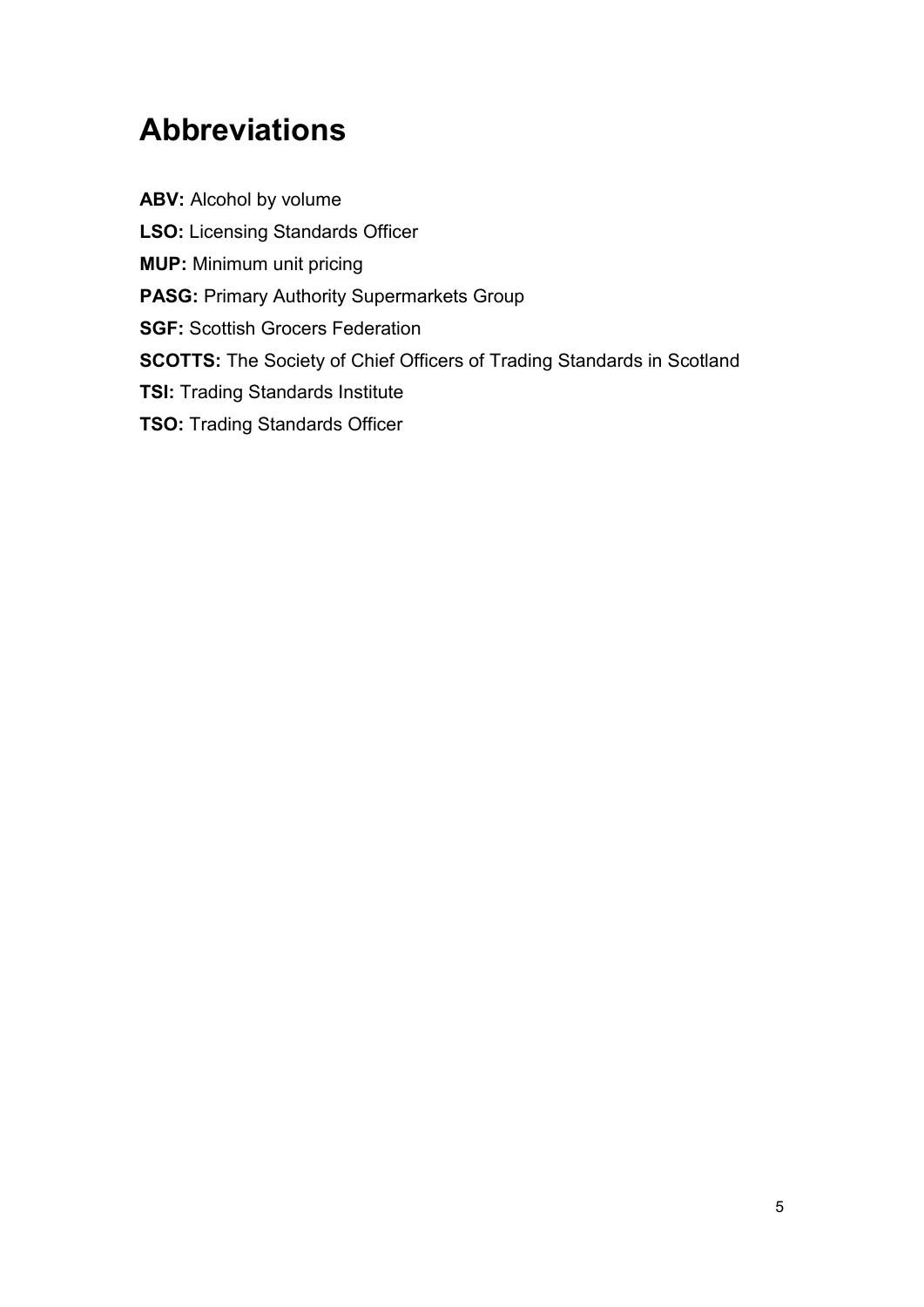# <span id="page-7-0"></span>**1. Introduction**

Minimum unit pricing (MUP) was first proposed in the Scottish Government's 'Changing Scotland's Relationship with Alcohol: A Framework for Action'[1](#page-86-0) (2009) as part of a package of interventions to address Scotland's high rate of alcohol-related harm.

The necessary legislation was passed by the Scottish Parliament in the Alcohol (Minimum Pricing) (Scotland) Act 2012. This legislates for setting a floor price based on the alcoholic strength of products below which all alcohol in Scotland cannot be sold. It applies to both the on-trade (i.e. places that sell alcohol for consumption on the premises, such as pubs, restaurants and clubs) and the off-trade (supermarkets, off-licences, convenience stores and any shop that sells alcohol for consumption off the premises).

MUP was subject to a legal challenge by some parts of the alcohol industry. On 15 November 2017, the UK Supreme Court confirmed that MUP is lawful.[2](#page-86-1) Following a consultation and Parliamentary vote, secondary legislation was passed that set the level of minimum price at 50 pence per unit (ppu) of alcohol. MUP was implemented on 1 May 2018 and is a mandatory condition that applies to all alcohol licences. As such it is illegal for licensed premises to sell alcohol cheaper than this.

The MUP legislation states it will expire before the end of a 6-year period of implementation unless the Scottish Parliament makes provision for it to continue. This is often referred to as the 'sunset clause'. The legislation also requires a report on the operation and effects of MUP to be put before Parliament as soon as possible after the end of the fifth year of implementation.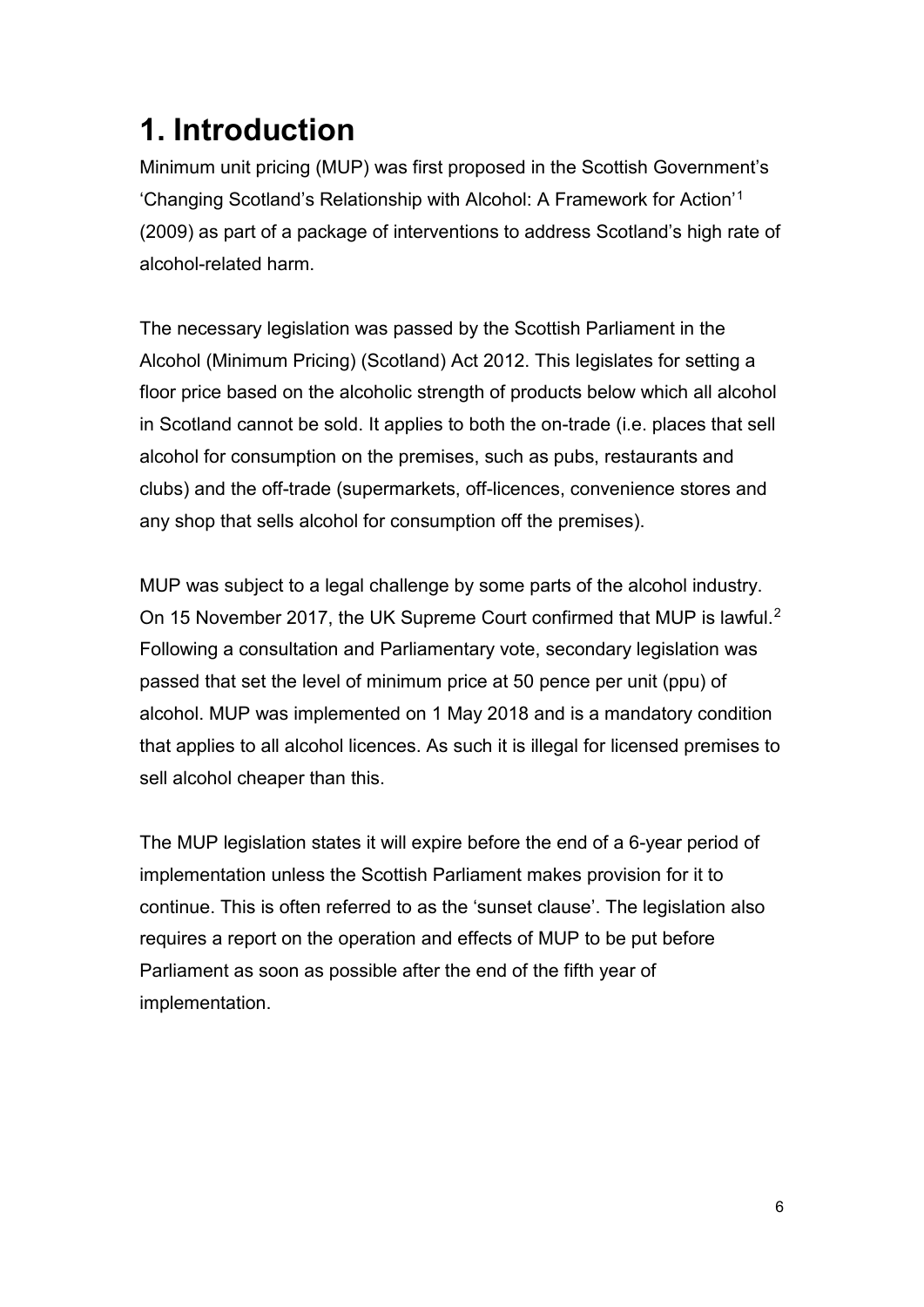This review report needs to cover, among other things, the impact on alcohol licence holders and producers, and on the five licensing objectives set out in the Licensing (Scotland) Act 2005.[\\*](#page-8-1) NHS Health Scotland has been tasked with leading the independent evaluation of MUP that will form the basis of this report.

### <span id="page-8-0"></span>**1.1 Background to the study**

The overarching evaluation questions for the evaluation of MUP are:

- **1** To what extent has implementing MUP in Scotland contributed to reducing alcohol-related health and social harms?
- **2** Are some people and businesses more affected (positively or negatively) than others?

The evaluation is taking a theory-based approach. In such an approach, the conclusion that the intervention has contributed to the desired long-term outcomes is drawn if:

- there is a plausible 'theory of change' that shows how the implementation of MUP links to the intended outcomes
- it can be demonstrated that the activities were implemented in a way likely to achieve the outcomes
- evidence is gathered which supports the theory of change, i.e. demonstrates the sequence of expected results is being realised
- external factors influencing outcomes have been assessed and accounted for.[3,](#page-86-2) [4](#page-86-3)

A theory of change for MUP has been developed (see [Appendix 1\)](#page-66-0). A portfolio of component studies managed by NHS Health Scotland has been established to gather evidence on the chain of outcomes in the theory of change and includes studies to assess compliance and implementation,

<span id="page-8-1"></span> <sup>\*</sup> For the purposes of this Act, the licensing objectives are (a) preventing crime and disorder, (b) securing public safety, (c) preventing public nuisance, (d) protecting and improving public health, and (e) protecting children and young persons from harm. See [www.legislation.gov.uk/asp/2005/16/contents](http://www.legislation.gov.uk/asp/2005/16/contents)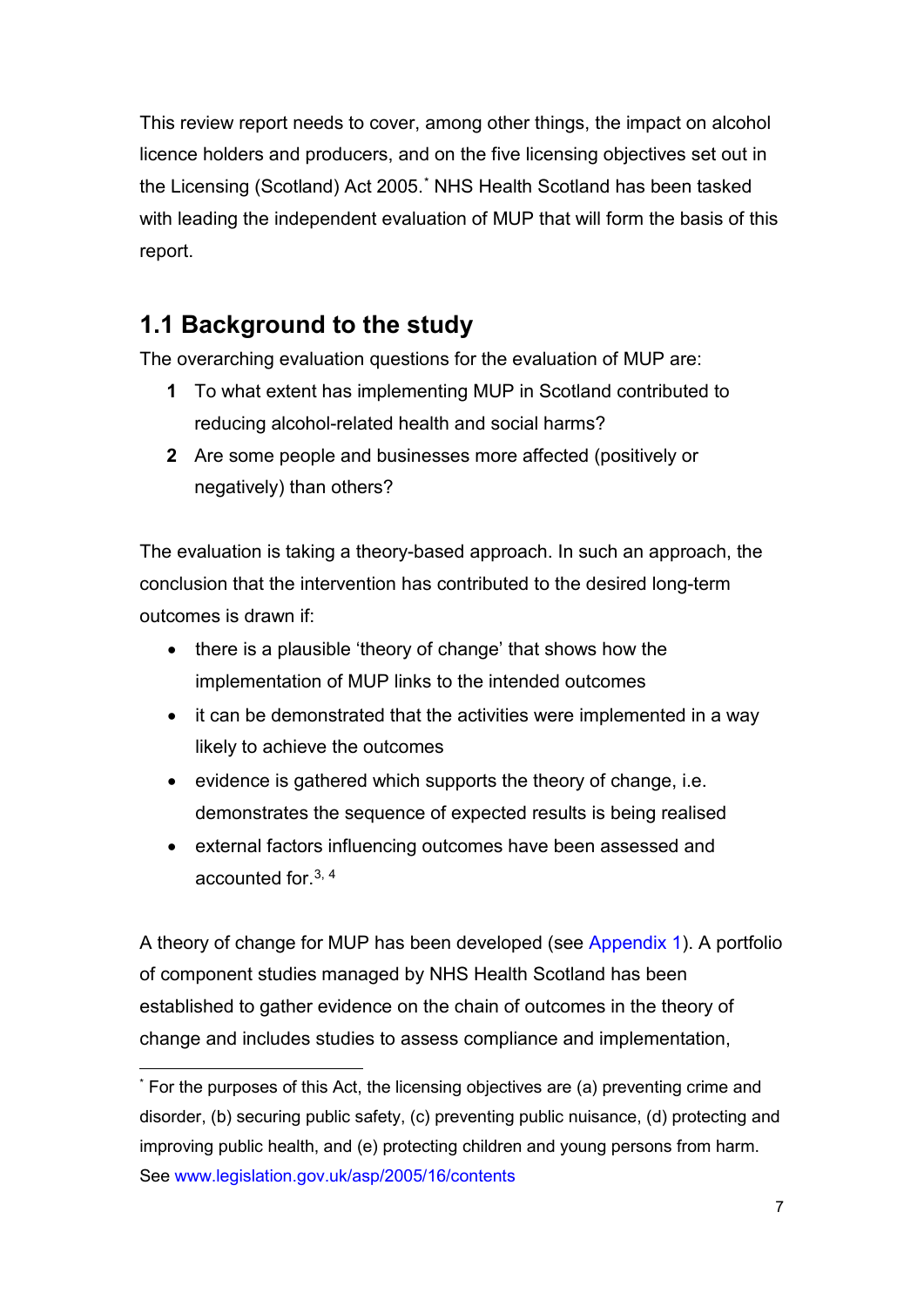changes in the alcohol market, alcohol consumption and alcohol-related harm. Other separately funded studies, resourced by research grant funding or other sources, will complement this portfolio. A description of the evaluation as a whole can be found in the evaluation protocol.<sup>[5](#page-86-4)</sup>

The current study is the first component study of the MUP evaluation portfolio. It is expected that the chain of outcomes will only be realised and attributable to MUP if MUP is complied with and alcohol below 50ppu is largely no longer available in Scotland. It is therefore important to assess compliance as a key element of the effectiveness of MUP in achieving its intended results. [6](#page-86-5), [7,](#page-86-6) [8,](#page-86-7) [9](#page-86-8), [10](#page-86-9) Additionally, understanding poor compliance could indicate where additional support is needed to ensure appropriate implementation.<sup>10</sup>

<span id="page-9-2"></span><span id="page-9-1"></span>This study provides important contextual information on implementation, including the perceived extent and nature of (non-)compliance, and the factors facilitating or acting as obstacles to effective implementation, from the perspective of inspection and enforcement practitioners.

### <span id="page-9-0"></span>**1.2 Overview of the compliance process**

Guidance on the implementation of MUP has been developed by the Scottish Government.[11](#page-86-10) Every beverage containing alcohol has a minimum price based on the amount of pure alcohol it contains. This is calculated as the price per unit (£0.50) x the strength of alcohol (ABV) x the volume in litres.

Across Scotland, local authority Licensing Standards Officers (LSOs) are responsible for monitoring and supervising compliance with all mandatory licensing conditions and this now includes MUP. Under the Licensing (Scotland) Act 2005 section 142: guidance to licensing boards and local authorities<sup>[12](#page-86-11)</sup> LSOs have three main roles: guidance, mediation and compliance. They are the first port of call for most matters related to licensing.

The LSO role is to support retailers in understanding and implementing the law by providing information and guidance to licence holders on actions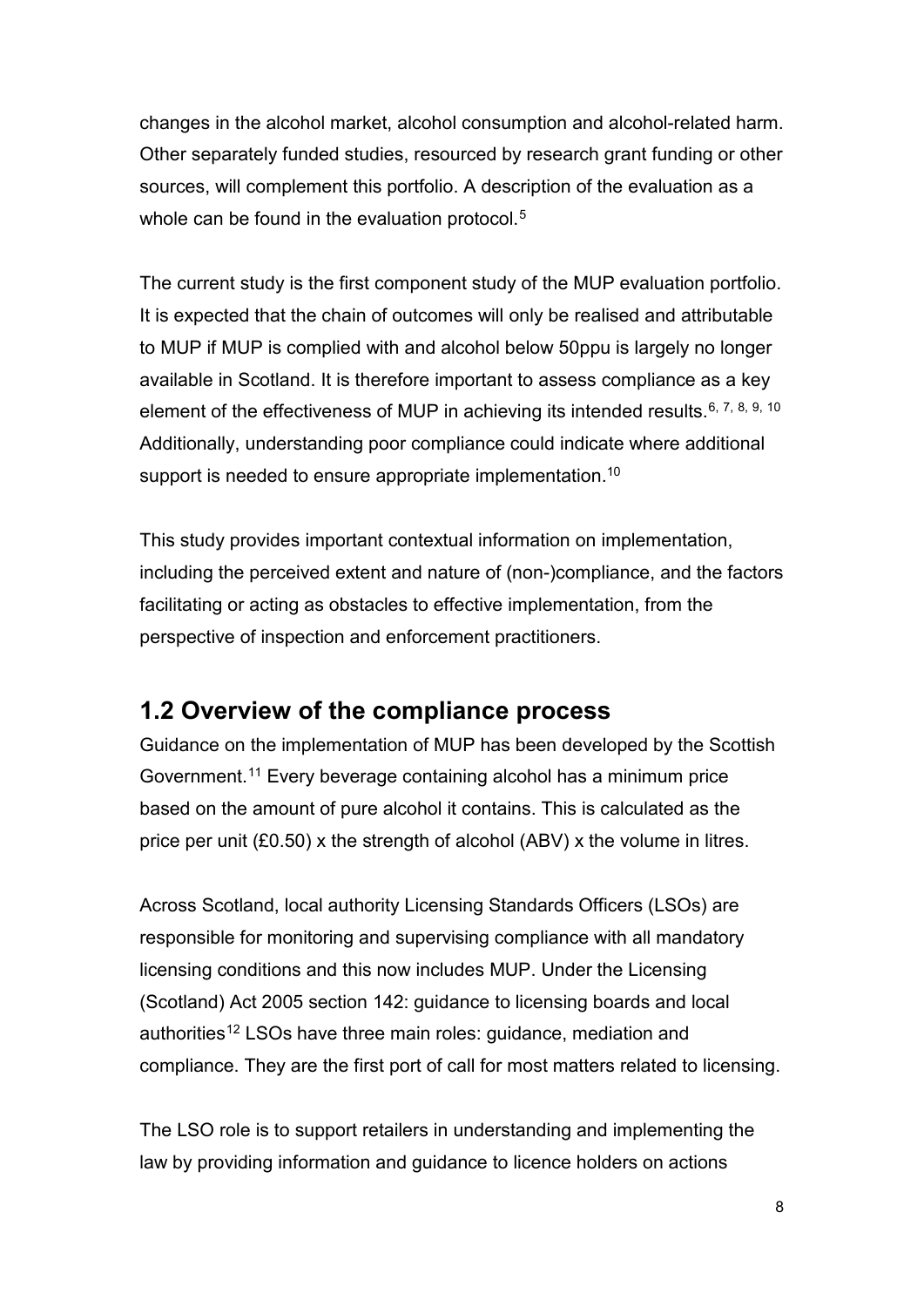required to prevent non-compliance issues or resolve complaints and provide a liaison role between the requirements of alcohol legislation, including MUP, and the needs of retailers. Findings from 'An evaluation of the implementation of, and compliance with, the objectives of the Licensing Scotland Act 2005 Final Report['8](#page-9-2) indicated the benefits of the LSOs' proactive approach to resolving issues.

Each of Police Scotland's 13 Local Policing Divisions has a licensing department that deals with matters of local authority licensing. In respect of alcohol, Police Scotland local licensing teams are specifically responsible for reviewing all alcohol licensing applications for consideration by Licensing Boards in their area, and have close working relationships with LSOs in monitoring licensed premises.

Trading Standards is the local government service that works to (1) protect consumers from illegal trading practices and (2) support the business community to comply with consumer protection legislation. The daily work of a Trading Standards Officer (TSO) involves responding to and investigating consumer complaints and conducting routine inspection of businesses for compliance with legislation. TSOs have various powers granted to them under the legislation that they enforce. These include the ability to enter and inspect premises, examine goods and conduct test purchases.[13](#page-86-12)

Scottish liquor licensing statistics on 'premises and personal licences in force, applications and reviews/proceedings' are published annually by the Scottish Government.[14](#page-86-13) However, the system operates by encouraging compliance, and licensing-related issues are largely proactively resolved operationally rather than escalated to Licensing Boards for review. In addition, national data do not specify whether a review of a premise's licence was in relation to specific conditions, such as MUP. Given that the analysis of suspensions and prosecutions in this routine licensing data would not provide a complete picture of compliance, a specific study was proposed for the purposes of the evaluation of MUP.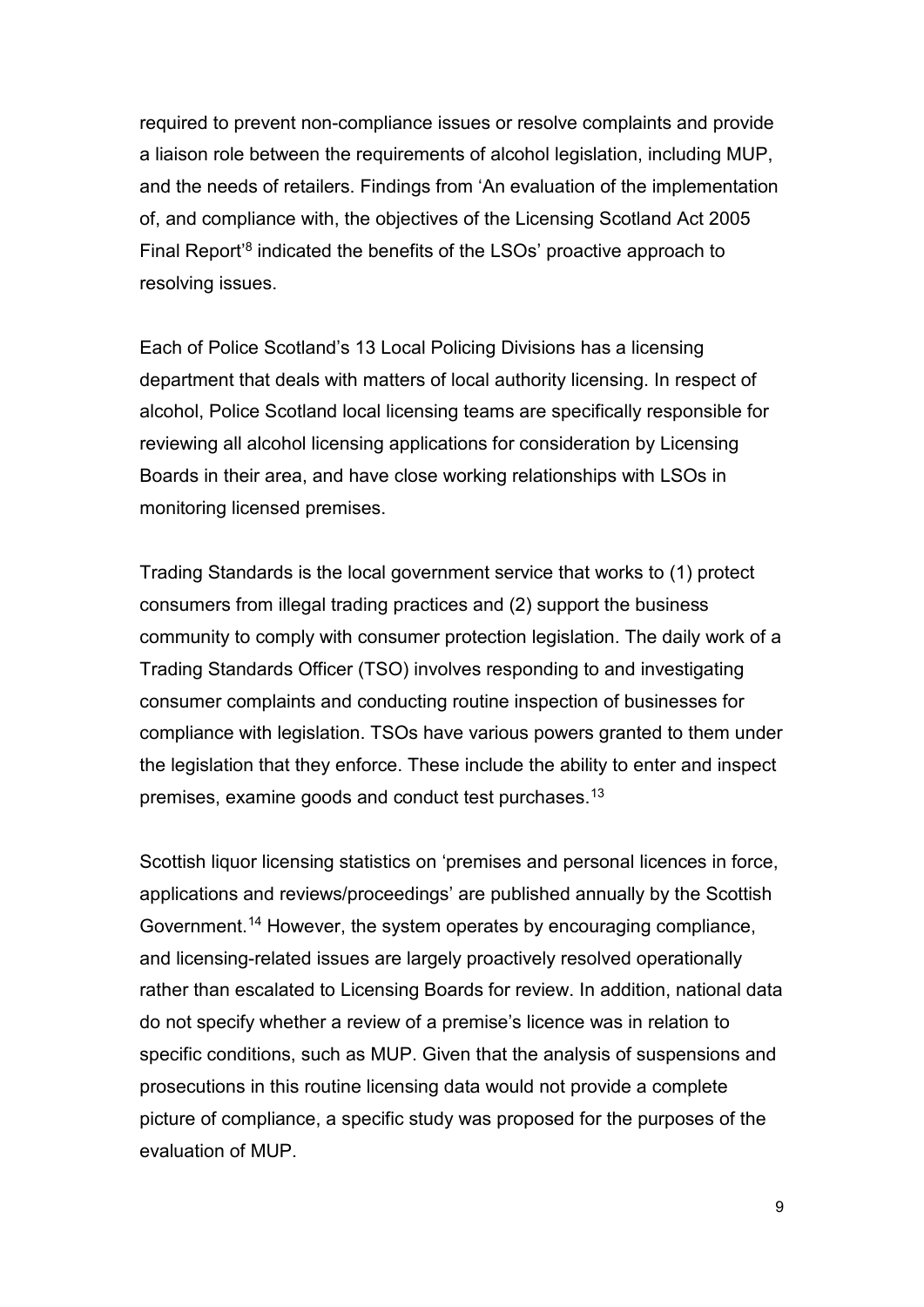## <span id="page-11-0"></span>**1.3 Research aims and questions**

The aim of the study was to provide a broad overview of (non-)compliance, and related issues, with the Alcohol (Minimum Pricing) (Scotland) Act 2012 among licensed premises. The focus of this study was to describe experiences after implementation to contribute to understanding compliance as a critical point in the theory of change.

The research questions were:

- What are the perspectives and experiences of those working in inspection and enforcement of implementing MUP?
- What are the barriers and facilitators of MUP compliance and implementation?
- What is the extent of non-compliance with MUP for alcohol by licensed premises in the study areas?
- What are the perspectives and experiences of those working in inspection and enforcement of any changes in the sale of unlicensed alcohol in Scotland and the introduction of MUP?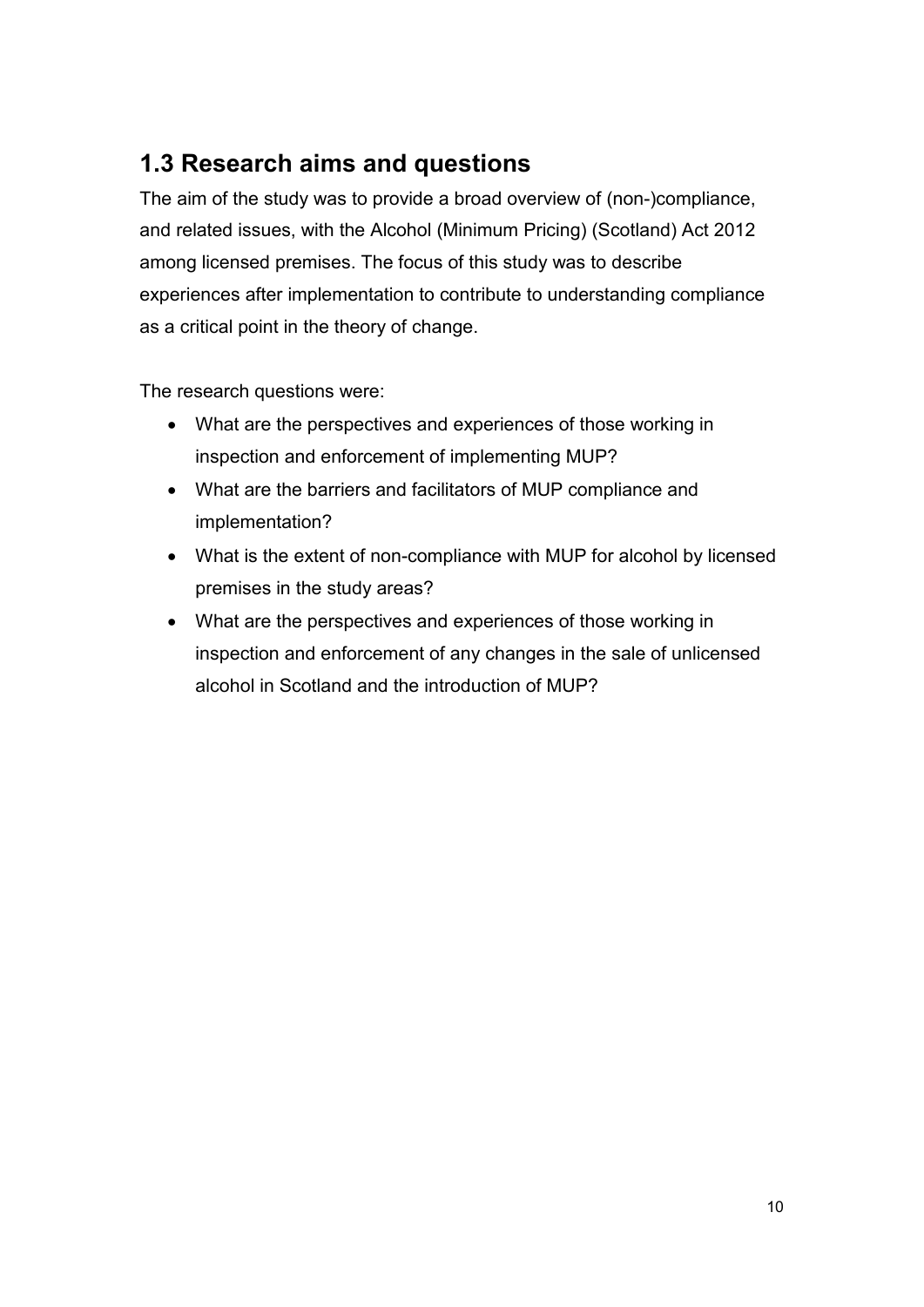# <span id="page-12-0"></span>**2. Methods**

Initial development and scoping of this study was undertaken in collaboration with the National LSO Network. The research was carried out between June 2018 and March 2019. The study consisted of qualitative interviews with practitioners involved in the inspection of licensed premises and enforcement of MUP. These interviews were conducted between August and October 2018 in order to capture practitioners' early perspectives and experiences following the introduction of MUP.

It was also proposed to supplement these qualitative data with an analysis of any local authority published quantitative data on compliance with MUP. As discussed in section 2.2, at the time of the study, data were only available from two out of 32 areas, so this was not possible.

NHS Research Ethics Committee approval was not required for this study as interviews only involved practitioners in the context of their professional role. The study protocol<sup>[15](#page-86-14)</sup> received a favourable opinion from NHS Health Scotland's Research Development Group in June 2018.

## <span id="page-12-1"></span>**2.1 Qualitative data collection**

A qualitative approach was used in order to capture practitioners' perspectives and experiences.[16](#page-86-15) Data collection comprised semi-structured individual telephone interviews with a purposive sample of practitioners from three professional groups: Licensing Standards Officers (LSOs), Police Scotland local divisional licensing officers (subsequently referred to here as police-licensing), and Trading Standards Officers (TSOs). These groups were selected because of their responsibility for inspection and enforcement of MUP and related legislation.

Telephone interviews were chosen as a pragmatic and proportionate approach intended to ensure consistency of method and to maximise resources given the range of geographical locations and views sought.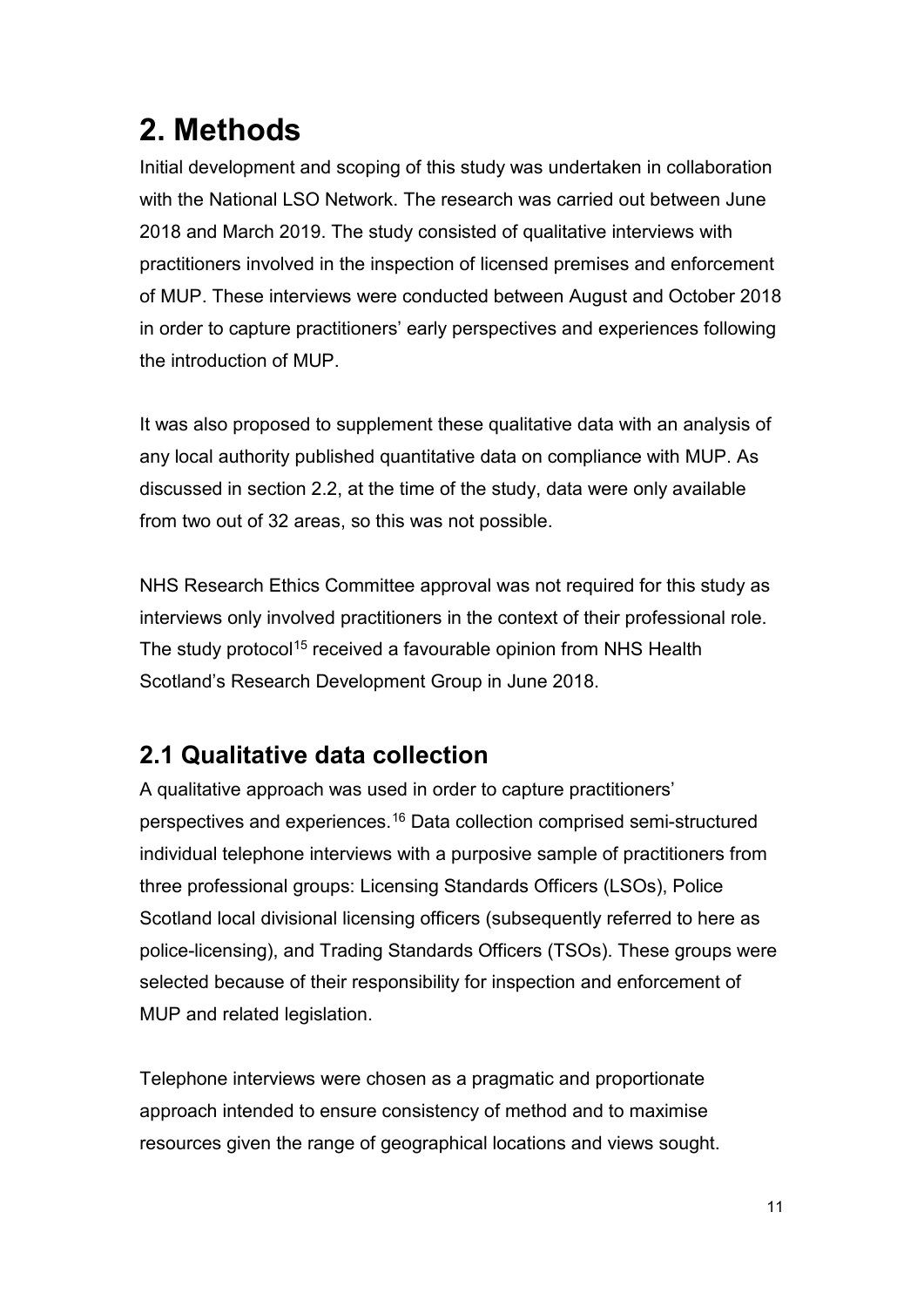A topic guide was developed (see [Appendix 2\)](#page-67-0) which was informed by the research questions for the study and by discussions with LSOs. Topics covered included: experience of the implementation process; experience of monitoring compliance in different trade types; and awareness of any changes in illegal alcohol related activity since the introduction of MUP. The topic guide allowed flexibility to explore issues salient to individual participants and their different professional roles in relation to MUP (for example introductory questions with police-licensing participants were enhanced for context).

#### **2.1.1 Recruitment and sampling**

Recruitment of participants was purposive based on profession and geographic location. The practitioner group primarily recruited from was LSOs, however the study also wanted to understand the role and experience of police working within local licensing divisions and TSOs, given their respective responsibilities for inspection and enforcement of MUP and related legislation.

Email requests inviting participants to take part in the study were sent via the National LSO Network, the Society of Chief Officers of Trading Standards in Scotland (SCOTSS), and Police Scotland contacts. The request included a participant information sheet outlining the study (see [Appendix 3\)](#page-72-0). After an initial round of interviews, a subsequent email request inviting participants was sent two months later via the same networks as before but calling for particular practitioner groups and locations that were under represented from the first round of interviews. This second round of recruitment successfully achieved the target sample of participants.

Written informed consent was gained from all interviewees. Prospective participants were sent the consent form (see [Appendix 4\)](#page-76-0) together with another copy of the participant information sheet by email. A telephone call with one of the interviewers was then scheduled to give all prospective participants the opportunity to ask any questions and discuss the details of the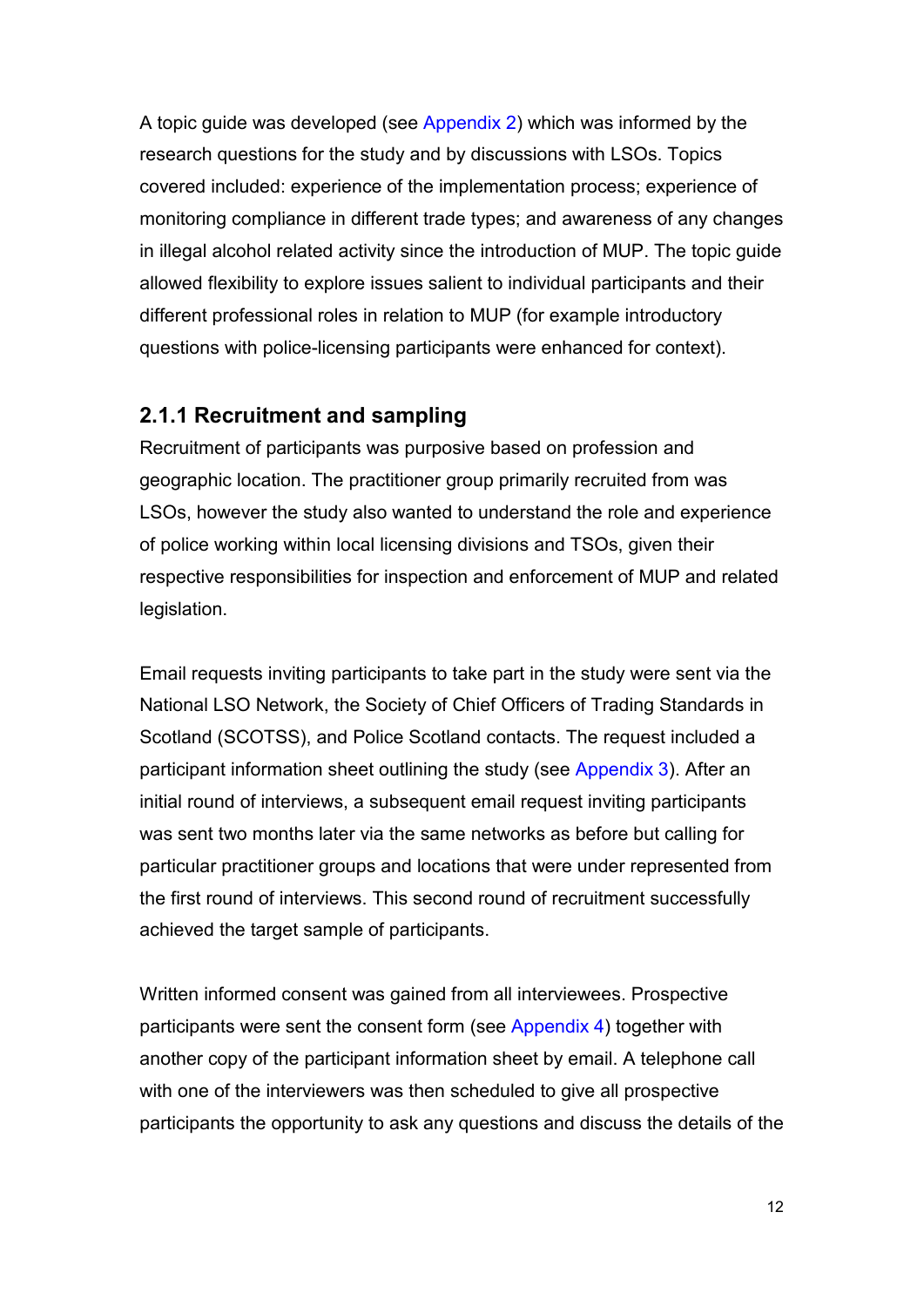consent form. Signed consent was received via email prior to the interview and consent re-confirmed verbally at the start of the interview.

Participants' local authority locations cover large geographical areas that include both rural and urban settings. To examine whether there was any difference in experience of inspection and enforcement between urban and rural settings, or on the Scottish side of the Scotland–England border, participants were categorised as follows from the Scottish Government sixfold Urban Rural Classification categories<sup>17</sup>:

- Urban, if the local authority they were working in had 70% or more of the population living in large or other urban areas – categories 1 and 2 (as recorded in 2016).  $18$
- Rural, if they worked in a local authority where less than 70% of the population live in categories 1 or 2.
- Scottish–English border, if they worked in Dumfries & Galloway or the Scottish Borders.

Although for the purposes of the study participants' working locations have been categorised as 'urban' or 'rural', in practice the areas they covered were not necessarily wholly urban or wholly rural. Overall the aim was to recruit a minimum of 15 participants (12 LSO and TSOs, and three police) but with at least three from each type of location to protect the anonymity of participants, and obtain a range of views.

Table 1 below indicates the achieved sample size by profession and geographical area covered. For the purposes of this study, personal characteristics, other than length of time in post, were not collected from participants.

Twenty people were interviewed (see Table 1), the majority (12 of 20) being LSOs. Participants were recruited from across Scotland, with nine participants working in urban areas, six in rural areas and four in the council areas at the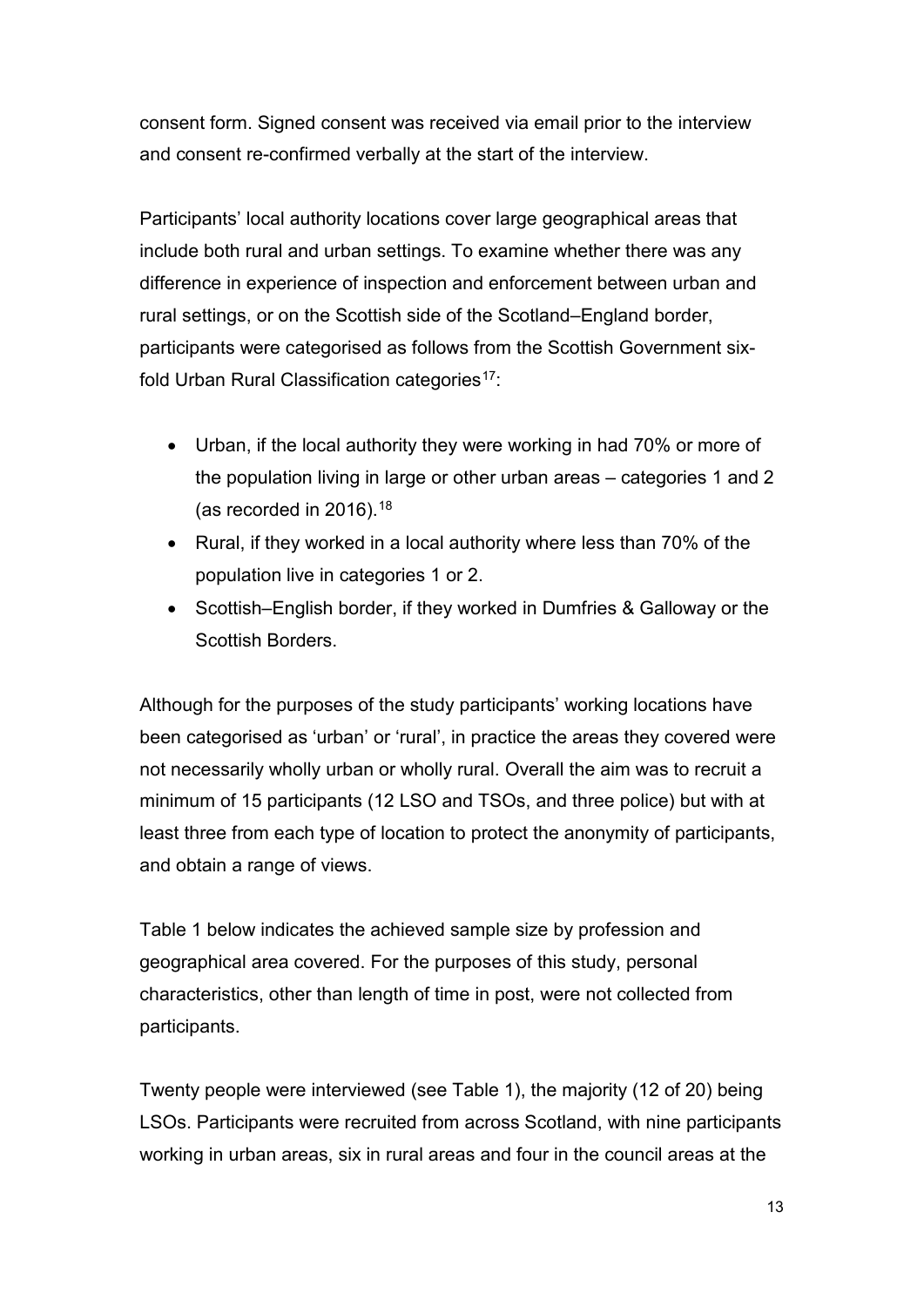border between Scotland and England. Participants varied in length of time working in their profession (ranging from 1 year 10 months to 33 years), but all had been in post prior to the introduction of MUP. Within their work all participants covered on- and off-trade licensed premises, and within the offtrade this included both small/independent and large/chain retailers.

| <b>Characteristic - Role</b>     | <b>Number of participants</b> |
|----------------------------------|-------------------------------|
|                                  | $(n=20)$                      |
| Licensing Standards Officer      | 12                            |
| <b>Trading Standards Officer</b> | 3                             |
| Police-licensing                 | 5                             |

Table 1a: Demographic characteristics of study participants

Table 1b: Demographic characteristics of study participants

| Characteristic – location they work in       | <b>Number of participants</b> |
|----------------------------------------------|-------------------------------|
|                                              | $(n=20)$                      |
| Urban                                        | 9                             |
| <b>Rural (not Scottish Borders/Dumfries)</b> | 6                             |
| &Galloway)                                   |                               |
| Scottish Borders or Dumfries & Galloway      | 4                             |
| Not applicable*                              |                               |

\* Unspecified to protect anonymity

The telephone interviews were conducted by two members of the study team. The interviews were audio recorded and lasted between 20 minutes to over an hour, with the average interview lasting approximately 45 minutes.

Each member of the three professional groups was given a unique identifier (e.g. LSO1, PS5, TSO3). These are indicated in the quotes throughout the report; the numbers used in the identifiers do not necessarily reflect the number of participants in each group.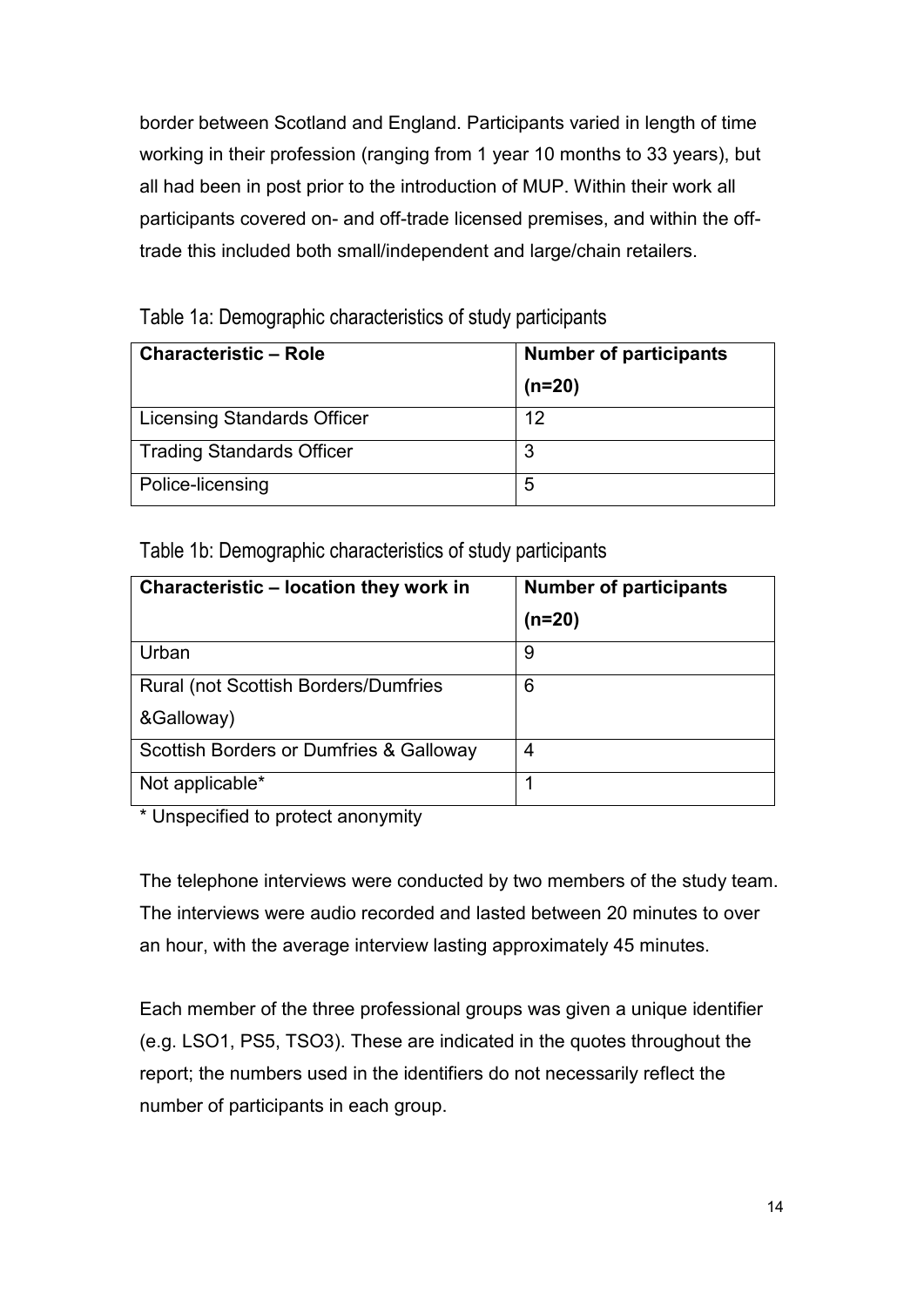#### **2.1.2 Data analysis**

To ensure consistency, three members of the research team were involved in the analysis. Interviews were transcribed by a transcription company, then quality assured for accuracy with the audio recording and anonymised by the interviewer. The Framework method<sup>[19](#page-86-18)</sup> was used to manage the data and enable thematic analysis of the content of the interviews. This involves developing a coding frame for coding and summarising the data to enable the identification of themes. Initially three interviews were coded independently by two team members and a subset of this by the third team member. These were compared and used to develop the analytical framework (see [Appendix](#page-79-0)  [5\)](#page-79-0). Two team members then used this framework to independently summarise data from three further interviews, with the third staff member also summarising a subset of the data. The summaries were compared and agreement reached on how the team would continue this process, for example around the level of detail required and double coding.

The process of creating the thematic framework and comparing the initial summaries enabled discussion around analysis plans and practice. It also provided the opportunity for familiarisation with the data. All the interview data were then inputted into NVivo (version 12), a qualitative data management package, coded and summarised. The thematic framework was used to draw out the themes relevant to the aim and research questions for the study. Codes were analysed individually or together. Similarities and differences between participant accounts were considered. Where differences emerged related to job role and/or location these are clearly stated, otherwise the analysis draws from across the sample of participants.

In order to check preliminary findings, to 'explore whether results have resonance with the participant experience',<sup>[20](#page-86-19)</sup> two members of the research team presented preliminary findings from the qualitative data to the National LSO Network in January 2019. The Network corroborated the summary of findings and analysis to date.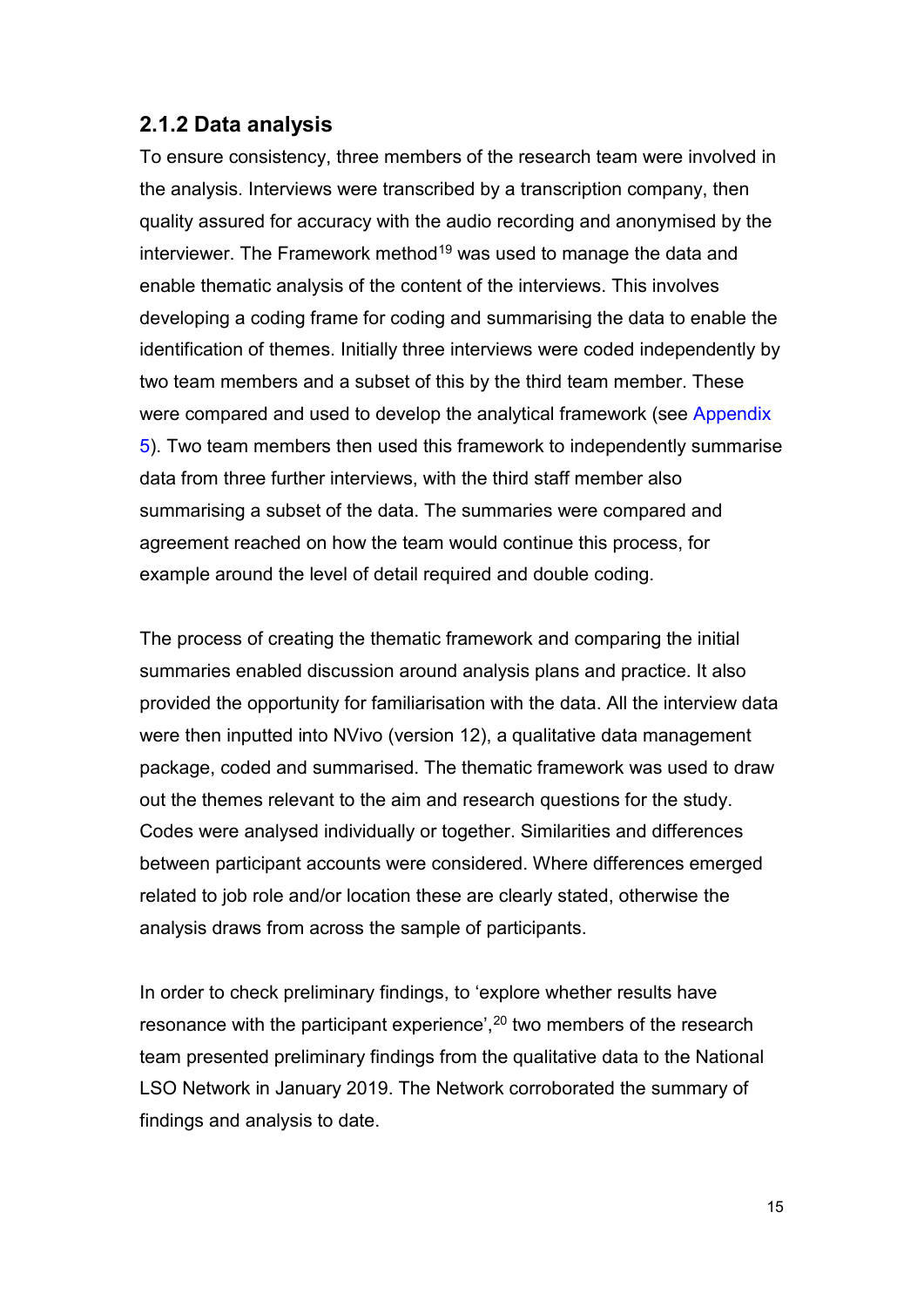### <span id="page-17-0"></span>**2.2 Quantitative data**

The research protocol for this study included a proposal to analyse any publically available data on MUP (non-)compliance from local authorities, or Alcohol and Drug Partnerships (ADPs). Where possible it was hoped these data could be analysed for the extent of MUP (non-)compliance; patterns of MUP compliance within premises; and changes in the number of applications for review of premises licences. The protocol recognised potential limitations of any data – for example which, what or when local authorities would publish – and the consistency or comparability of data.

The availability of published local authority data on MUP was reviewed in September 2018 and March 2019. By the end of the data collection period only two local authorities (out of 32) had published data.[\\*](#page-17-1) It was therefore not possible to conduct a quantitative analysis of (non-)compliance. The remainder of this report reflects solely the qualitative research findings.

[\(www.north-](http://www.north-ayrshire.gov.uk/Documents/CorporateServices/LegalProtective/Licensing/minimum-unit-pricing-statistics-2018.pdf)

<span id="page-17-1"></span> <sup>\*</sup> Two local authorities published data online: Aberdeen City Council

[<sup>\(</sup>www.aberdeencity.gov.uk/sites/default/files/2018-](http://www.aberdeencity.gov.uk/sites/default/files/2018-10/Minimum%20Unit%20Pricing%20Information%20September%202018.pdf)

[<sup>10/</sup>Minimum%20Unit%20Pricing%20Information%20September%202018.pdf](http://www.aberdeencity.gov.uk/sites/default/files/2018-10/Minimum%20Unit%20Pricing%20Information%20September%202018.pdf) –

accessed 8 April 2019) and North Ayrshire Council

[ayrshire.gov.uk/Documents/CorporateServices/LegalProtective/Licensing/minimum](http://www.north-ayrshire.gov.uk/Documents/CorporateServices/LegalProtective/Licensing/minimum-unit-pricing-statistics-2018.pdf)[unit-pricing-statistics-2018.pdf](http://www.north-ayrshire.gov.uk/Documents/CorporateServices/LegalProtective/Licensing/minimum-unit-pricing-statistics-2018.pdf) – accessed 8 April 2019).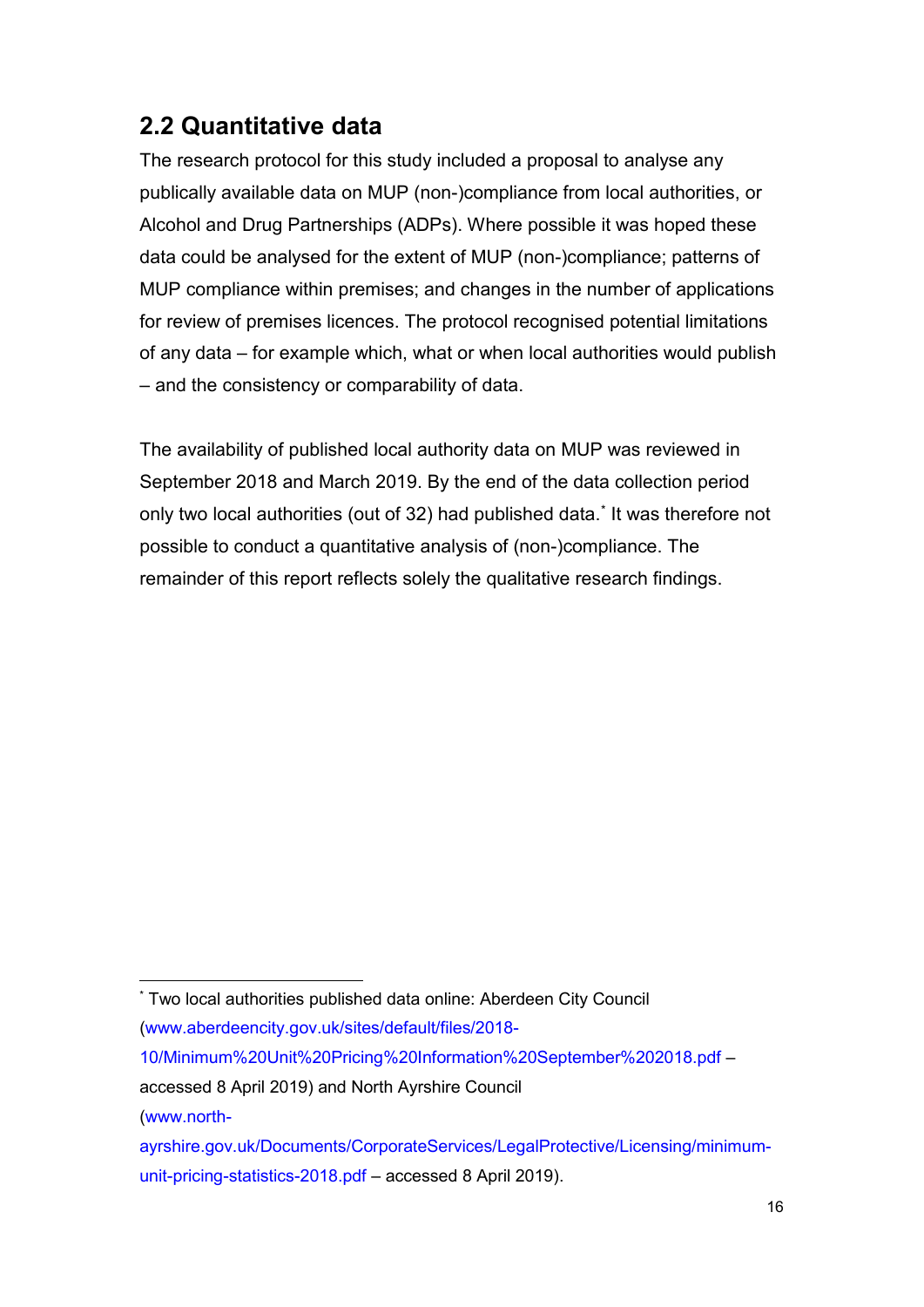## <span id="page-18-0"></span>**3. Findings**

This section presents findings from the analysis of the qualitative interview data to address each of the research questions: the perspectives and experiences of those working in inspection and enforcement of implementing MUP (section 3.1); the extent of non-compliance with MUP by licensed premises (section 3.2); the barriers and facilitators and other potential consequences of MUP compliance and implementation (section 3.3).

## <span id="page-18-1"></span>**3.1 Implementation of MUP**

This section describes the perspectives and experiences of those working in inspection and enforcement of implementing MUP. It covers participant accounts of their preparations (3.1.1); licensed premises' perceived readiness (3.1.2); and practitioners' perspectives on some of the actions taken by licensed premises and other observed changes following the introduction of MUP (3.1.3).

#### **3.1.1 Participants' preparations for implementation**

This subsection summarises participants' accounts of their preparation for supporting implementation of MUP in licensed premises, the strategies they put in place, and the implications for their working practices and workload.

For the LSOs, preparation for implementation had two overlapping dimensions; first, self and team preparation and familiarisation; and second, developing and implementing a strategy to support compliance. Self and team preparation involved, for example, knowing how to calculate MUP for different products, ensuring they were aware of the 'basic principles' (LSO 2), and familiarising themselves with the products likely to be affected:

'I'd been following minimum unit pricing all the way anyway before it became law, so I was well aware of the background of it, I was well aware of the information, I was well aware of the calculations that needed to be done to get to the minimum price.' (LSO 4)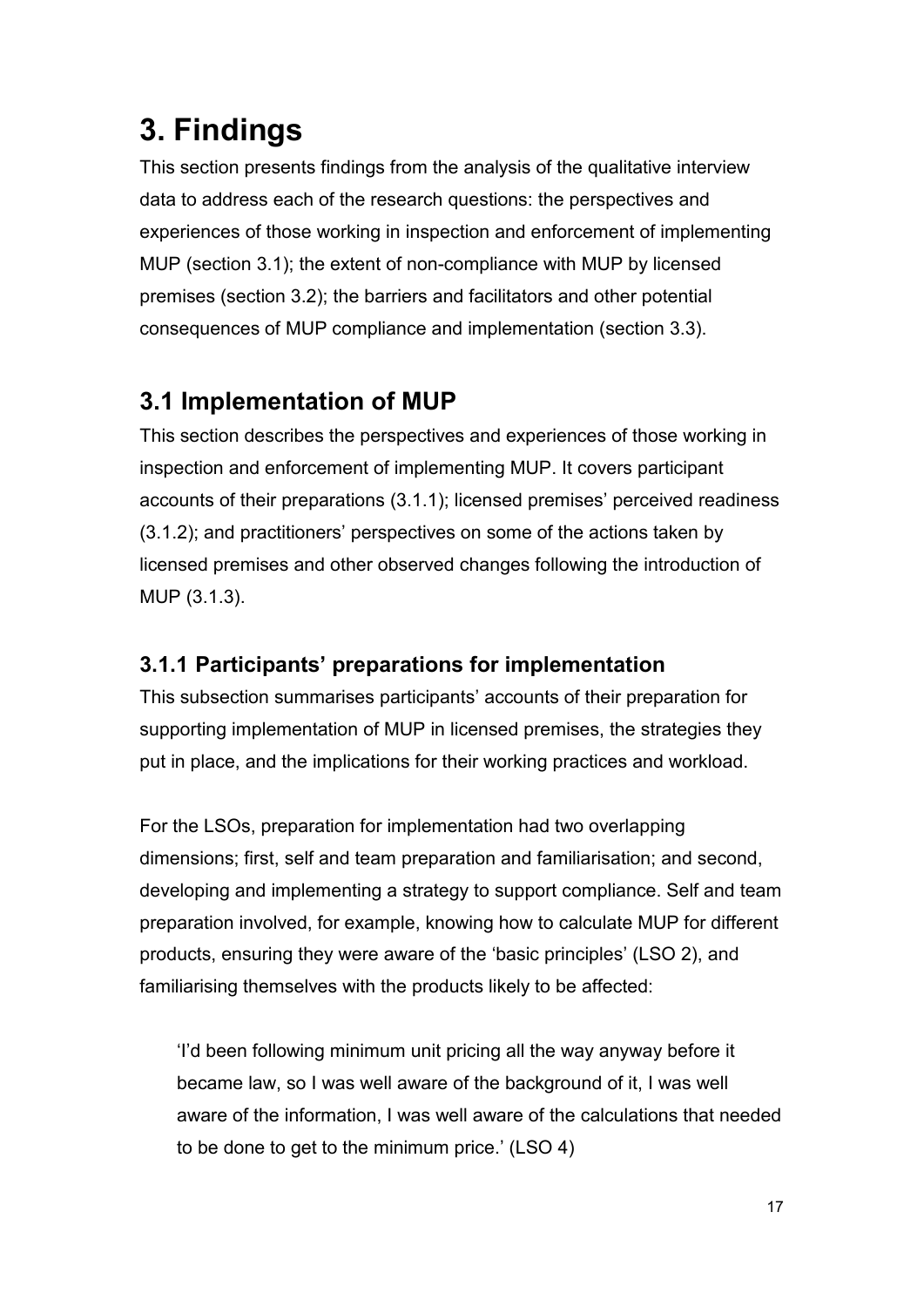One LSO described undertaking research in the on-trade sector so they were familiar with the pricing strategies and the likely implications of MUP for pubs and clubs:

'Basically, visiting the pubs and clubs that are in the area and being aware of their pricing policies and pricing strategy […]. It was really, really obvious that none of them were going to have a single product that they were offering for sale that was even close to MUP.' (LSO 9)

One LSO made the point that the centrality of their own and their team's role in supporting compliance meant they had to be prepared:

'[…] because if the LSO is not prepared then where does anybody go? The LSO has to be, it's the frontline service and people come to us for that advice and guidance and steer, and if we're not prepared then we're failing. So, I made sure that I was as prepared as I possibly could.' (LSO 10)

In terms of guiding the trade, a number of LSOs described developing strategies for supporting compliance with MUP. These included sending out (or physically handing out) the new licence condition and undertaking preimplementation 'education' (LSO2) visits and post-implementation inspection visits to licensed premises.

A number of LSOs described pre-implementation visits, focusing primarily on the smaller off-trade sector. The aim of these educational visits was to provide premises with information and guidance on the new condition, with a view to supporting compliance when the legislation went live.

'We tried to get round […] all of the smaller independent licensed grocers prior to 1 May, because we knew they were the ones that maybe wouldn't have information about MUP filtering down from any [...] head office, cause they were independent. So we tried to get round most of them prior to 1 May to make sure they knew it was coming in, to give out the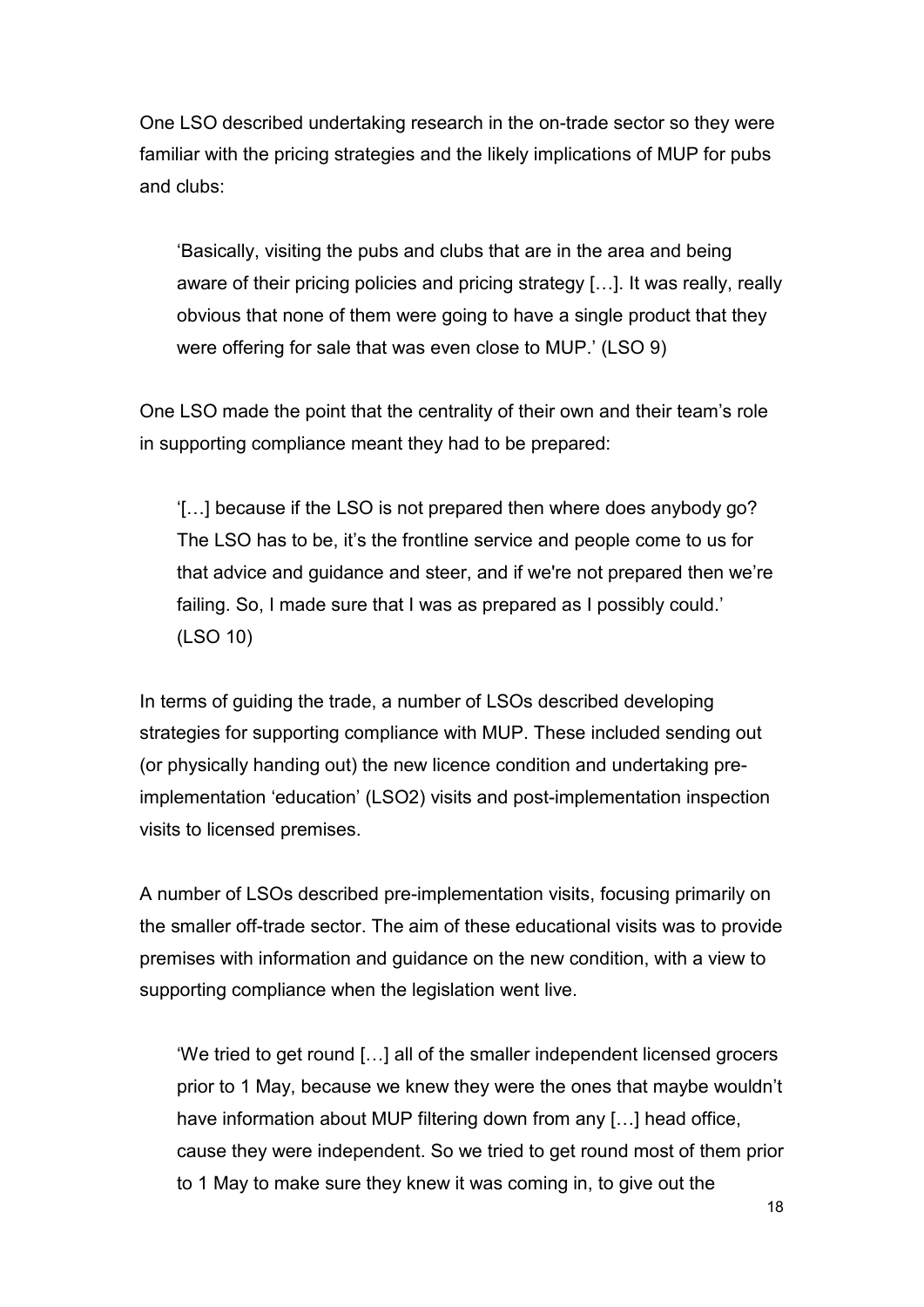guidance on the minimum unit price and make sure they knew how to calculate it et cetera.' (LSO 6)

Prior to MUP coming into effect a number of LSOs also described sending or handing out explanatory letters outlining the change and providing the new mandatory condition to be attached to each premises' alcohol licence.

'We sent out two copies of the updated conditions to every licensed premise […] both on and off-sales got the new conditions to attach to their licences and a covering letter and guidance note from ourselves [...], along with other bits and pieces that we sent out to them. So they were all fully aware of the process. […] We basically asked them to replace… take out their old conditions and replace them with the new ones.' (LSO 1)

This generated some queries from premises and enabled LSOs to clarify issues in advance of the new condition taking effect.

One LSO described how they physically handed out the new licence conditions in the course of their visits. This was based on their experience of the 'hit and miss' (LSO7) nature of sending out new conditions to be attached to the licence:

'Historically, we found that can be problematic. What we do here is, we have printed these particular pages, and taken out half a dozen, or a dozen copies with us, so that on inspections, when checking the actual premises' licence, we ensure that these particular pages have been added.' (LSO 7)

Some LSOs also reported sending or handing out guidance outlining the process and implications, as well as additional leaflets to raise awareness. One LSO, for example, described how: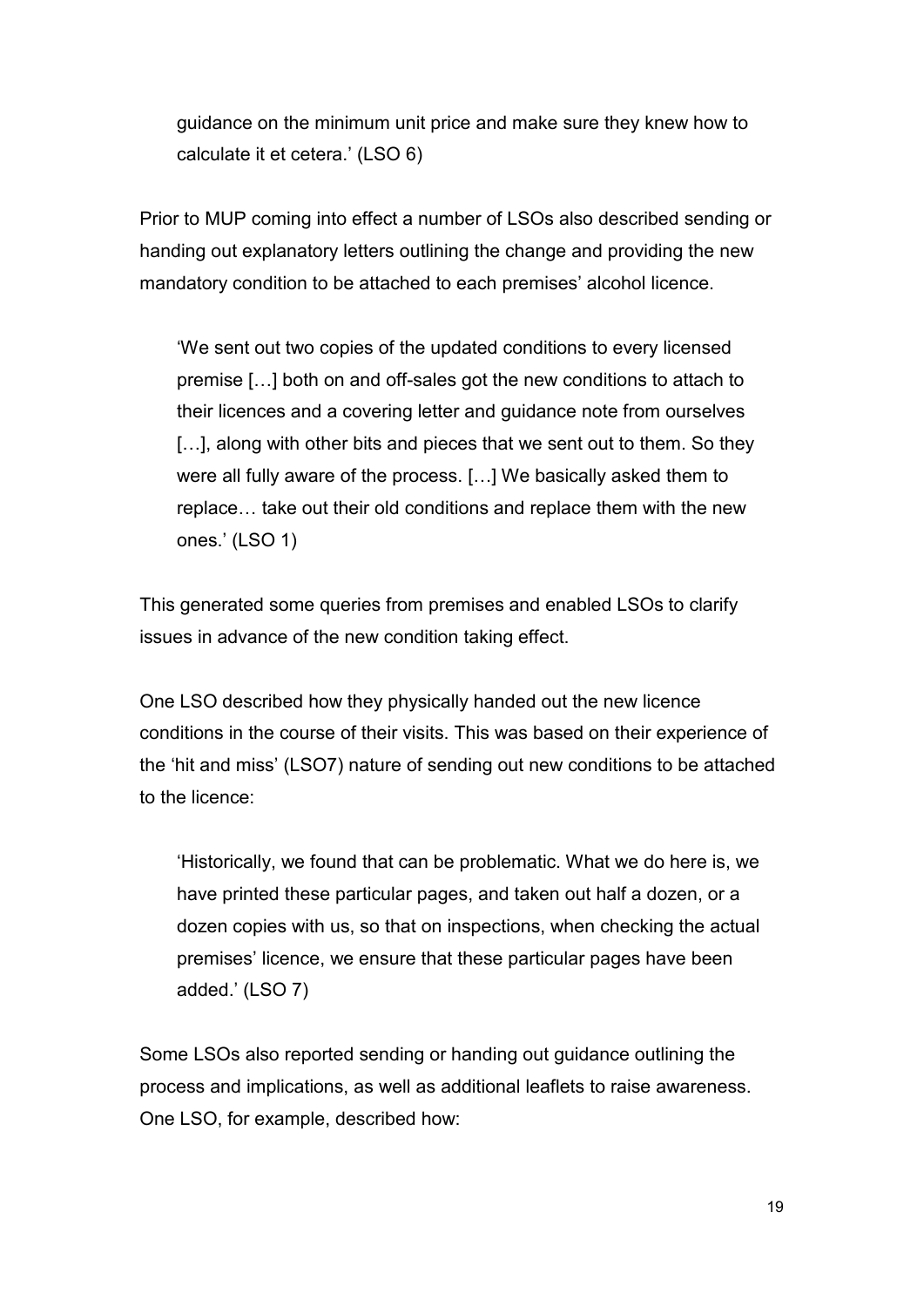'We gave them our own written guidance as well as links to the Scottish Government pages, et cetera.' (LSO 11)

The materials that LSOs drew on, either for their own or for others' information, included guidance produced by Scottish Government and posters which could be downloaded from the Government's website. LSOs also used the Scottish Grocers Federation guidance and calculator. This could be downloaded on to a mobile phone.

'I was well aware of the calculations that needed to be done to get to the minimum price. So, all that information was there well prior to 1 May. And then just prior to 1 May the information that came out from the Scottish Government, the Scottish Grocers Federation in particular...not just their dinky wee calculator that they do, because it's absolutely great, but the information that came out from them was ideal. As I said there just now, I was more than prepared for going out and doing the work. I was doing the leg work as they say for minimum unit pricing. I was more than prepared for that.' (LSO 4)

Although participants felt personally prepared, a number of LSOs felt that the short time frame prior to implementation and the perceived delays in publication of Scottish Government guidance made it more difficult for them to ensure the trade were adequately informed.

'[…] I think from our perspective the Scottish Government implemented it on 1 May and there was going to be no grace period which I don't disagree with. But that's why we did so many visits during April and I think if things had been confirmed earlier we would have ideally visited all our premises but, you know, that wasn't an option for us. I suppose it's not much of a problem for us now but if we hadn't carried out those visits in April and we had started enforcing it on 1 May I think that could have presented problems.' (LSO 11)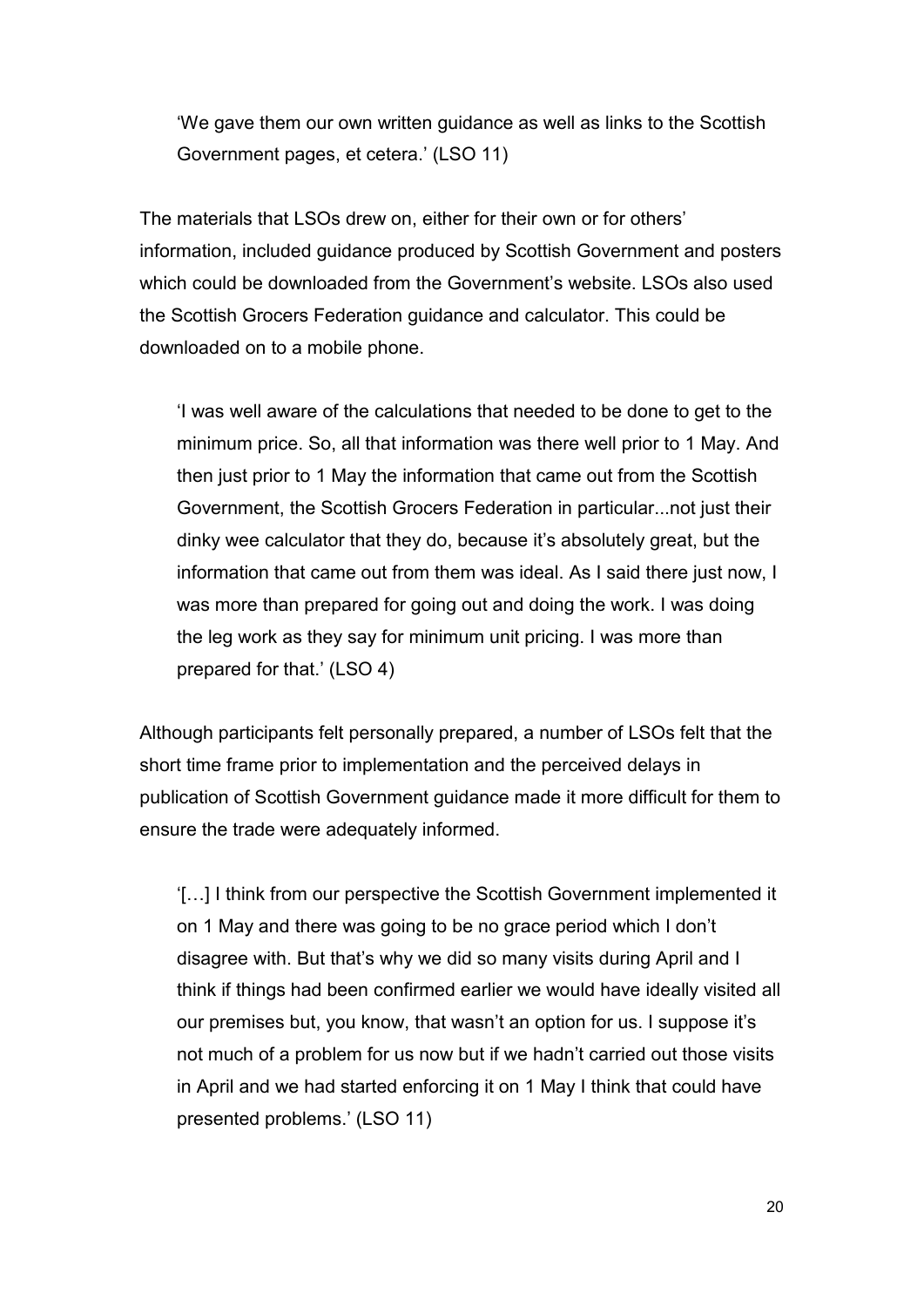The implications for the LSOs' workload and practice can be distinguished between short-term and anticipated longer-term impacts. In the shorter term, the pre-implementation visits and immediate post-implementation inspection checks could be experienced by LSOs as increasing workload demands – requiring them to prioritise their visits e.g. focusing on the off-trade sector over the on-trade; or reorganising their normal schedule of visits.

'Well, probably, we've concentrated on the off-sales for the first six months of the year I would say, because prior to MUP and since MUP, so the on-trade have taken a, kind of, back seat a wee bit, although we're starting to pick them up again now. So probably from that point of view, that we've prioritised the off-sales so far this year, over the on-trade.' (LSO 6)

In the initial stages at least, the visits themselves could also take more time, until LSOs became familiar with the products most affected by MUP:

'[…] initially you were spending a lot of time in the shops and particularly checking the prices of most items. But as the months went along, you realised that the items that it affected the most… so you could limit your checks and just check the particular products that minimum unit pricing had the biggest effect on […] So I don't find it a huge issue on our workload. It obviously has increased maybe the time you spend particularly in the off-sales premises, but I think as time goes on, you know, it'll become… it has just become part of your routine check that you do.' (LSO 6)

This participant suggests that, as LSOs have become more experienced at identifying the particular products they need to check, they have been more able to absorb this additional condition within their routine compliance inspections. The LSOs also anticipated returning to their routine round of inspections, building in MUP as one aspect of inspection and monitoring: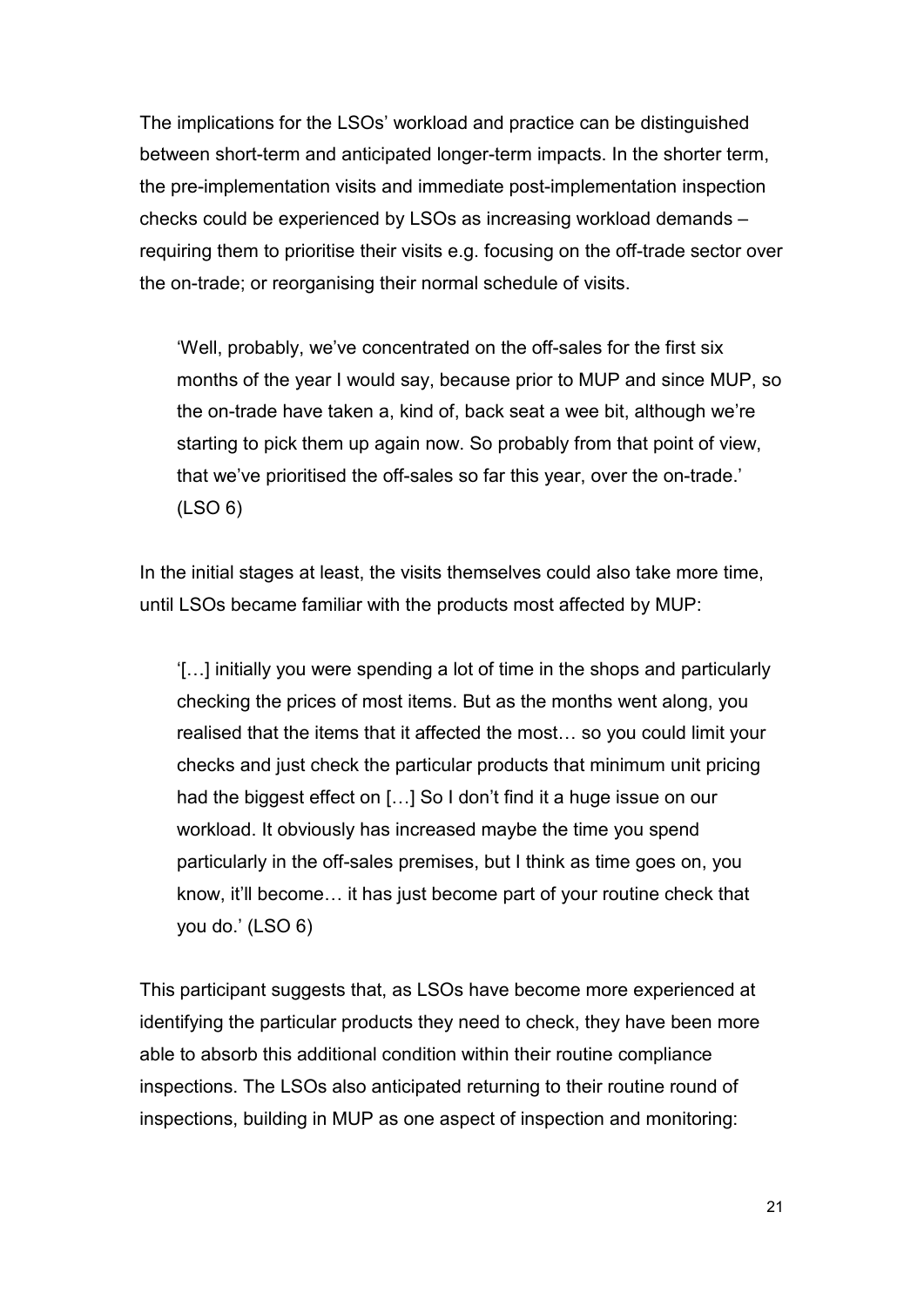'Once we move on to the more annualised visits that I would tend to do, and probably most of my colleagues would as well, that would just be another tick box to check out, to make sure that the minimum pricing remained, you know, consistent and they were complying with the conditions.' (LSO 1)

Most of the LSO participants felt that, after the transitional period, the inspection and enforcement of MUP would be absorbed into their day to day practices adding only limited time on to routine inspection visits. However, a small number suggested that it would have longer-term workload implications.

'So it's another one of those laws that's been put in place that adds extra work to the LSO's job that obviously you cannot closely monitor every week every off-sales in particular is complying.' (LSO 8)

This included both LSOs based in rural locations and those in urban areas. For some urban LSOs the perceived additional work that supervising compliance generated was compounded by increasing additional demands on their time from other local authority licensing duties, out-with alcohol. This is discussed further below.

The police-licensing participants interviewed as part of the study felt adequately prepared for implementation. Police Scotland's licensing officer's practitioner group had discussed and disseminated information, and the national Violence Prevention and Licensing Co-ordination Unit sent an internal reminder that MUP was coming into force.

Overall, police-licensing participants felt that implementation would have limited impact on their workload and work practices – it was, as several commented, just another condition to check for on visits:

'No, I mean it's just another condition that we can check to make sure that it's being complied with, I don't think it's going to add additional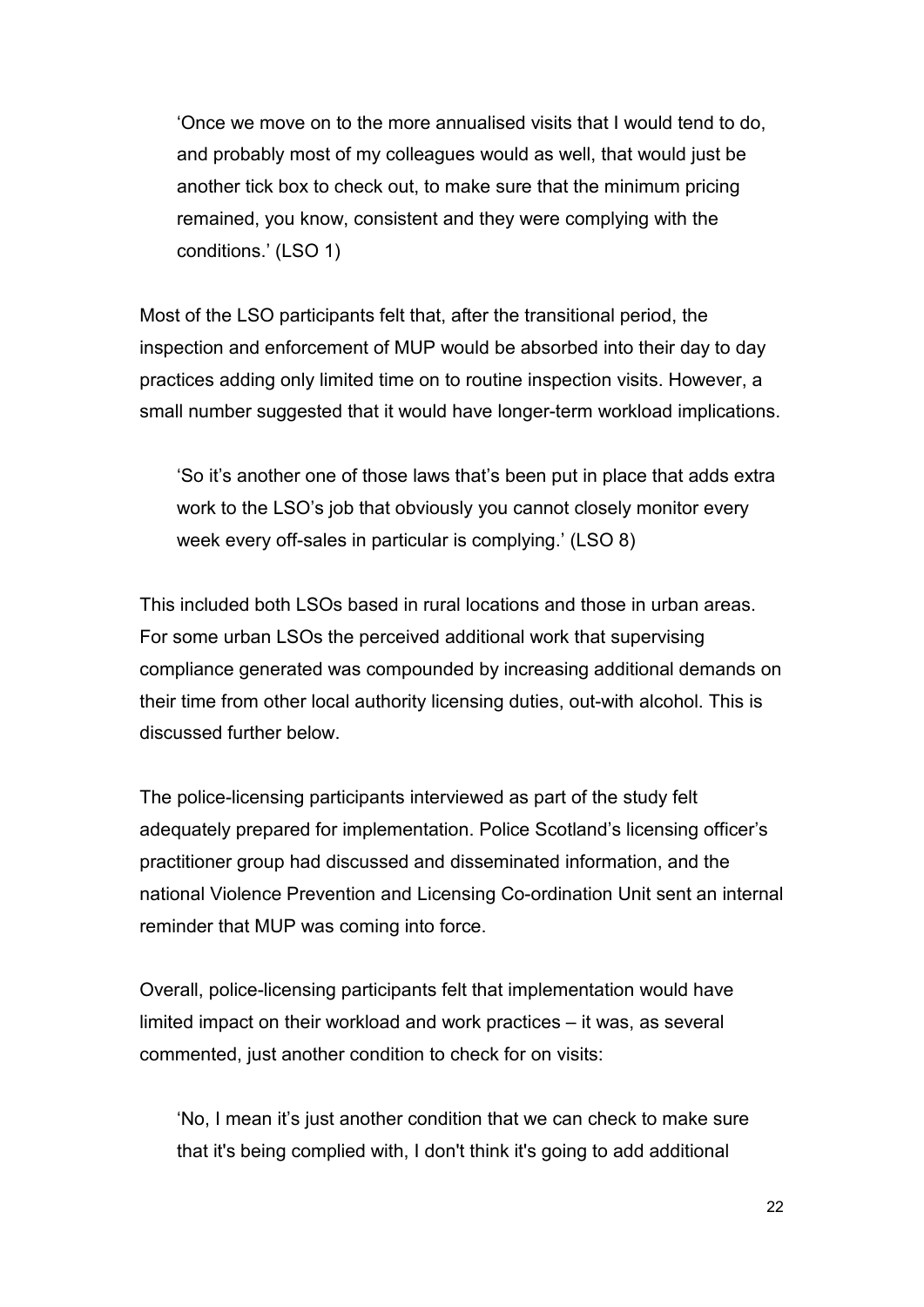pressure on police officers who are going out inspecting premises.' (PS 1)

For the police-licensing participants, as for the LSOs, by the time of the interviews MUP had been absorbed into routine practice.

TSOs, too felt they were sufficiently aware of MUP and adequately prepared for implementation. One TSO believed they had received information either via SCOTTS or the Trading Standards Institute. TSOs also felt they knew where to obtain more information if they wanted it.

'[…] if they want more information about it, they can find it. So I don't…and certainly there was nothing that Trading Standards I feel should have been told about which we weren't.' (TSO 2)

From the perspective of the TSOs it had little impact on their role:

'Not from a Trading Standards perspective. It's quite a simple issue from our point of view. It's no different. You know, a misleading price indication whether it's in relation to alcohol or a television or a pair of jeans or whatever it happens to be, the same principles apply, you know, was an indication given?' (TSO 2)

#### **3.1.2 Licensed premises' perceived readiness**

This section describes participants' perceptions and perspectives of licensed premises' preparations and readiness for the introduction of MUP.

Although participants anticipated that the on-trade sector would be largely unaffected by MUP, this sector was nonetheless viewed as aware of MUP, familiar with the calculation and generally supportive of the new licensing condition: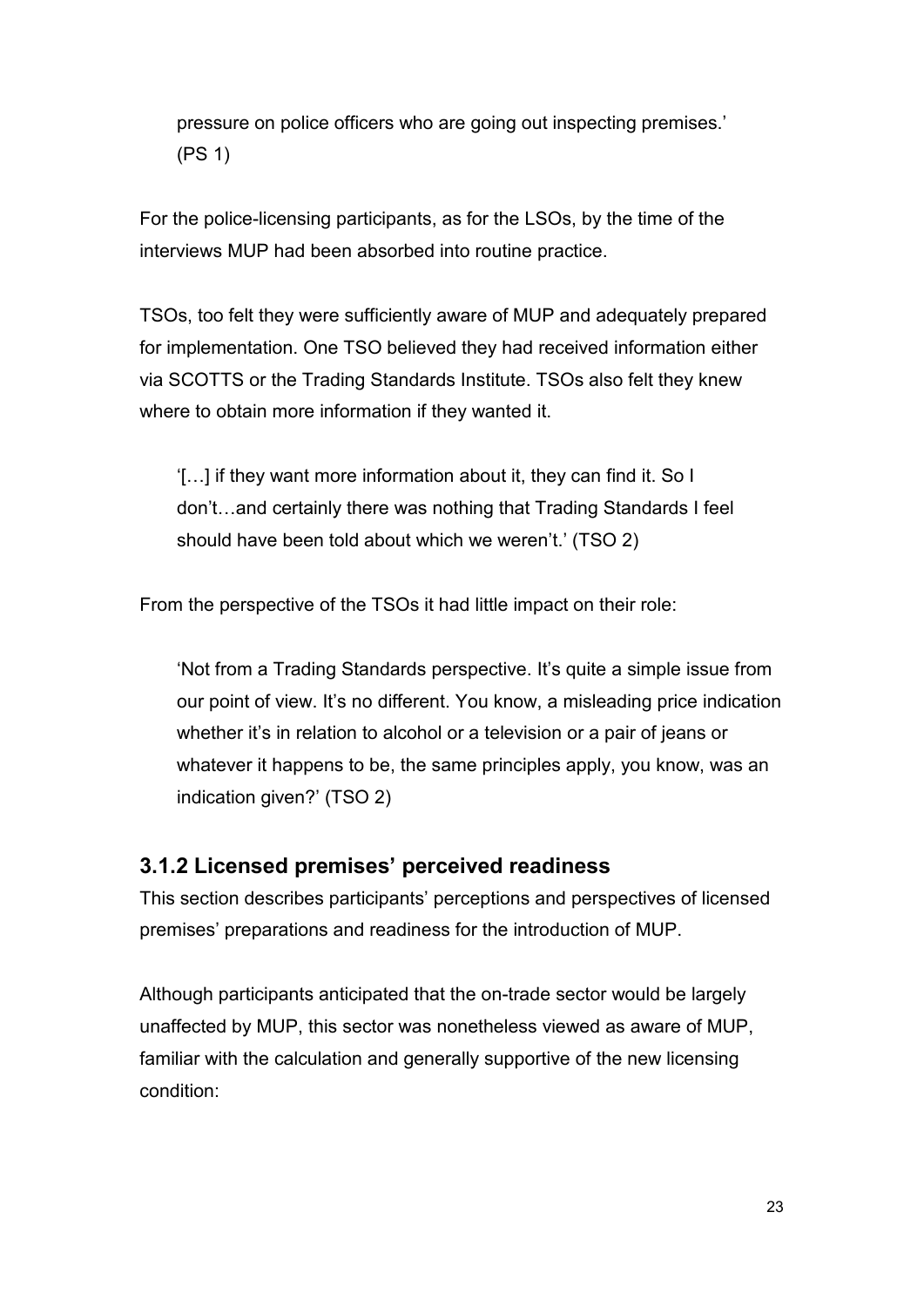'So the on-trade are generally supportive of it. They feel it's maybe a good thing to try and get people back out the house and back in to a pub, a controlled environment to have a drink, rather than sitting in the house drinking cheap alcohol or cheap drink from the supermarket.' (LSO 6)

Participants' experience of the off-trade sector's level of knowledge and awareness was more varied. Some participants reported that the majority of off-trade were aware of MUP, with the expectation that as a mandatory condition it would be adopted by the trade:

'I don't think it's going to cause any great angst.' (LSO 2)

More specifically, participants across the sample generally felt that the larger off-trade retailers such as supermarkets, were aware of, and prepared for, implementation, with internal management systems and processes in place to ensure compliance.

LSO participants had differing views on the smaller off-trade sector's preparedness. Some felt that this sector was aware of, and prepared for, MUP, having seen notices to inform customers that prices would increase from 1 May 2018 as a result of the introduction of MUP.

Others felt that some small off-trade retailers were not aware that MUP was coming in and as such did not realise the impact and implications:

'I mean there were people that were like "I have no idea what you're talking about." And you were like, how can that be? So, "here's some information and this is coming in and this is what you need to do", whatever. So, we did find that was helpful.' (LSO 12)

As described in section 3.1.1 above, the LSOs visited and provided information to premises to ensure they understood the requirements of the new condition.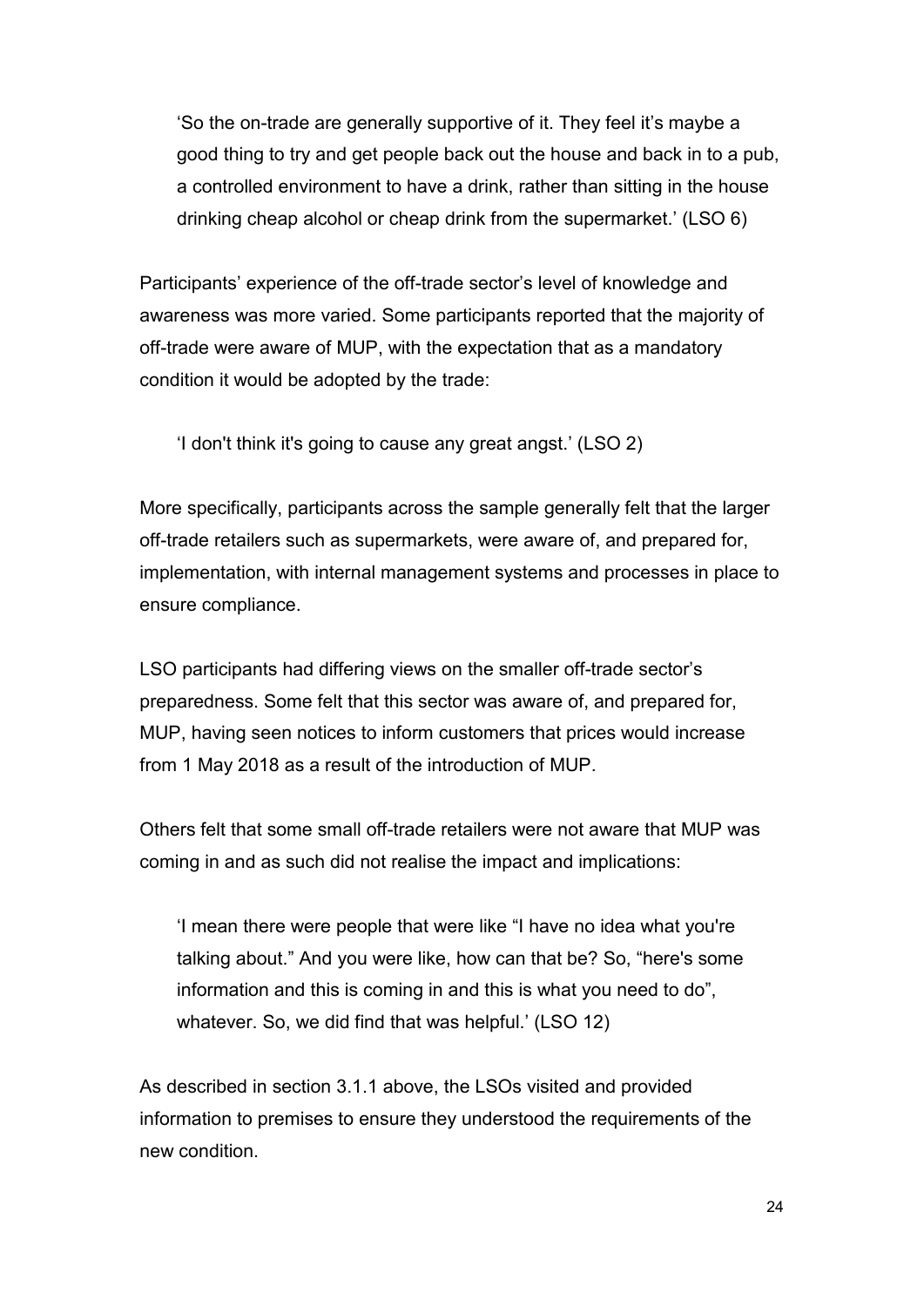A concern noted by some participants was that retailers hadn't had enough notice to prepare and manage stock levels of products expected to be most affected. One TSO described the effect this had in generating specific promotions of these products just prior to the introduction of MUP:

'And I think that's where particularly some of the corner shop businesses were saying the reason they stocked brand X was because it was cheap. Not because it was a desirable sale. And that meant that they were trying to get rid of it desperately. And what there was, was immediately before the implementation there was a fair amount of 'special deals' going on which were being argued by the retail business as a way of getting rid of stock that they might have difficulty getting rid of after the implementation. Which was perfectly legal at the time, but I'm not sure that was an intended consequence of the implementation.' (TSO 3)

Other implications of the lead-in time prior to implementation are discussed in section 3.3.2 below.

#### **3.1.3 Licensed premises actions in response to MUP**

Overall participants across the sample were largely satisfied with how well MUP had been implemented by retailers. This section outlines, from the participants' perspectives, some of the actions that premises took in response to the introduction of MUP, as well as some other observed changes.

LSOs noted particular pricing practices in retailers' response to MUP. While it was not wholly clear from the data if this differed by retailer size or product ranges, some LSOs were clear that cheaper brands were being priced exactly at the minimum allowed:

'And a lot of shops will be looking at minimum unit pricing as a special offer target. It's rare for me to go into a shop now and not see one bottle of vodka at £13.13, you know, that is a kind of a target price for them.' (LSO 3)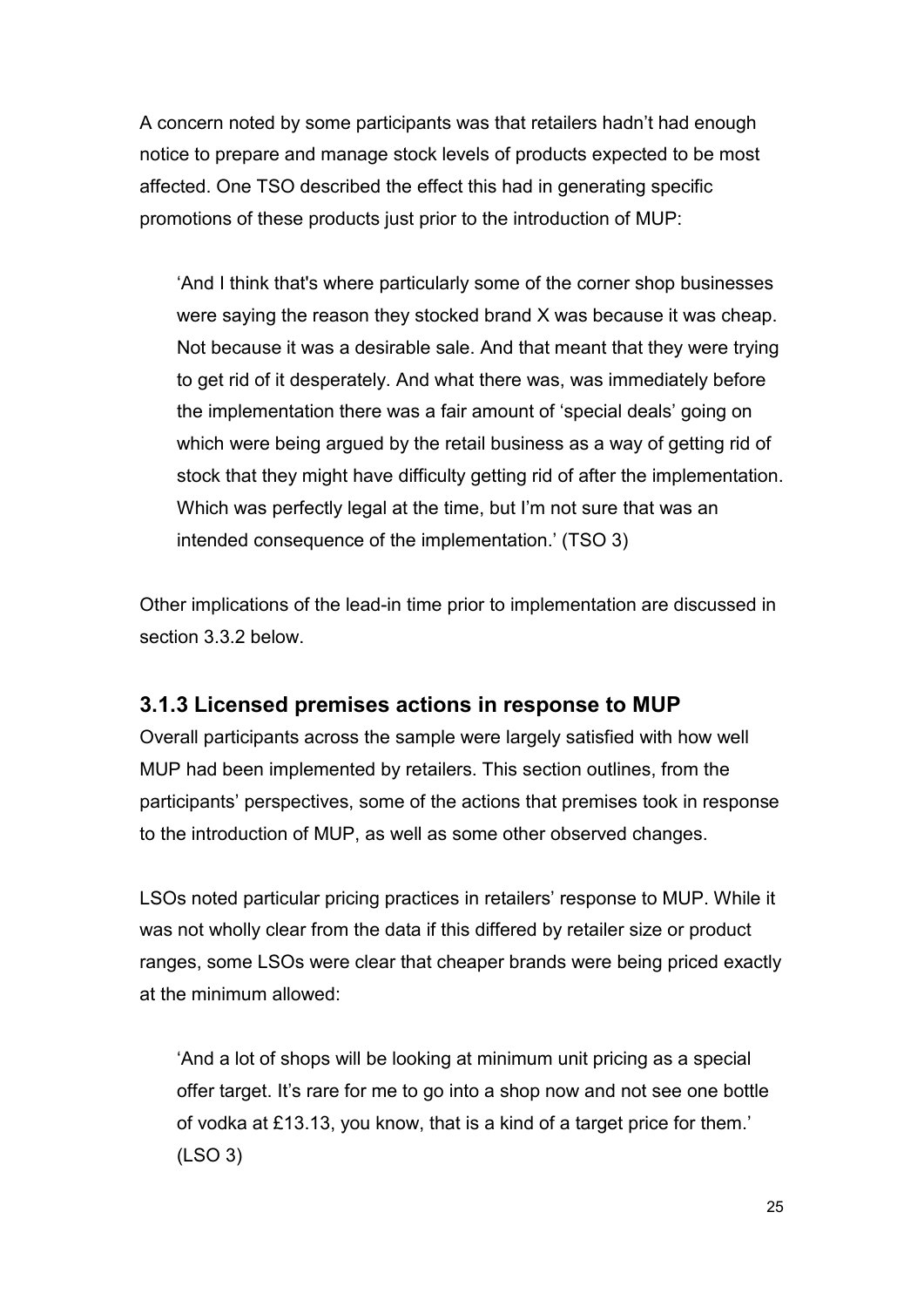Broader pricing practices specifically among small retailers were also identified by LSOs. With some premises seen to take the opportunity to increase their prices on alcohol products not affected by MUP:

'In fact, a lot of them have used the minimum unit price as an opportunity to just creep up all of their alcohol prices and blame it on Nicola Sturgeon.' (LSO 6)

Regarding what discounting and promotions were permissible under MUP, a number of participants reported questions from off-trade premises as to whether they were allowed to offer free items, such as soft drinks, with alcohol purchases. This was perceived to be a way to promote certain products, or to offset price increases for regular customers. This response was explained in the context of retailers benefiting from products whose retail price has been increased by MUP, while premises own wholesale costs have not increased. They are therefore able to absorb the cost of these promotional offers.

Many of the participants across the sample reported that stocking practices had changed among small retailers on products most affected by MUP. From what participants reported hearing from the trade, and what they described noticing in their visits to retailers, one of the changes was the reduced availability of certain large-volume, high-strength ciders, as these are now perceived as unlikely to sell due to their increased cost:

'Well, you know, in this area you virtually can't buy a large bottle of white cider any more, for instance, and every shop in this area, every kind of certainly scheme shop, as I would call them, every corner shop, village shop, had a five deep, ten wide shelf of that sort of product. You now see the odd one or two bottles in any shop, and most of them are saying it's left over stock from pre-implementation, you know.' (LSO 9)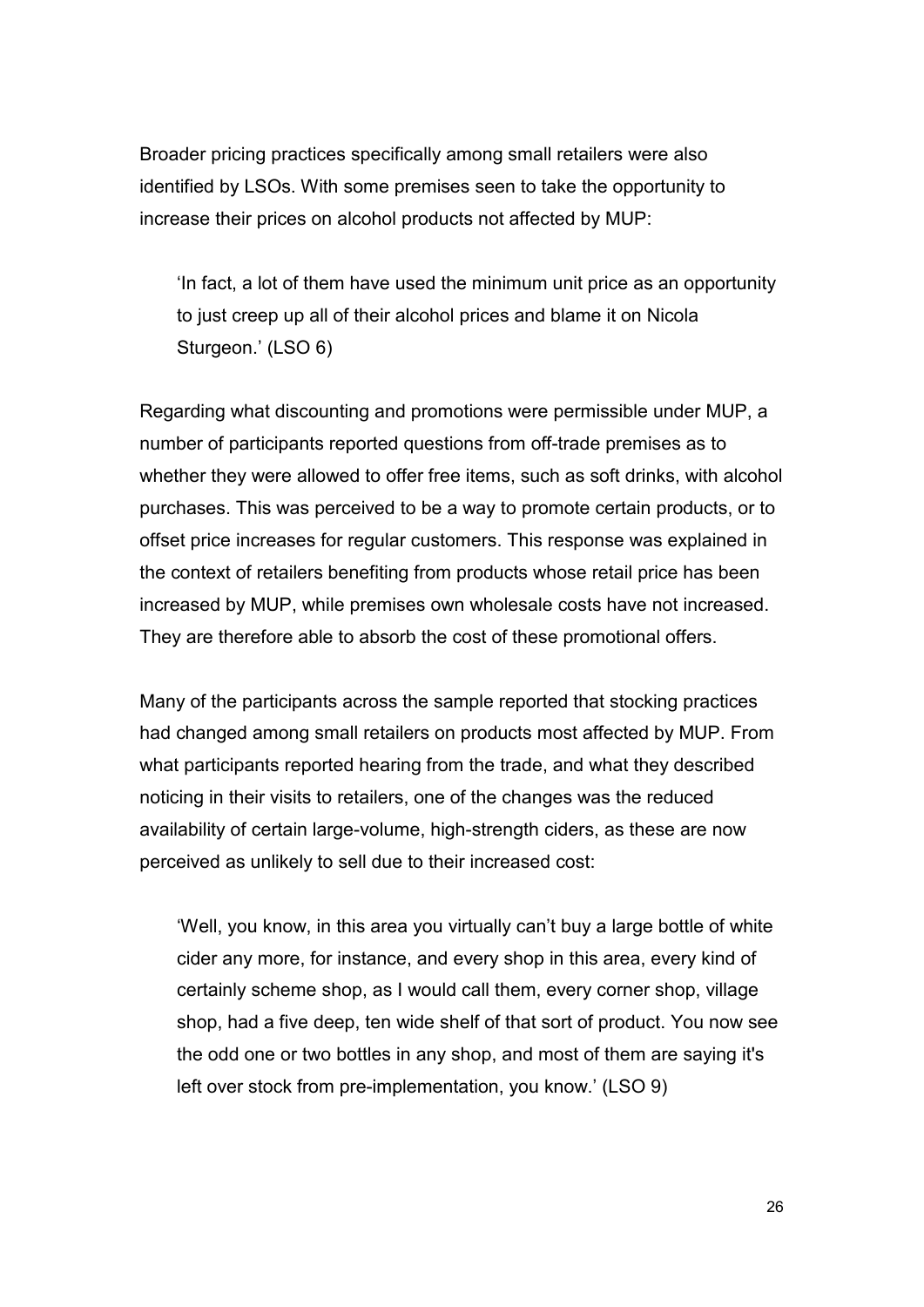This change was largely corroborated by a perception among participants that wholesalers no longer stocked the large three litre bottles of high-strength cider.

'I don't think it's actually stocked in the wholesalers in Scotland now.' (LSO 1)

In contrast, two LSOs did report that large volume products of high-strength cider were still on sale in a couple of their retailers who said they have customers prepared to pay the increased price. One of the LSOs did think that this was the end of existing stock and that it wouldn't be replenished by the retailer once it was all sold.

Some participants thought that retailers in fact cut down or stopped selling products expected to be most affected by MUP, such as high-strength, lowcost ciders, to reduce their stocks in advance. Participants also thought that some national chains shifted stocks of low-cost, high-strength cider to their branches in England once MUP was brought in and the price increased from approximately £3 to £11. As stated above, the implication was that retailers in Scotland did not expect to sell these products at the increased minimum price. Marketing and product changes were also observed by participants and were perceived in the context of retailers, producers and wholesalers being skilled at maintaining their market share. Product lines were reported to be adjusted to ensure they complied with MUP while still appearing similar in appeal to customers within certain price brackets. Examples included smaller volume products such as cans rather than two or three litre bottles, smaller pack sizes 'less bottles in a box, and each bottle contains less' (LSO7), as well as enhancements to product packaging:

'But again, it really just comes down to how products are being marketed. It doesn't look miserable, like some people might think a half bottle, or a quarter bottle looks like. It looks more like a bottle of vodka, except it's only got 500[ml] in it, but price wise, it's priced dearer than the half bottle. But cheaper, obviously, than the big bottle.' (LSO 3)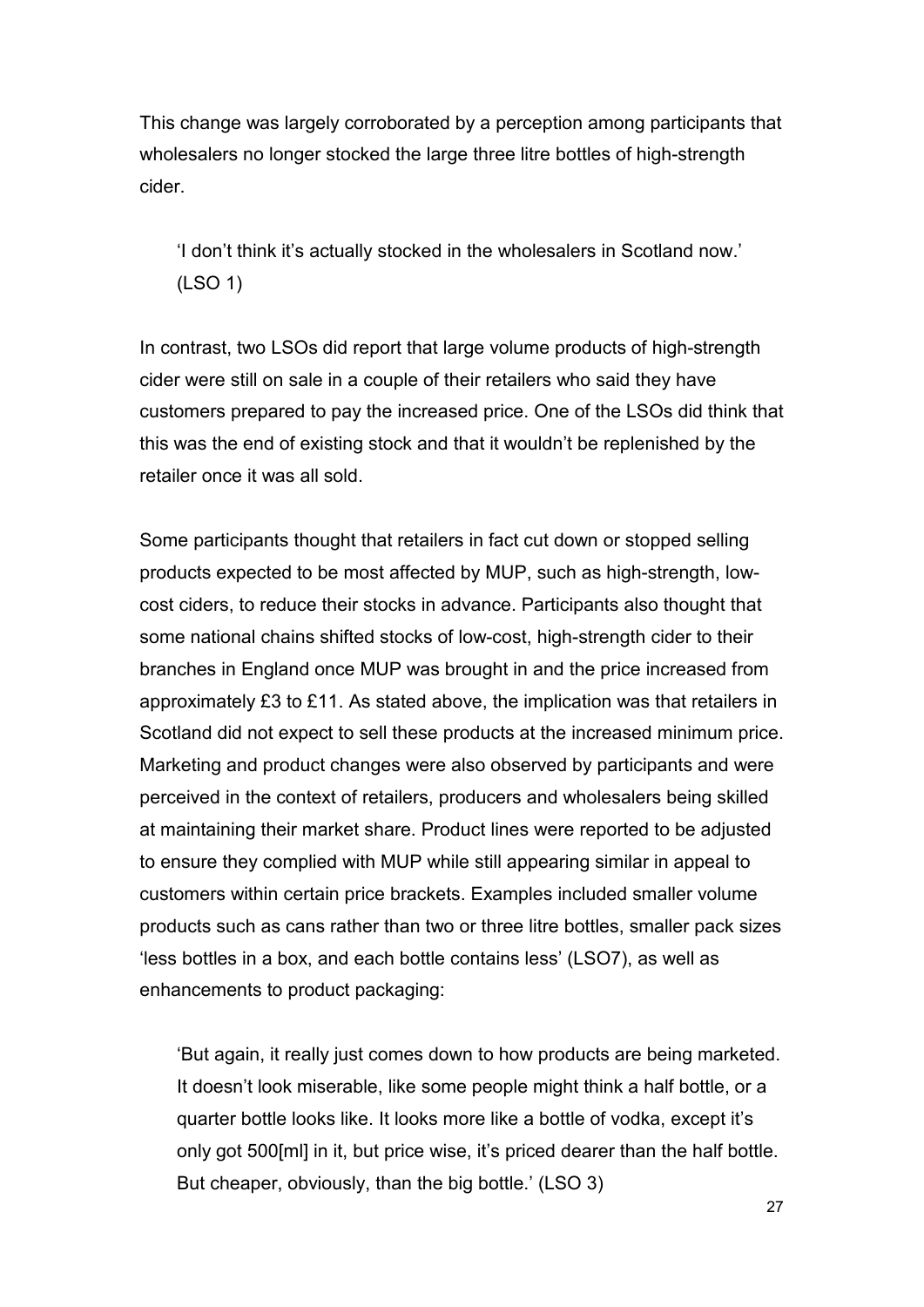'A lot of the shops, by the way, in Scotland now have stopped selling the big packs of 24 cans now. They've reduced them to 15 because people will not pay the price. If you go to [English town near border], you'll get the 24 cheaper than you can the 15. So that gives you an idea of the difference and what's happening.' (LSO 8)

LSOs reported hearing from retailers some changes in consumer purchasing practices. For example, some customers who were previously known to buy large-volume, high-strength ciders, and were thought to no longer be able to afford them under the price increase of MUP, were now, reportedly, buying bottles of wine. One retailer also described to an LSO an unexplained sudden increase in sales of one high-strength cider in a small volume (330ml glass bottle).

#### <span id="page-29-0"></span>**3.2 Monitoring and enforcing compliance**

This section focuses on participants' reported experience of monitoring compliance (subsection 3.2.1), their identification of and perceptions of the extent of non-compliance (subsection 3.2.2), and their accounts of the actions taken to redress any instances of non-compliance (subsection 3.2.3).

#### **3.2.1 Monitoring compliance**

For the LSOs in the sample any issues of non-compliance with MUP were largely identified in the course of routine visits. A number of the responses suggest that, although these visits included assessing compliance with the range of licensing conditions, they were undertaken immediately or shortly after implementation of MUP specifically with a view to supporting compliance with the new condition. One LSO, for example, described how they were undertaking 'specific MUP visits' to a proportion of the off-trade, using the introduction of MUP as an opportunity to visit premises sooner than they would normally do: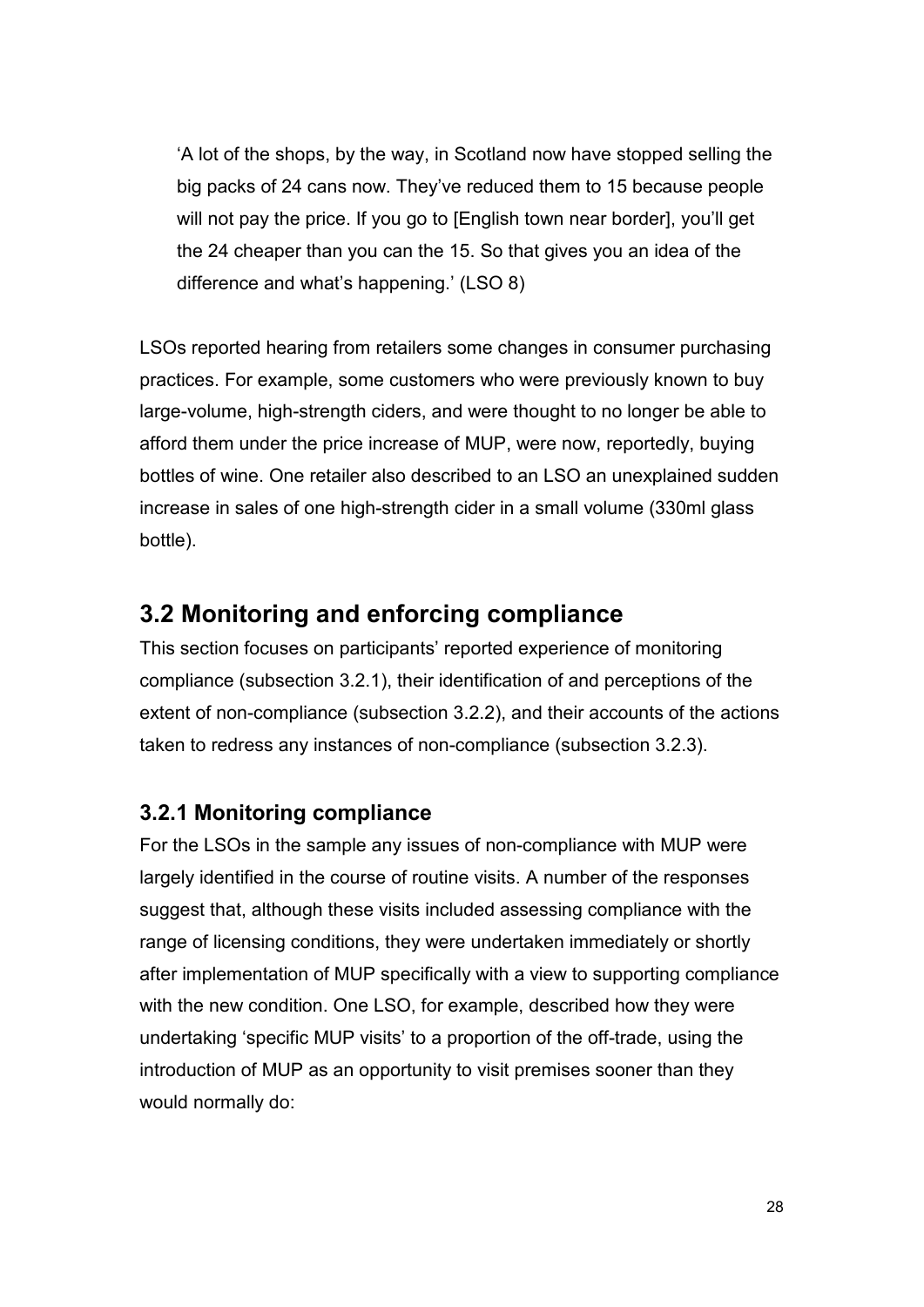'It's actually given me the opportunity to make a point of visiting premises that might not have got visited for… until this time next year.' (LSO 9)

Several other LSOs described going out to undertake compliance checks within days of MUP coming into effect. As described above, a number of LSOs visited smaller independent premises prior to implementation to provide them with information about MUP. They then followed up with inspection visits immediately after MUP came into effect. One LSO described how they went out with two other colleagues on the first day MUP came into effect, specifically checking MUP, with a view to ensuring consistency in how they undertook the checks.

Several LSOs suggested that they prioritised these post-implementation inspection visits – focusing on the off-trade in general, and smaller independent sector or risk assessed premises in particular.

'What we did, initially, was risk rate per premises, in relation to noncompliance, from previous issues, and visit those that we felt may be more minded to be high risk, to ensure that initially these were compliant.' (LSO 7)

In addition to routine visits, LSOs were also alerted to potential issues through their professional networks, particularly other LSOs from their own area or from across Scotland. One LSO described how, as soon as he was alerted by another LSO to an issue relating to a large supermarket chain, he 'went to the store in 30 minutes.' (LSO 10)

Other potential sources of intelligence regarding non-compliance were licensed premises reporting on other licensed premises ('trade-on-trade' complaints) and complaints made by the general public. Although trade-ontrade complaints had been made in relation to other conditions, such as irresponsible promotions, at the time of the interviews few LSOs had received any complaints in relation to MUP. Although one LSO referred to a 'couple of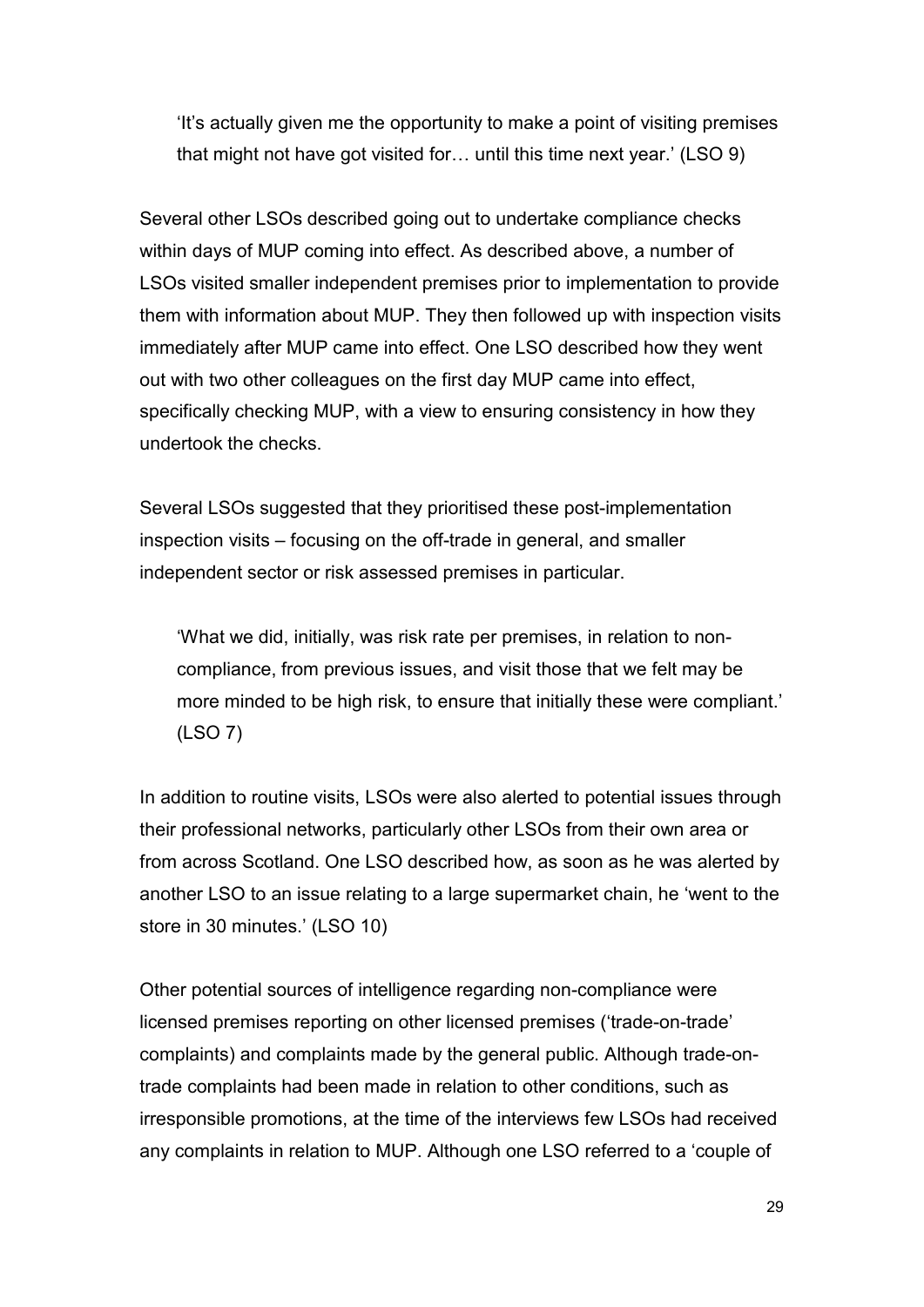calls' from the trade (LSO 6), another commented that MUP had not 'triggered an explosion of complaints' from either the trade or the public:

'We've not had one single complaint on that from a member of the public [...] We've not had one complaint on minimum unit pricing [...] So we've certainly not had one single complaint since it came in for minimum unit pricing, either on over-pricing or under-pricing. Or from the trade in terms of the on and off-sales trade complaining about each other in terms of pricing. So we've not had to respond to a single complaint yet, so that might be something that is worthy of note.' (LSO 7)

Other participants also suggested that few complaints were being made by the public in relation to MUP. One LSO who had received a couple of complaints from the public found, when they followed these up, that the premises concerned were in fact compliant.

To assist them in their routine visits LSOs described how MUP had been added to their compliance assessment checklists. In the course of their visits they described a combination of spot checks, looking at things that seemed too cheap, and picking things at random. As noted in section 3.1.1, in the initial period following implementation, LSOs referred to their own learning experience as they became more familiar with products and their sizes and volumes. One described how they came to recognise the products that they needed to look out for, citing ciders and own-brand supermarket products that would have previously been sold under MUP. They described double checking the price of one high-strength cheap cider:

'Just to make sure that that's not still on the till at the original price of £3.99 or whatever it was before.' (LSO 1)

One LSO described asking for the cheapest drink products and checking the price of a random selection. In supermarkets they would scan bottles and cans – comparing the price tag on the shelf with the electronic system. In on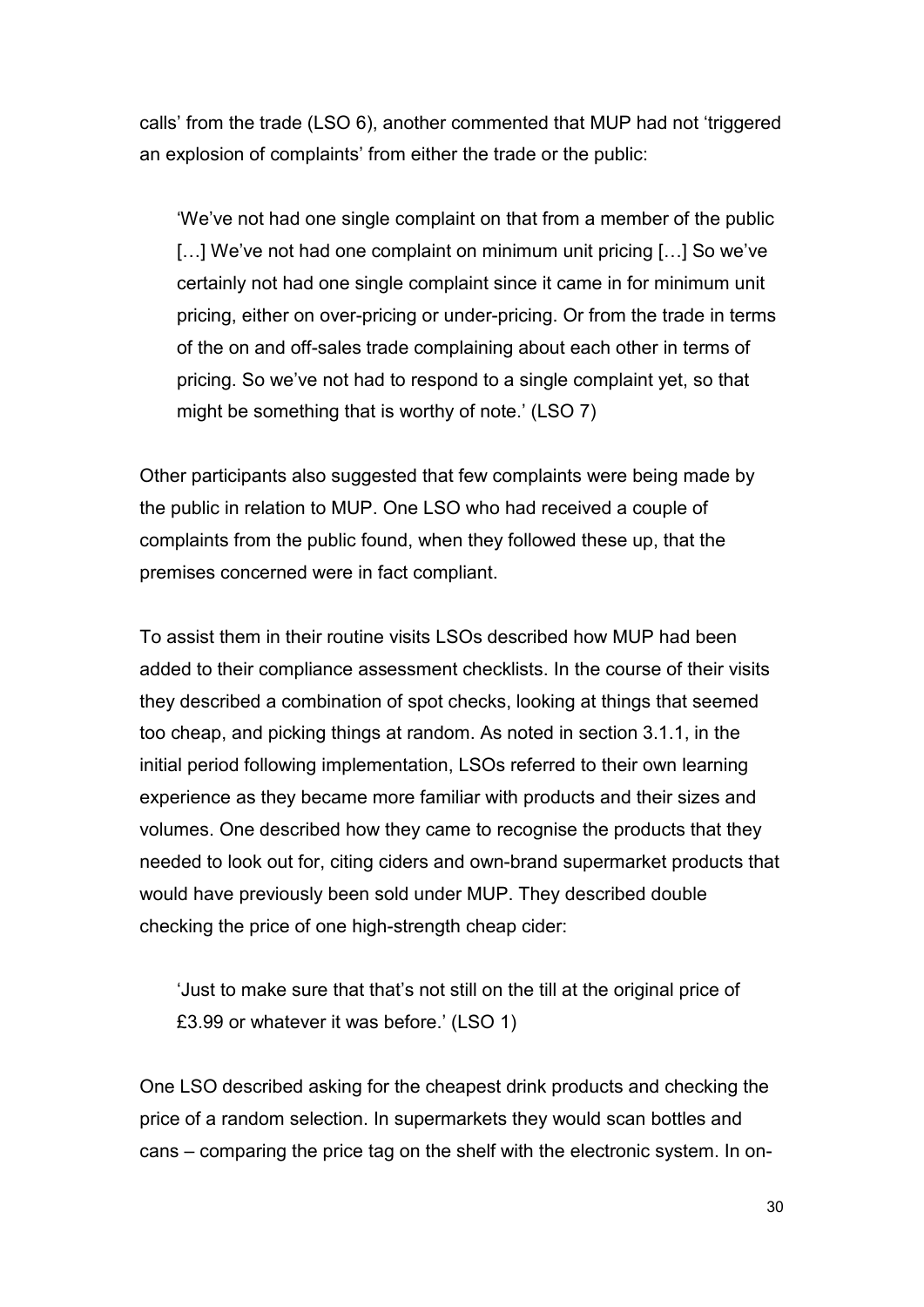trade premises LSOs may check the prices based on the measures of alcohol.

Several LSOs described how the length of an inspection visit would vary by type of premise, but also by whether issues of non-compliance had arisen in the past in relation to other conditions. One LSO, for example, described how a visit to a premise where there had not been problems in the past might only take 20–30 minutes, while others, where they felt the need to do a 'full on price check' (LSO 6), might take a couple of hours. Another described spending more time with smaller premises. This stemmed from a combination of the variability in the prices applied, the people setting the prices and their understanding of MUP, and the unusual nature of the products sold:

'If you go into a larger chain a quick walk round is normally enough to show you that they are complying […] just based on all the prices you can see, whereas it can be a bit more complicated [in smaller off-sales premises ] […] particularly as well when you are dealing (with) unusual product lines.' (LSO 11)

A key tool for LSOs was the Scottish Grocers Federation calculator, which a number described as having on their mobile phones. They would use this to check the price of products. Where there was an issue they would go through the calculation with the premises manager or staff to indicate the correct price. From the LSOs' point of view this also served an educative function – helping premises to understand how to do the calculations. One LSO also suggested that doing the calculation with the premises staff was another less direct way of reinforcing the need to comply (and the risks of being found non-compliant):

'I've got the phone out and done a calculation on one or two things…just to make them see that I will actually go to the effort and calculate prices, even though I don't need to with most of them.' (LSO 9)

Insofar as the police-licensing participants became aware of a noncompliance issue this could be in the context of a joint visit with an LSO.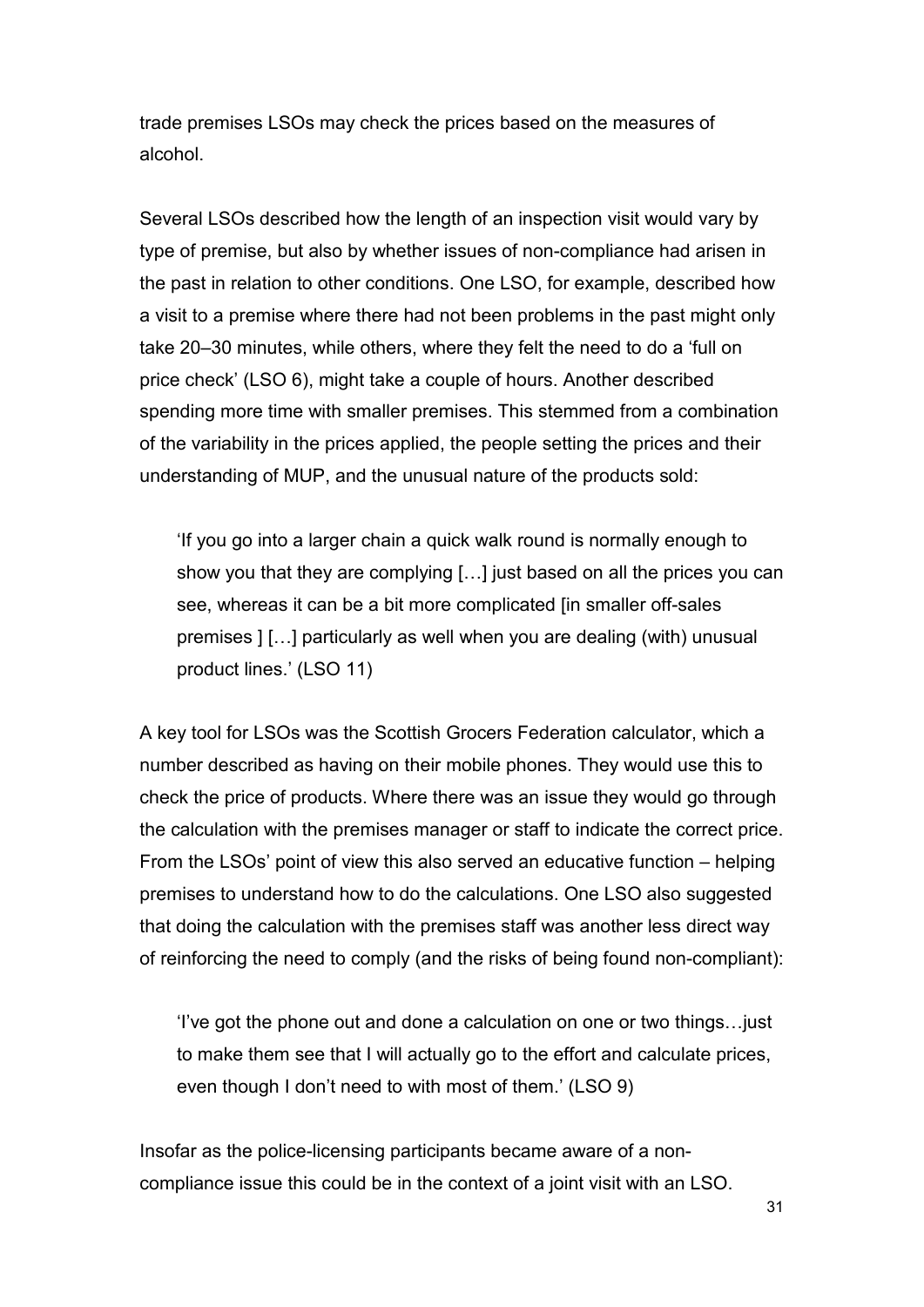Although not a statutory requirement, these joint visits by police local licensing division officers and LSOs were an example of the partnership approach between the two inspection and enforcement bodies. In the course of one joint visit, for example, a supermarket's own-brand product was identified as priced under MUP. The police officer informed their Policy Unit so that the issue could be highlighted to other Police Scotland local licensing division officers. In respect of other licensing conditions the police may also receive trade-ontrade intelligence, but, like LSOs, none of the participants had received any complaints from the trade about other traders in relation to MUP.

From the point of view of the TSOs the work of advising premises beforehand, and enforcing compliance, was the role of the LSOs. The point of 'crossover' was:

'At what point does the failure to provide a proper price become a consumer issue, as opposed to a licensing issue?' (TSO 3)

This TSO had undertaken a number of visits to licensed premises with colleagues following implementation of MUP. A number of premises were found to be displaying the pre-MUP price. The TSO put this down to the amount of re-pricing the premises had to do.

#### **3.2.2 Perceptions of the extent of non-compliance**

Across those interviewed, the view was that compliance with MUP had in general been high. One LSO, for example, described how all of the 70 onand off-trade premises they had checked had 'passed with flying colours' (LSO4). One police-licensing interviewee similarly described how compliance had been good:

'We seem to have had compliance across the board, the big supermarkets obviously knew, the restaurants tend to sell over the odds anyway, pubs tend to sell over the odds, so it was really the small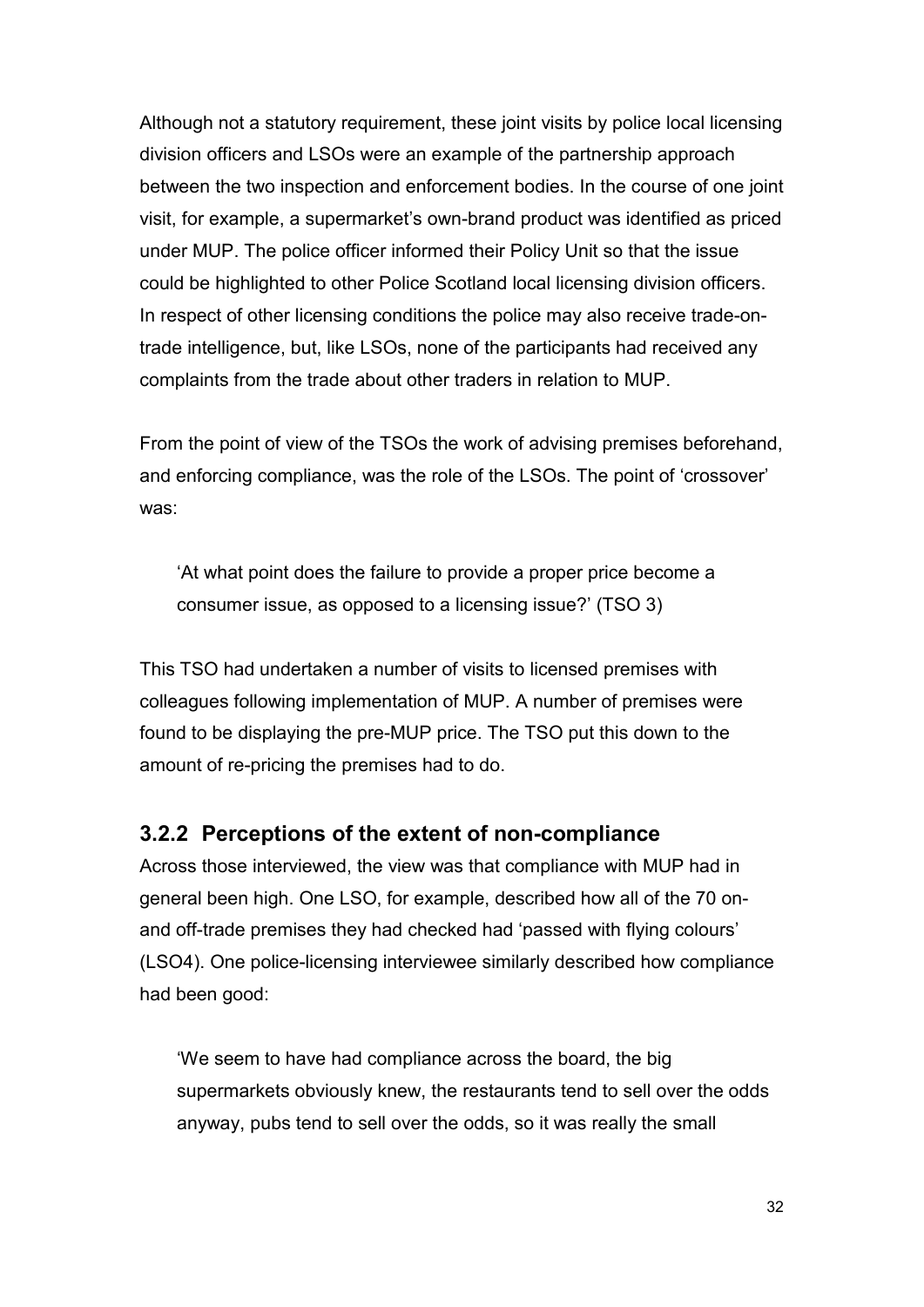independent off-sales and they were checked and so far we haven't had an issue at all.' (PS 6)

In some areas, participants describe how all of the smaller premises visited, even those initially thought to be high risk, were compliant.

Although those interviewed were generally positive about the high levels of compliance with MUP in the off-trade sector, the majority of the LSOs and two of the police-licensing participants gave examples of instances of noncompliance. One LSO, for example, gave figures indicating that 16 out of the 81 premises visited, or around one fifth, had been found to have at least one product non-compliant with MUP (LSO 1).

The expectation among participants had been that the risk of non-compliance would be greater in the small, off-trade sector, rather than the large supermarkets. In practice, however, they gave examples of non-compliance in both the large and smaller off-trade sectors. One LSO, for example, suggested that non-compliance issues had been identified in branches of three of the five supermarket chains. What, however, may distinguish the two types of licensed premise is the presumed underlying cause of any breach, and the mechanisms in place to rectify the issue.

In the larger off-trade premises examples of non-compliance were found in relation to own-brand products, high-strength wine being sold at below MUP, a box of wine or multi-pack priced incorrectly, a promotional offer, a wine being sold at a higher strength than previously, bringing the price under MUP, or a shelf price still showing the pre-MUP price. These breaches were largely regarded by LSOs as mistakes, things slipping through the net, glitches in the system, inadvertent and largely out-with a premises manager's direct control, even if it is their responsibility to correct it. The causes were seen as stemming from computerised or central pricing, and specifically pricing being set by a headquarters in England, which might put the price below MUP in Scotland. The use of different calculators (including those which round down), were also implicated: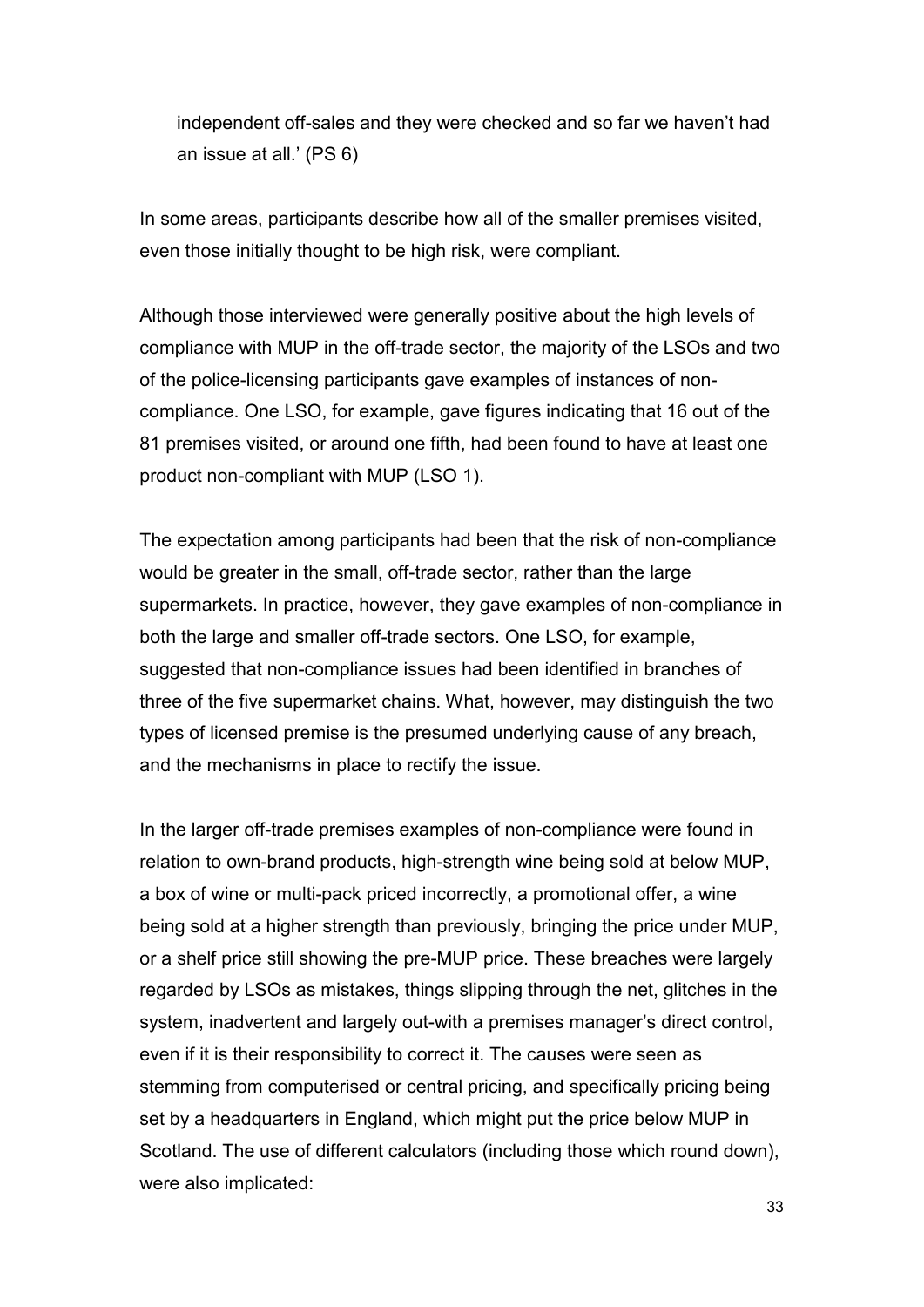'They will want to be compliant…The problem they've got is they've got a huge range of products and they have got everything on a computerbased system. However… mistakes happen… be no suggestion it's probably with intent. I think it would be more likely a glitch in the system, or their prices are English-based and they can make a mistake if they've not applied MUP to a product that would be less than MUP in England.' (LSO 2)

The advantage in large off-trade premises is, however, that if an error or mistake was identified in one store, they could inform their head office, and also cascade information to other stores in the chain. In this way a problem identified in one branch would be resolved across the chain. LSOs who were made aware of breaches in other areas would, for example, check in their local branch of the same company and find that the problem had been rectified.

'It would only [take]… one LSO in one local authority area to pick it up and the rest of the country would know about it very quickly and it'll be sorted. 'Cause what we would do in any situation was we'd go straight to their headquarters, whether it be [supermarket A] in [English Town X] or [supermarket B] in [English City Y] or wherever it is, we would be straight on the phone to their HQ and they would be straight on to their systems and get it sorted. And then what you'll find is that gets rolled out straight across every store in the country.' (LSO 2)

Another LSO described a similar process in relation to smaller 'linked chains' (LSO9) connected to UK-wide cash and carries who also provided a centralised pricing service. Although the problem itself could be created by an English based supplier not altering the price to reflect MUP in Scotland, the centralised process could also be a rapid way of rectifying the issue:

'[…] their communication system is brilliant, it got an […] alert […] to everybody in their group to say "look there is a problem with this, please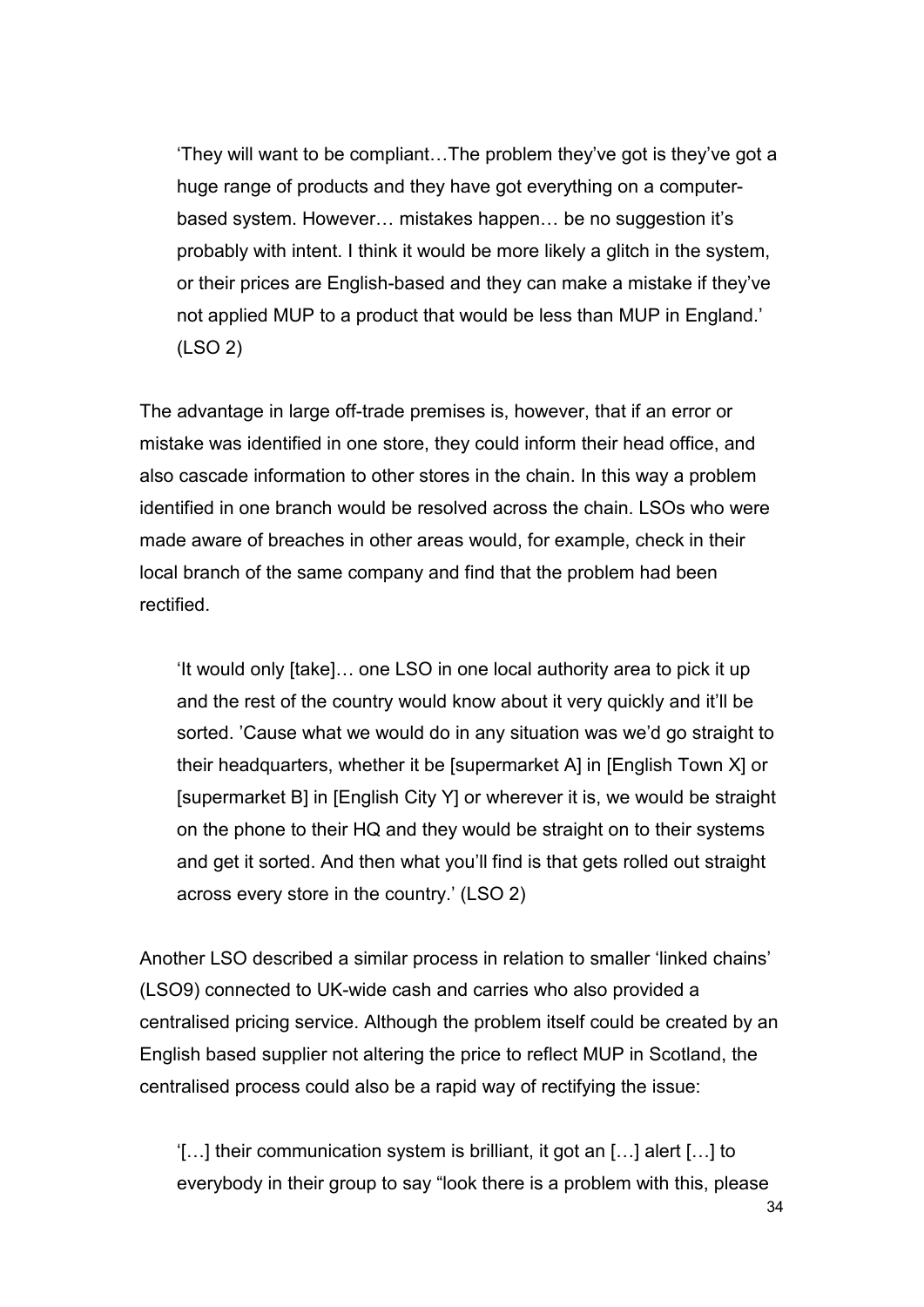check your stock, see if it is the 13 and a half per cent. If it's at 13 and a half, take it off sale and we will send you a new shelf edge ticket and a new price, and we will change your till prices for you tomorrow morning, overnight".' (LSO 9)

In the small, independent off-trade sector, non-compliance was largely seen as the result of what participants described as human error. In this sector the individual nature of pricing policies and practices was identified as the source of non-compliance. In addition, smaller premises were felt to struggle with how to calculate multi-pack products. Pre-priced products also caused confusion: premises believed they had to sell these products as marked, and had to be advised that they could remove, replace or cover over the marked price, because 'MUP trumped everything' (LSO 3). Where premises determined their own pricing, LSOs had to remind them that they needed to ensure that they did not breach MUP. The use of manual, rather than electronic pricing systems, could also make it difficult to check what the product was actually being sold at. In general LSOs viewed errors on the part of the small off-trade premises as 'genuine' (LSO6), or at least gave premises the benefit of the doubt. Occasionally, however, they suspected a degree of intent. One, for example, described an instance of a product without a shelf price (in breach of trading standards) but showing up as below MUP when scanned at the till:

'They fixed it there and then, but we keep an eye on the shops that we've seen that 'cause I don't think that's a genuine mistake. I think that is them trying to get shot of it.' (LSO 6)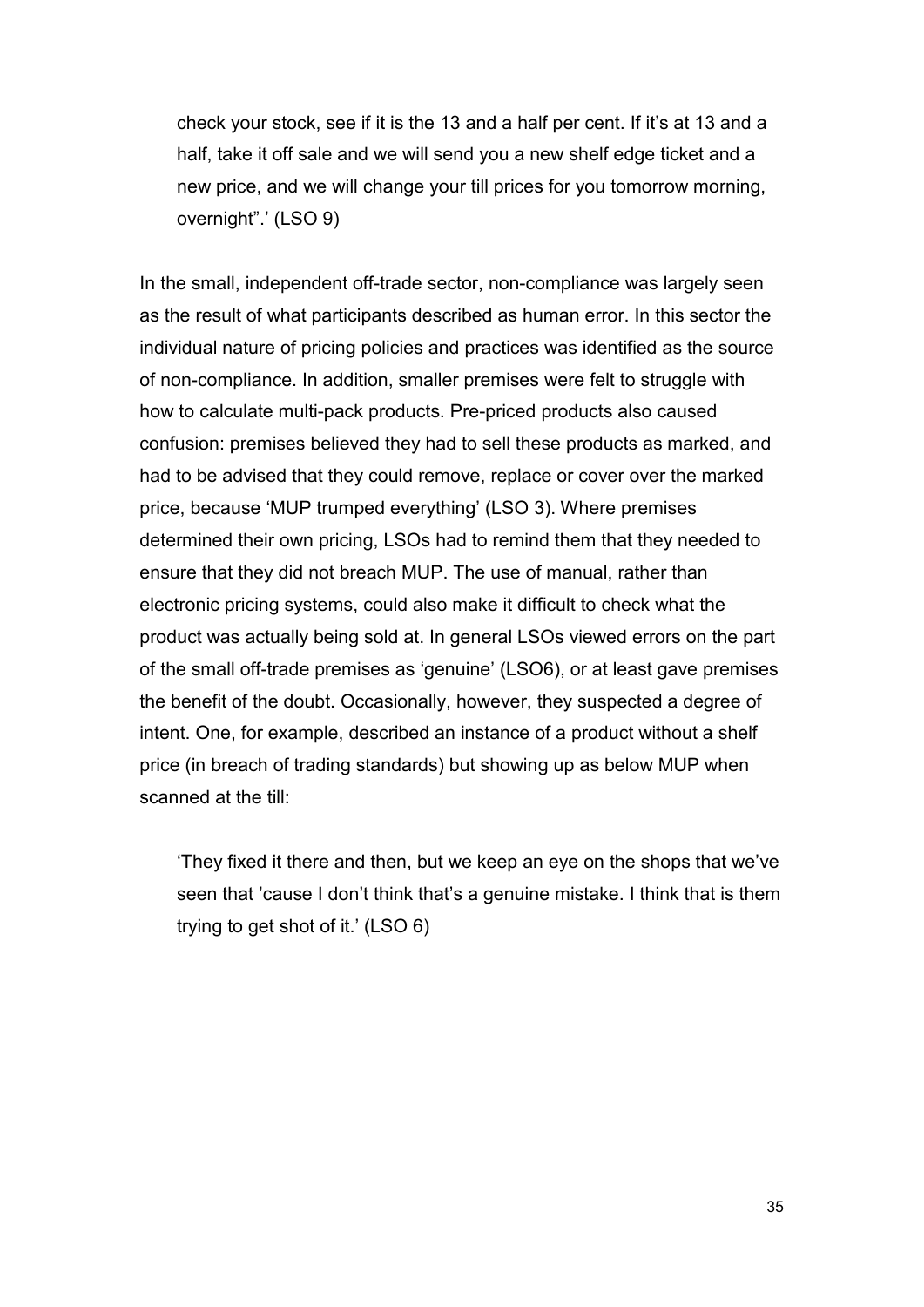# **3.2.3 Enforcing compliance**

None of the LSOs interviewed had issued a Section 14 compliance notice<sup>[\\*](#page-37-0)</sup> in relation to MUP up to the time when data were being collected. Consistently across the sample, LSOs described how their response to an issue of non-compliance would be to address it through education, guidance, support or advice, rather than moving straight to a compliance notice. Reflecting their mediating role, LSOs spoke of aiming to respond to one-off breaches at the 'lowest possible level' (LSO 7) and keeping 'formalities to a minimum' (LSO 3). The aim was to give premises the 'benefit of the doubt' (LSO 6), encouraging compliance through dialogue:

'It is actually because, you know, the last thing that we want to do is issue notices and have reviews. You're…we're failing if we're doing that. So if we can get everybody done just by dialogue, then that's to me the best way to go. And you're working together and you get a good working relationship and it works both ways.' (LSO 8)

There was an acceptance that 'things will go wrong' (LSO 3), but that as long as the premises took immediate action, they could avoid:

'A never-ending chain of, you know, writing letters, and follow-ups, and having board reviews.' (LSO 3)

The key requisite was that the issue was dealt with immediately, and that noncompliant products were either removed from sale and/or re-priced at the correct price. Only if the problem was not resolved 'there and then' (LSO12), or recurred, would the LSOs anticipate escalating to a compliance notice, or potentially a Licensing Board Review. Several participants suggested that

<span id="page-37-0"></span> <sup>\*</sup> Section 14 of the Licensing (Scotland) Act 2005 gives LSOs the power to issue a notice to a licence holder if they believe a licence condition has been or is being breached. The notice sets out actions to be taken to remedy the breach. If the notice is not complied with the LSO can make a premises licence review application.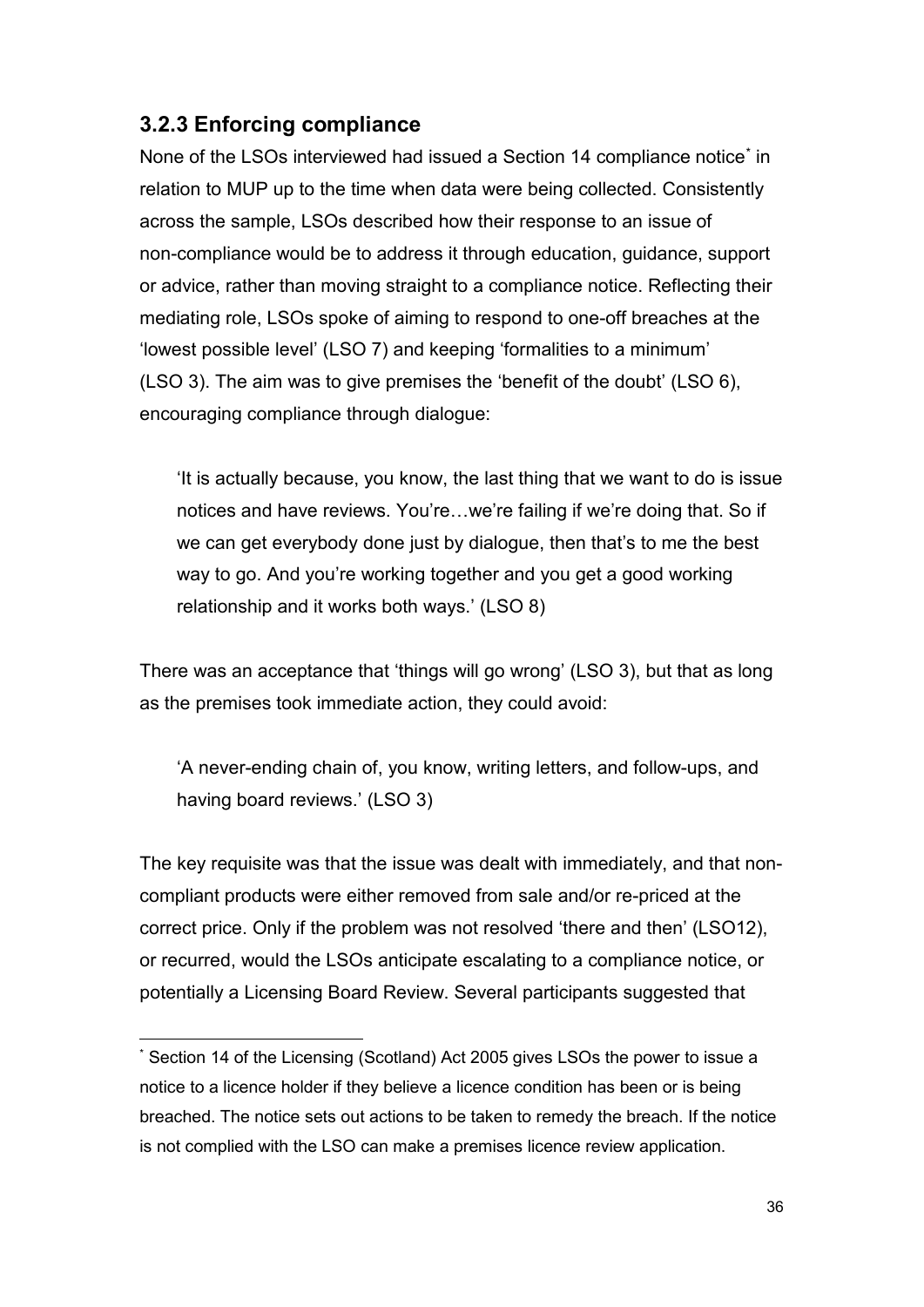they would give even less time for a licensed premises to address an issue of non-compliance with MUP than other conditions:

'There would be two steps before the third step which would be a compliance notice – and then again they would get time to deal with it, though it wouldn't be as long as I would normally give for things because obviously we want to make sure minimum pricing was basically corrected straight away, or as soon as possible.' (LSO 1)

Dialogue would take place initially with premises managers, or staff on the premises. At the premises level, LSOs have also used the opportunity to reinforce to staff not directly responsible for pricing policies, that if they saw something that did not look right they should raise it with their managers:

'Where a member of staff had actually noticed himself, that there may have been an issue with minimum unit pricing, but he didn't feel confident enough to draw it to the attention of his manager. Because he thought at the time that if it's come from Head Office, it must be all right…we took the opportunity to remind staff that they are encouraged to challenge their management if they think there is some problem with pricing, not to be shy about it.' (LSO 3)

LSOs felt that, in general, premises were positive in their responses. Premises were described as happy or grateful that the error was drawn to their attention, recognising that as a mandatory condition, non-compliance with MUP could put their licences in jeopardy. Items were removed from stock, or re-priced while the LSO was still on the premises. In one instance, for example, a large supermarket disposed of a box of wine found in a store that was being sold off and priced under MUP. There might, though, be some degree of negotiation. Several LSOs described how, when they found an issue of non-compliance in larger supermarket premises, the LSO and the manager would each check the calculation, before agreeing with the LSO: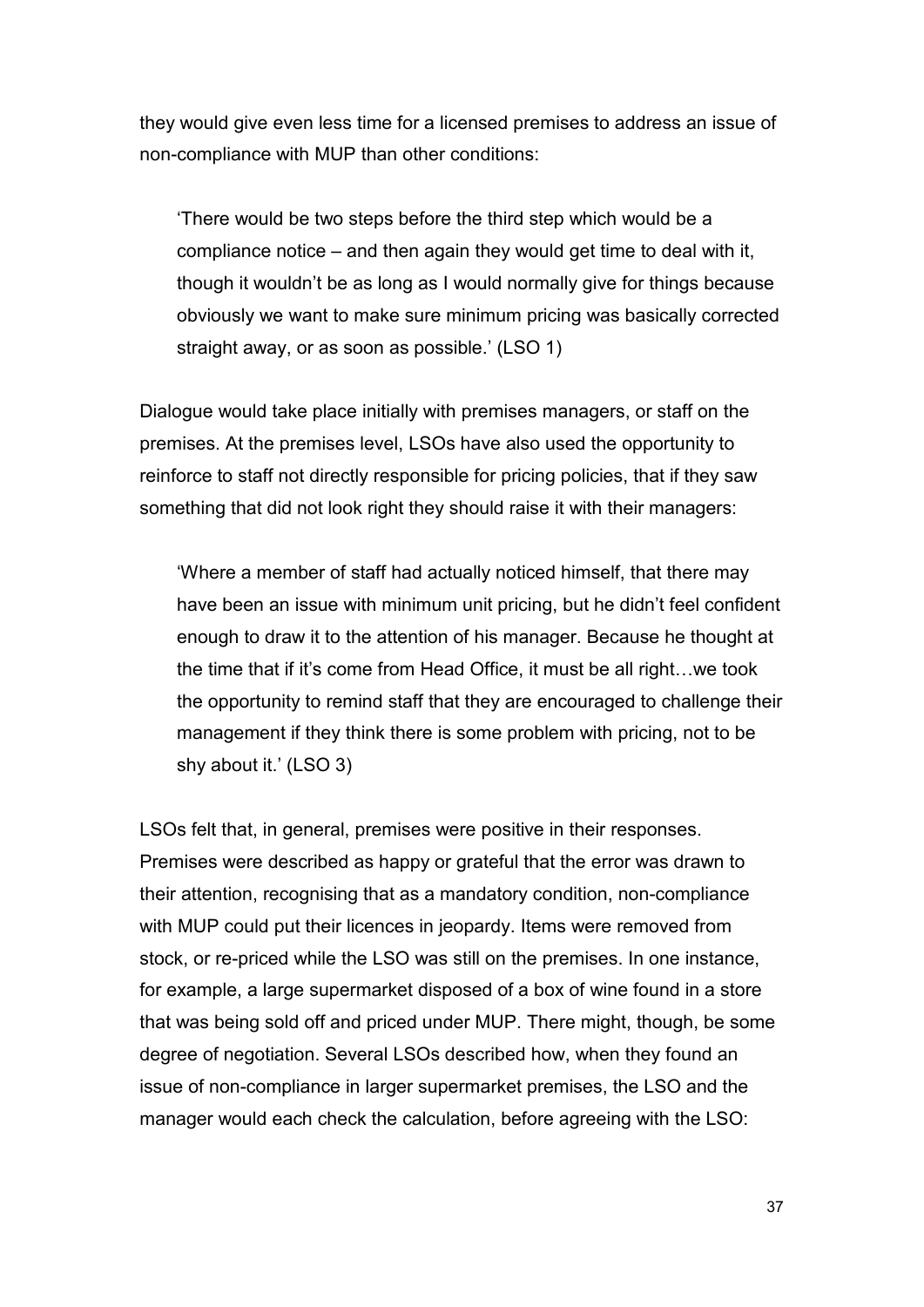'Well I spoke to, initially, I spoke to the premises manager, the person responsible for it, and pointed it out to them. We did have a discussion on the calculation, just to ensure that I was actually correct, that my calculations were correct… As soon as they accepted that it was correct, they immediately withdrew it from sale, and I recommended they cascaded it up the line to other premises.' (LSO 3)

Another LSO suggested that if the premises had not accepted their calculation and continued to sell the product at below MUP that would have been the point when they would have considered taking out a compliance notice.

In an example of a smaller off-trade premises found to be non-compliant, the member of staff present at the time of the LSO's visit was unsure whether they were able to change the price of a product priced under MUP because their manager was off for a week and they did not have the till log-in details required. From the LSO's point of view this delay was unacceptable and required the premises to remove the item and obtain the log-in details to change the price. The LSO gave the premises 24 hours to resolve the issue. The LSO went back the next day to check and found the price had been corrected. The LSO also went back the following week to speak to the manager to check they understood what the issue was and why the price had to be changed:

'Because they were happy to stop selling it right away we really didn't feel the need to escalate it any further than that…from our point of view it's really an education issue…they'd obviously made a mistake they weren't aware of…once we'd addressed that we wouldn't have gained anything…by taking any more formal action…if there had been another incident we would have sent the officer with a compliance notice or something like that, to make sure they were taking it seriously, but there was no need for that.' (LSO 11)

Examples were also given of the converse happening in the large supermarket sector. LSOs described how managers of several stores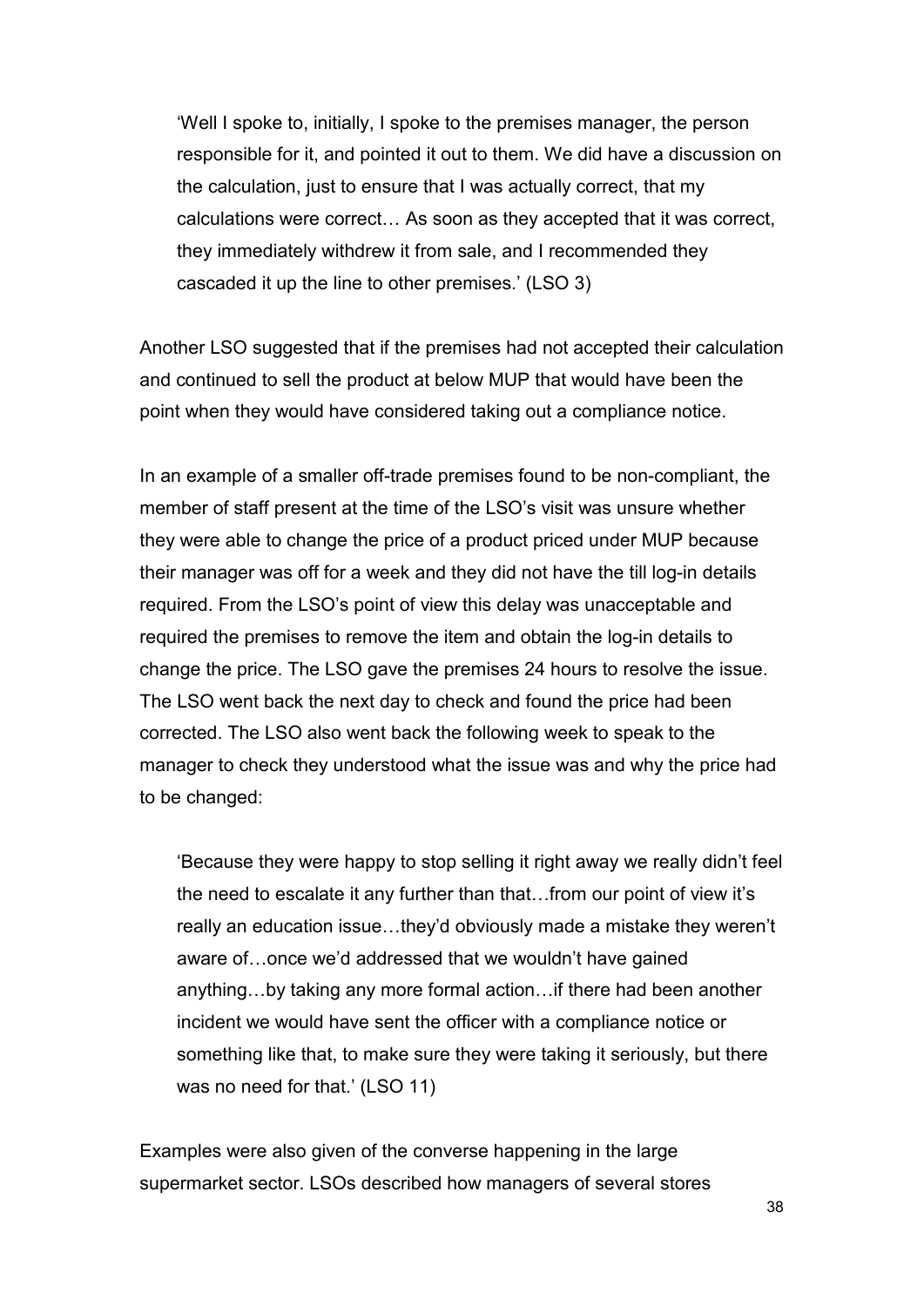proactively got in touch with them, following an issue of non-compliance, to demonstrate how they had dealt with the issue:

'There was no resistance from any of the organisations [large supermarkets], it was just full cooperation, take it off display immediately, all the shelf edge tags were removed, the products were removed, and no question about it, "yes, we have got that wrong", and I was invited back and in each case within, you know, a couple of days to hear the explanation as to why it happened and to see that they put the measures in place to fix it, to demonstrate they had measures in place to fix it. You know, they were all quite happy, grateful for it being pointed out and the way it was pointed out and not through some notice being served or some punishment being dished out.' (LSO 9)

Where, however, non-compliance was identified, and could not be addressed straight away a number of LSOs described re-visiting either the following day or within a couple of days. This might also include checking that changes had also been made in stores in other branches of a large supermarket chain. LSOs could also do further follow up visits to check there was no recurrence of a problem. One LSO, for example, described how they would check an initially non-compliant small licensed premises:

'[…] in a couple of weeks or a month. And if everything's okay, then we would just, kind of, move on and leave it until the next visit to check again.' (LSO2)

Even if they did not undertake non-routine follow up visits LSOs would record instances of non-compliance and bear these in mind in future premises compliance checks. Referring to a large supermarket, one LSO commented:

'I will obviously…you know, when I do a further check on that premises, bear that aspect of the previous blip in non-compliance in mind.' (LSO 5)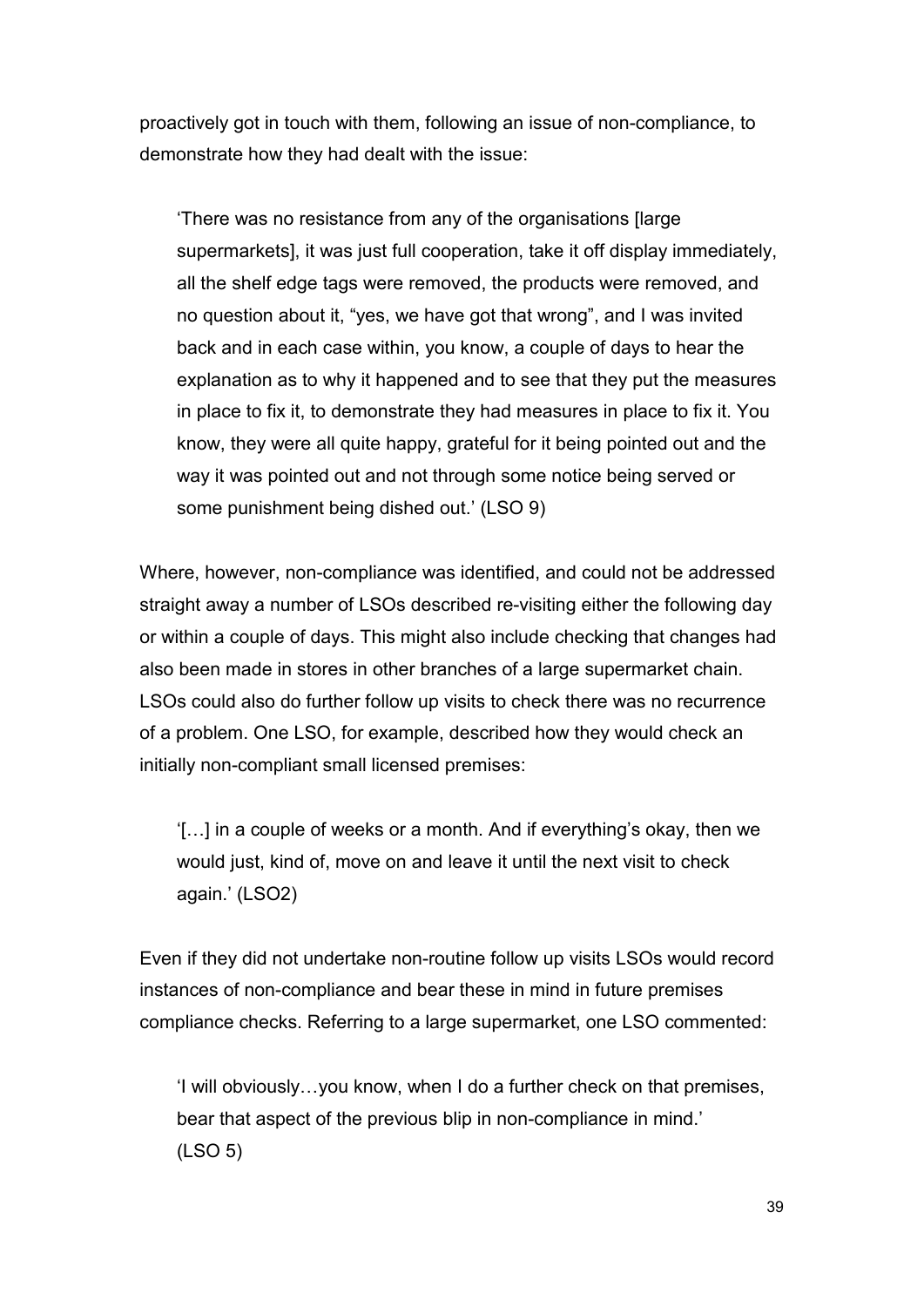As noted above, premises found to be non-compliant with MUP were expected to correct them immediately or within 24 hours. In the early days of implementation LSOs reported spending time with premises to support them address what they regarded as minor instances of non-compliance. The point was made, however, that one of the reasons that implementation had been relatively 'fuss free' (LSO 2) was because of the perceived high level of compliance:

'[…] it's not had any impact on me in terms of workload, it could have been so different if the first premises I inspected was rife with problems then...and the next one and the next one, then it would have had a big impact. But, the fact is everybody was just compliant, or nearly compliant and nobody was found to be deliberately uncompliant or even close to any suggestion that anything that was happening was deliberate. Then there is no impact, because it's like everything else, it can tick away in the background and fit in with your day-to-day work routine.' (LSO 9)

# **3.3 Facilitators, obstacles and other potential consequences**

In discussing their experience of the introduction of MUP, participants described a number of factors that they felt operated to support or hinder (subsections 3.3.1 and 3.3.2) this new mandatory condition in licensed premises. This section reviews these contextual factors. Where identified by participants, some other potential consequences are also described (subsection 3.3.3).

# **3.3.1 Facilitators**

Communication, knowledge and awareness

Knowledge, resources and pre-implementation communications related to MUP improved levels of understanding of this new licensing condition. Participants across the sample reported that their own levels of awareness were quite high prior to the introduction of MUP. This was credited to their perception of MUP as a flagship government policy and to the profile of the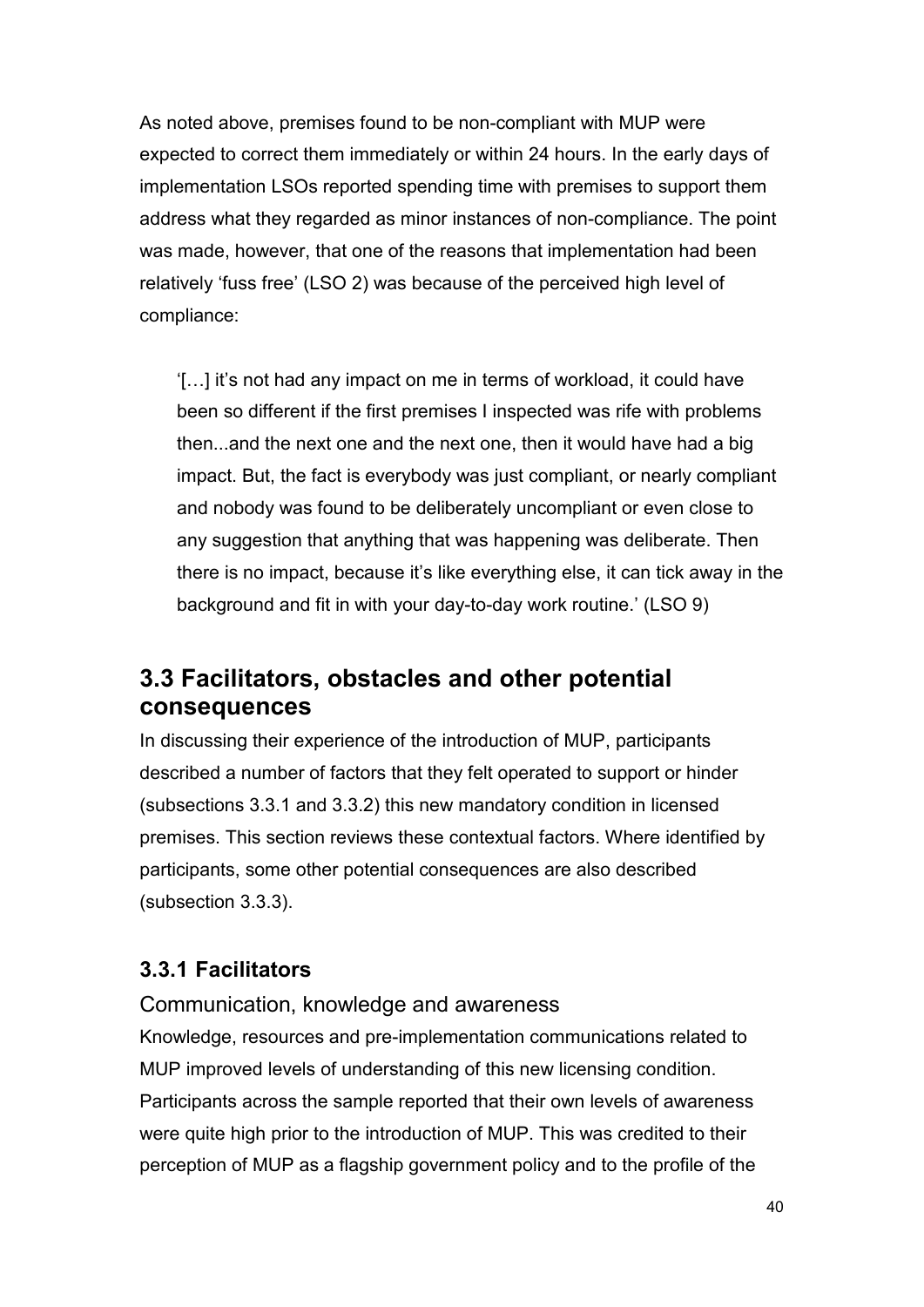legal challenge in the media. Some LSO participants stated that following the media coverage of the MUP legal deliberations helped both to prepare them and to understand how to do the calculation, even before information was received from the Scottish Government.

In terms of communication, the National LSO Network and the Network's relationship with Scottish Government at a national level was described as helpful for sharing information and discussing arrangements for the introduction and implementation of MUP, and for cascading this information to the LSO regional networks. This communication helped participants feel informed and prepared. LSOs also reported working with local colleagues to ensure appropriate preparation – agreeing actions and planning their approach to support compliance.

When it became available, participants found the Scottish Government guidance useful, especially as a resource for retailers. It was felt by TSO and LSO participants that involving inspection and enforcement practitioners in developing the guidance helped to ensure the resource was comprehensive and practical. Across the sample, practitioners' experience of implementation was further helped by information from a variety of professional bodies, including member organisations and networks, trade associations and Licensing Boards. The Scottish Grocers Federation resources were frequently cited as informative and instructive.

LSOs also described how wholesalers had raised awareness among their customers in advance of MUP. For example, by putting up signs and providing information on necessary changes to inform the licensed trade, marking up any products that had been pre-priced at a level below MUP, and ceasing to stock large three-litre bottles of cider, one of the products expected to be most affected by MUP. LSOs specifically noted how knowledgeable wholesalers were of the requirements of MUP, and their contribution to informing the licensed trade was seen as supporting compliance in practice.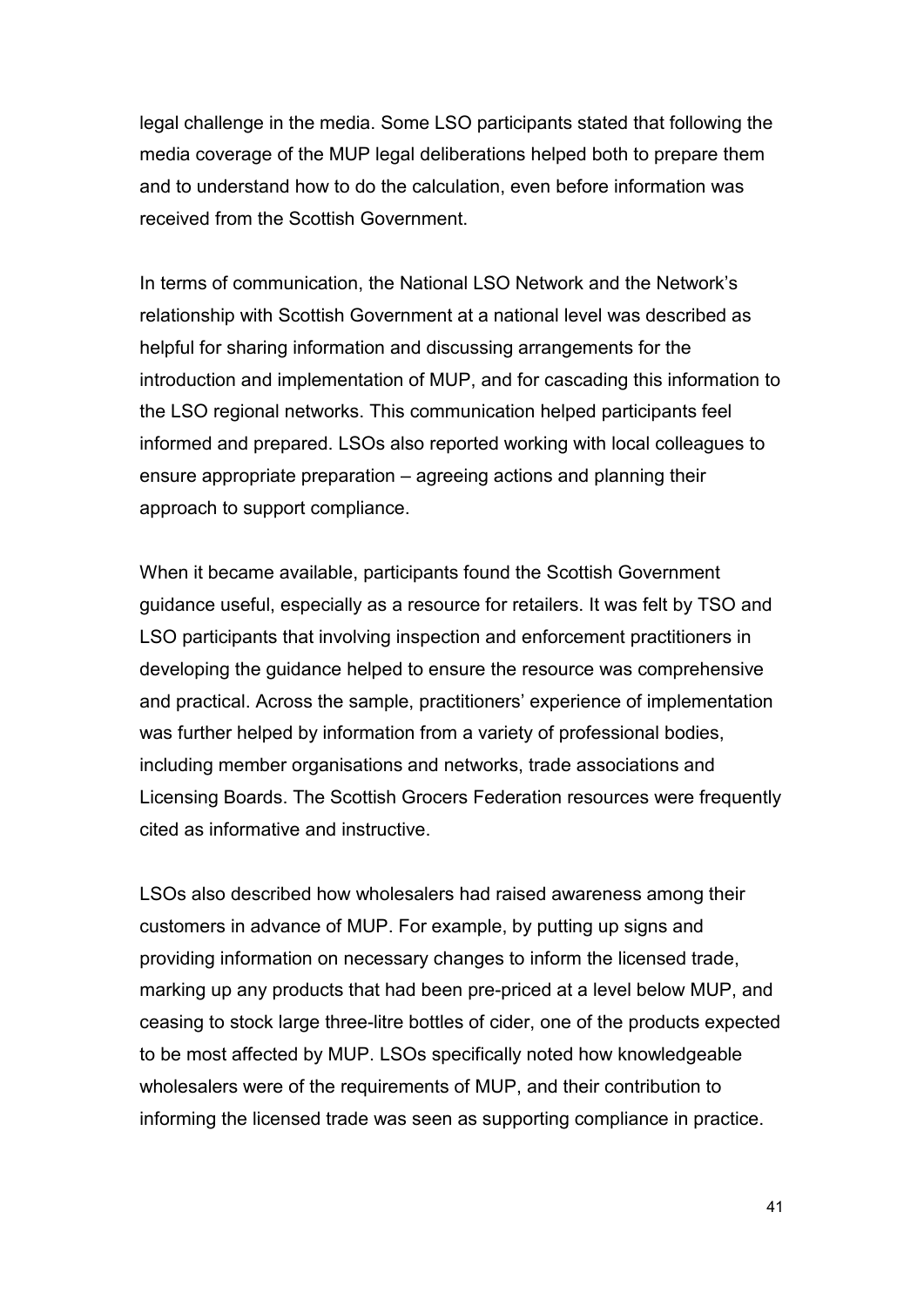## Structural and operational support for compliance

LSOs attributed the levels of communication and their pre-implementation educational visits as instrumental in the successful implementation of MUP:

'In terms of the independent retailers, I think this has been a bit of a triumph for the communication in that, you know, even for the small retailers who I thought might struggle, they've actually been very good and got their heads round it very quickly.' (LSO5)

Moreover, the extensive guidance role played by LSOs, particularly in relation to providing support on the calculation after the introduction of MUP, demonstrates the structural support required for effective operational compliance by premises.

Overall participants across the sample felt their principle duties in relation to inspection and enforcement largely remained unchanged. As such, participants recognised their role working with premises to ensure compliance is both supported and properly enforced. More broadly, efficient partnership working between participants (Police Scotland, LSOs and TSOs) to support compliance and meet the needs of Licensing Boards was felt to be hugely beneficial to effective implementation and monitoring of this and other licensing conditions.

As noted above, many participants took a strategic approach in the weeks pre- and immediately post-implementation and focused their visits on premises they judged, based on their experience, to be at greater risk of noncompliance. This strategic approach allowed intensive advice and guidance to be delivered to premises perceived to be in greatest need of support in order to maximise compliance.

### Trade receptiveness

The general receptiveness and acceptance by the trade of this new condition also emerged as contributing to the successful implementation of MUP.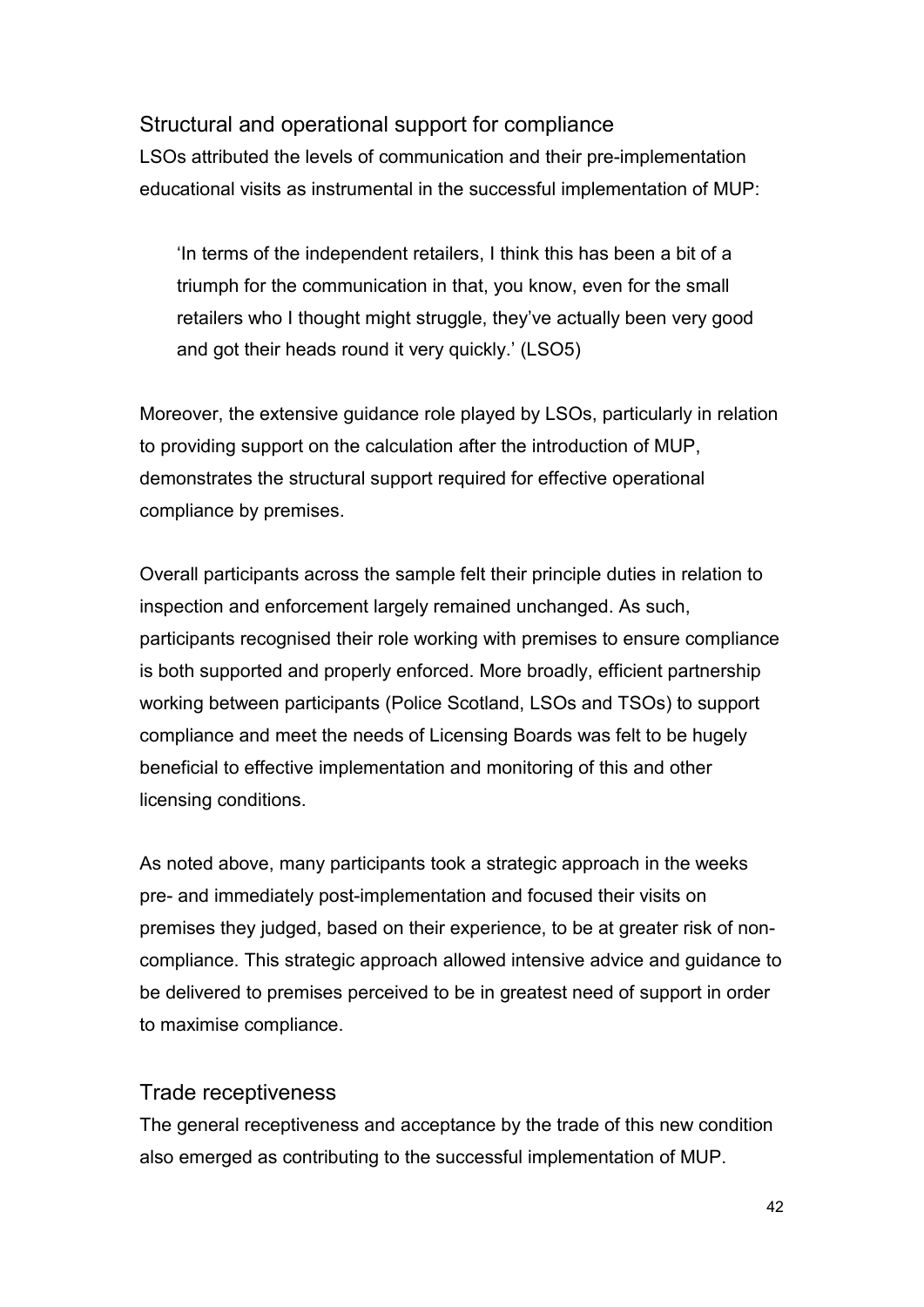Once MUP was introduced, participants across the sample reported unexpectedly high levels of knowledge and awareness among retailers, with some exceptions among the smaller off-trade sector. In fact some participants expressed being particularly 'pleasantly surprised' (PS 7) by this. Participants found that during their inspection visits in the early weeks after MUP was introduced premises did not require as much support and mediation as expected:

'We've had such really good compliance so far, as I say, the LSOs went around and they were shocked, because everywhere they thought they were going to get a hit and they thought they were going to get something to report on they got nothing.' (PS 6)

A number of factors may have influenced this level of knowledge and awareness among the trade. Licensed premises were frequently reported as responsible partners in the implementation and compliance of alcohol licensing conditions, including MUP. This was supported by the belief that licensees are used to conditions changing on their licence and understand the consequences of failure to comply with mandatory conditions. There was also the expectation that it was such a well-publicised change that retailers were aware and knew it had to be implemented. For example:

'We've had no issues with it, with acceptance of it, we've had no negative comments by any of the people I've spoken to, they've all accepted it is a condition that has been imposed, and they will abide by it.' (LSO 3)

'It's been implemented well. It's come in. You know, the desire to be compliant is there and realistically it's going to probably fade in to the wallpaper eventually.' (LSO 2)

Moreover, while participants report generally feeling that the licensed trade have been supportive of MUP, a perceived financial incentive to retailers was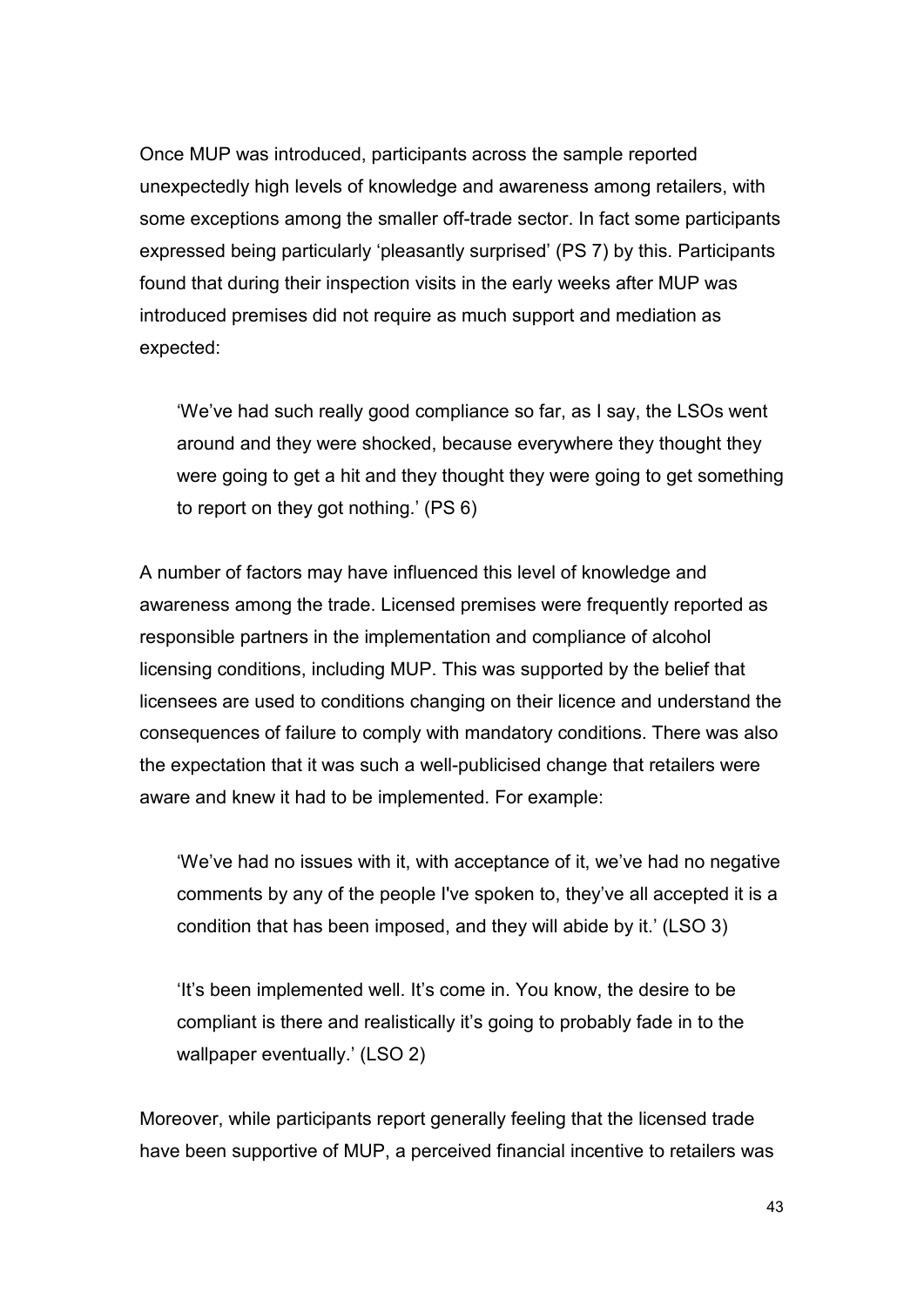highlighted in interviews as a motivating factor in compliance with this particular condition:

'I think the MUP benefits, as I said before, from increasing the bottom line of their trading premises, and anything that benefits that, without being cynical on it, retailers will be more incentivised to find out about and to implement.' (LSO 7)

In particular smaller shops were felt to have welcomed MUP because it is allowing them to compete with supermarkets on the price of alcohol. A frequently used phrase by LSOs (both urban and rural alike) was to describe MUP as creating 'a level playing field' on price between small and large retailers, narrowing the market advantage on alcohol sales of larger off-trade retailers such as supermarkets. Participants felt this had a particularly positive impact on implementation of, and compliance with, MUP among the smaller off-trade premises that are commonly expected to require more support to comply with licensing conditions.

In terms of receptiveness, as described in the findings from data on monitoring and enforcing compliance above (section 3.2), in large premises where issues of non-compliance were identified, participants reported effective communications and coordination. Small chain stores also appeared to have this capacity to coordinate and resolve compliance issues. This served as a facilitator to swiftly and proactively resolve issues.

Working closely with store managers facilitated positive relationships where help (from the LSO) was appreciated and issues were quickly resolved. Store managers in one supermarket were also described by one participant as being in a similar frame of mind to LSOs, checking products when something did not look quite right and informing colleagues of any issues.

Others still, further described the operating context of implementing the new condition as not too onerous for retailers and requiring little effort: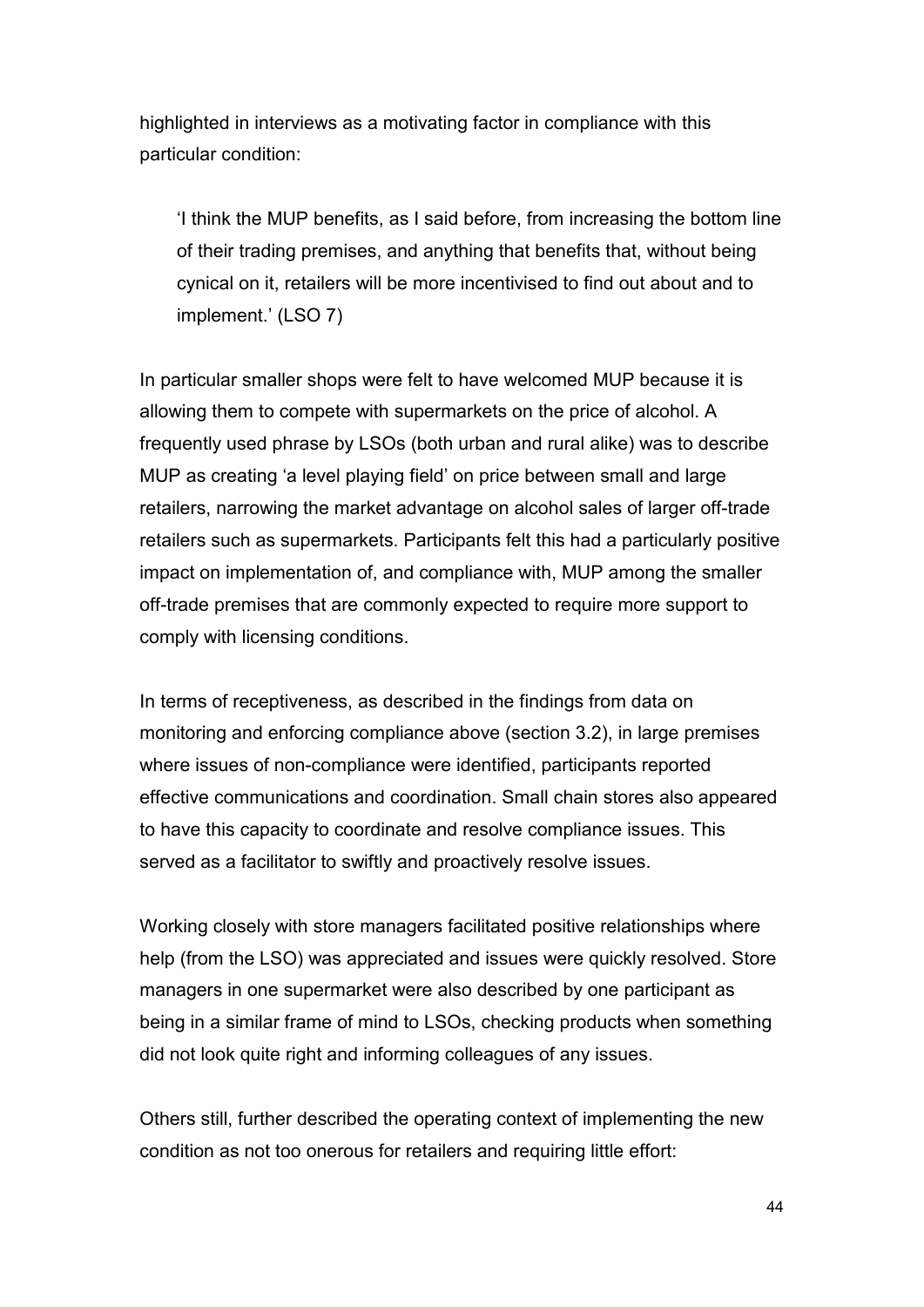'It's just been a bit like the smoking ban, it has been a bit of a damp squib, it has came in, it has just slipped onto the shelves, and nobody has cared, nobody has noticed.' (LSO 9)

From a rural perspective, LSO participants suggested there was a limited impact on prices as the cost of transporting goods to remote areas meant alcohol products were already being sold above MUP. This suggests limited additional changes to prices in some areas would be required to comply with this new condition. This was reported for both small retailers and supermarkets in these areas.

Finally, the fact that it all went live on the one day was seen as beneficial. With acceptance of the change expressed by one participant:

'Beyond that is there anything I can see that went well in the implementation: there's nothing that I could pinpoint to say it went well or it didn't go well; it's just it came in and it had to be done and that's it.' (PS 5)

## **3.3.2 Obstacles**

In describing their experience of supporting implementation and monitoring MUP, a number of operational and structural obstacles presenting difficulties and challenges to compliance were identified by participants. In some instances participants reflected on solutions to these and so these are also outlined below.

### Lead-in time

As outlined above, although high levels of awareness were reported and only minor issues of non-compliance were identified, a number of participants were nonetheless critical of the short timeframe prior to implementation. This was highlighted as a particular obstacle to ensure the trade were adequately informed and prepared. Some participants felt that with limited communications from Scottish Government this possibly made it more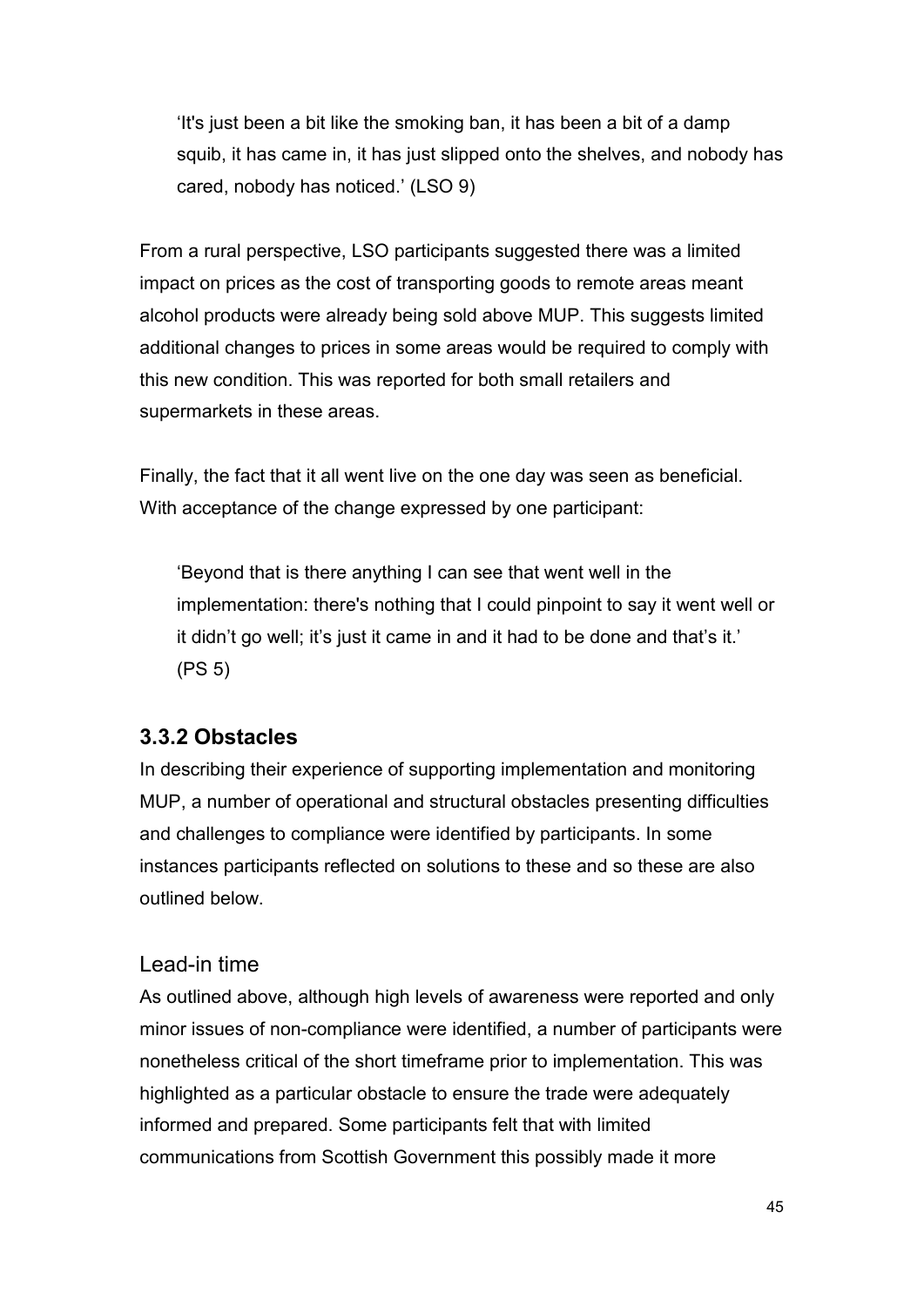challenging for the trade to understand, implement and comply. Comparisons were drawn with the resources made available for the smoking ban that had more time for information and preparation.

Participants noted that although MUP has been discussed since 2012, the 50ppu was confirmed very late, in April 2018, and participants reported that it took a long time for materials (posters and stickers) to come out. Some LSO participants reported that this either meant pre-implementation visits were done without the resources available to leave with license holders, or were done very late because 'things were still up in the air with guidance and things like that' (LSO 1). It was suggested more notice would have made it easier for everyone to ensure compliance.

In particular, the short lead-in time appears to have had a differing impact on different premises. Larger off-trade premises such as supermarkets were perceived as being appropriately prepared due to access to in-house resources, such as compliance officers, to provide advice and guidance and ensure readiness for timely implementation of MUP. Smaller independent premises without this internal capacity or other support structures, were reported to have been more likely to struggle to adequately prepare in time due to their limited understanding of the changes required to comply with the new condition.

As noted above, some retailers were also reported to have felt that they hadn't had enough notice in relation to certain stocks of products that previously sold because they were cheap but whose price was to be greatly affected by MUP. It was reported that this had left retailers feeling that they had stocks of products which they were unlikely to be able to sell. There was a view that this problem was compounded by some wholesalers' practices pre-MUP. A small number of LSOs suggested that while some wholesalers, as described above, were informing and supporting their customers around MUP price changes, others were deliberately promoting stock most likely to be affected in order to clear it before MUP was introduced: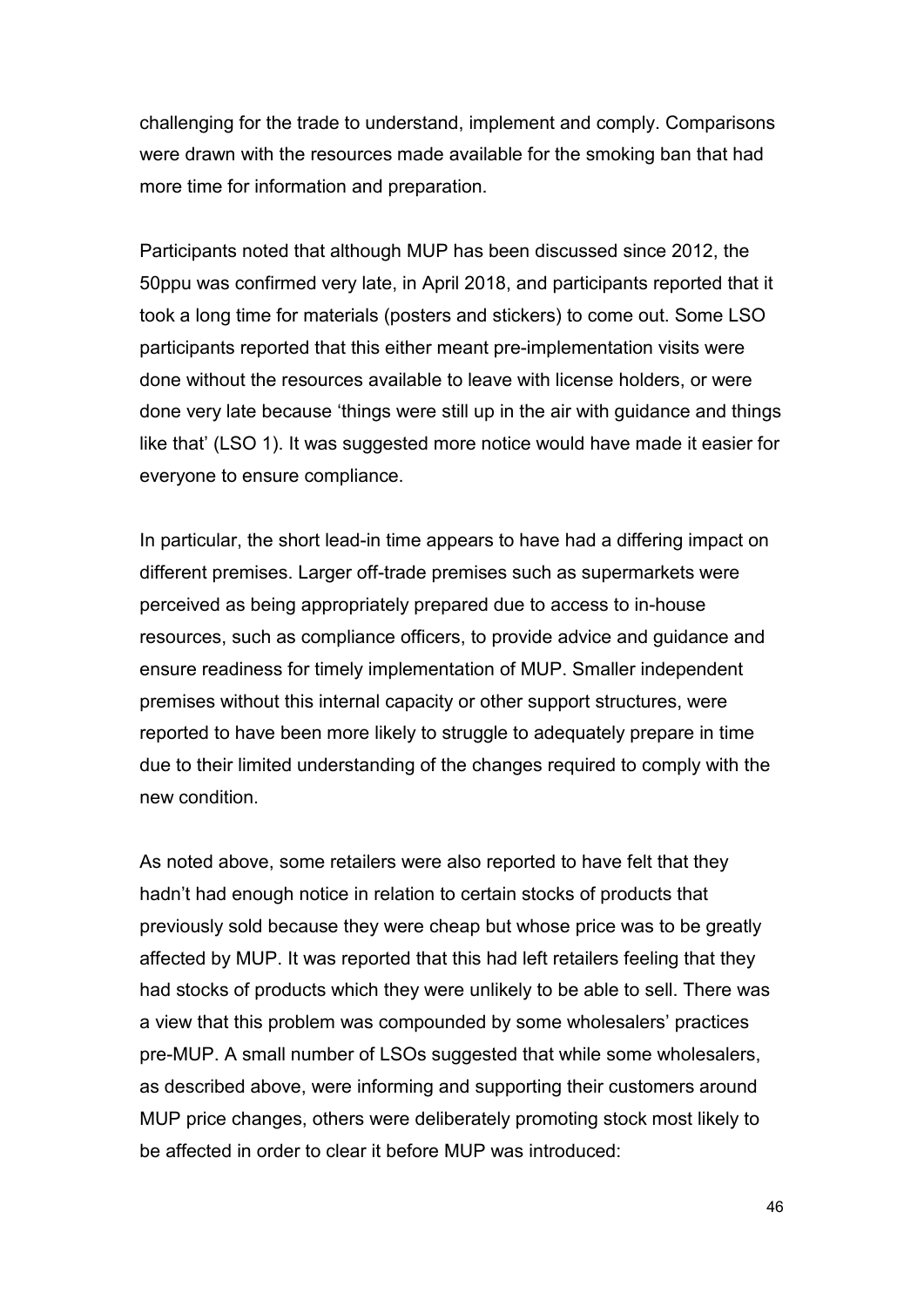'They [the smaller off-trade] also were unaware, I think initially, of the impact on some of the stock they had. What actually happened in some larger cash and carries was that they anticipated minimum pricing and how it would affect certain products, and short-sold a lot of their stock.' (LSO 7)

Linked to the short lead-in time, participants highlighted poor public awareness of MUP as a consequence of what they perceived to be limited national publicity by the Scottish Government on the introduction and purpose of MUP. This was despite participants' perception of the high profile of the new policy. It was felt the lack of public awareness would prove detrimental to achieving the policy's full intended aims:

'And I think that's partly why the general public have no idea about MUP generally and when we do come across people who are aware of MUP they tend to have the wrong perception. You know, their bottle of whisky has gone from £25 to £27 and they think that's because of minimum unit pricing. Whereas, you know, the MUP is £13 for that bottle of whisky. There are misconceptions as well. I can appreciate what the Scottish Government is trying to do but if they're not getting that out into the public realm and, you know, if people on the street don't understand what they're trying to do, I think they're kind of missing part of the puzzle there personally.' (LSO 11)

The above issue of the short lead-in time is a transitional factor that appears to have made the operating context initially more complicated from the participants' perspective, both for themselves and for licensed premises.

## Calculating MUP

Improving knowledge and understanding among retailers on how to calculate MUP was consistently cited by LSOs as the biggest issue requiring guidance and explanation. While it was noted that some premises' staff did understand once first explained in person, difficulties in accurately calculating MUP were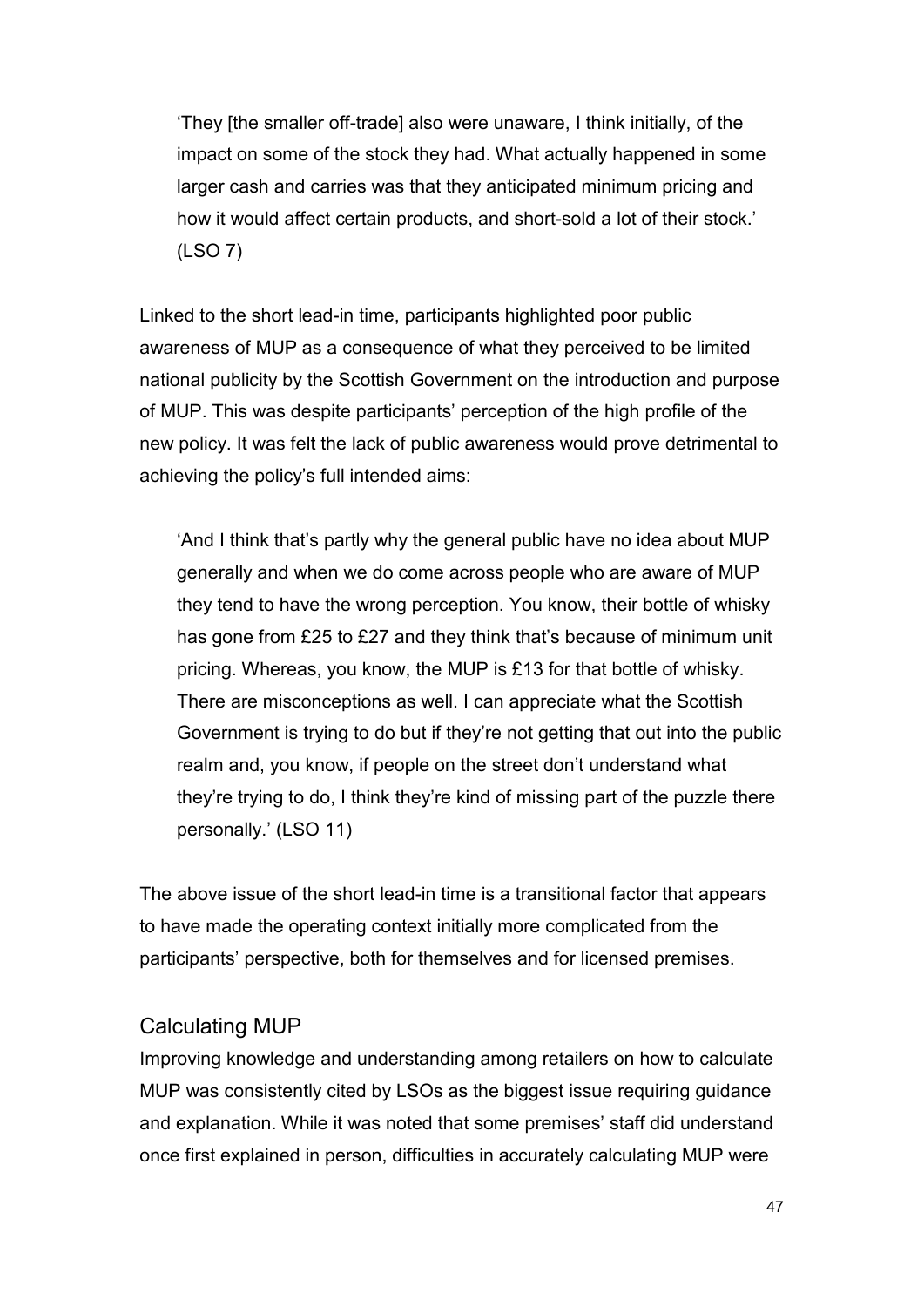found both before and after the implementation of MUP. This was despite participants being very clear they had provided information and support on the calculation as part of their educational visits in advance of the introduction of MUP.

Participants described how some small shops, where the responsibility is on individual staff to set prices, particularly struggled with the calculation and getting MUP correct for each and every alcohol product. Participants reported providing guidance and spending time working with retailers to ensure their understanding. Commonly participants reported being sympathetic to this, noting the complexity of the calculation and acknowledging mistakes happen, having themselves experienced difficulties. As such these issues were not perceived to be deliberate, but rather related to difficulties in the amount of stock that needed prices checked and/or changed.

'Yeah, I would say believing they were doing the right thing, and then an error because they just couldn't get their equations right. Yeah.' (PS 5)

A further illustration of this limited understanding identified on visits after the introduction of MUP was that premises were found to be pricing products based on the units marked, rather than the full calculation. This generated non-compliant pricing of products as units are less precise than alcohol-byvolume content. With reference to staff knowledge and ability to calculate MUP accurately, one LSO participant highlighted the lack of a directive on mandatory training for premises staff on MUP specifically. This interviewee reported that during visits they would ask for all staff to be made aware of the requirements of MUP.

Participants suggested advance consideration and explanation of the impact and implications of MUP on the trade and the public, as well as greater education on the calculation would have helped prevent these difficulties. There was also an expressed interest in an app for ease in calculating MUP and consistency of practice across the country.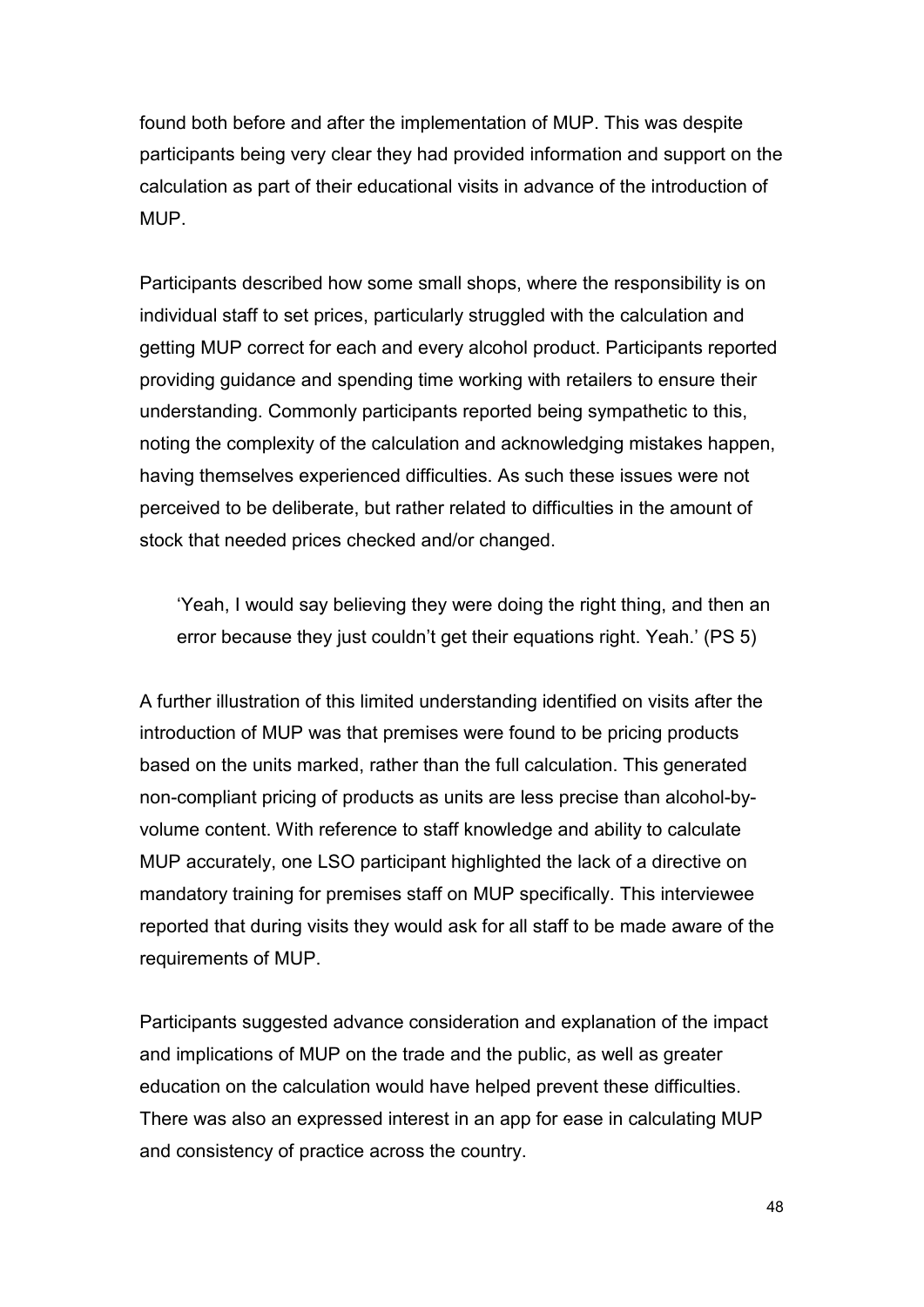### Pre-priced products

A further area where retailers were reported to require specific advice and guidance was in relation to pre-priced products received from suppliers. LSOs reported confusion among shopkeepers between trading standards legislation that requires products to be sold at suppliers' marked price, and those of the new MUP legislation. In consultation with TSOs, LSOs were able to advise premises that prices must be adjusted, by being covered or cut-off if they did not comply with MUP:

'And they've thought they've had…they should have been allowed to sell them or they should sell them at that price, because it says at that price. And, you know…we've had to go in and say, "no, what you've got to do there is cover that price and make it up at least to the minimum price, cut it off…cut the price tag off" or whatever, whatever, whatever. But "you must comply immediately with that". And they were unaware of that. They thought they could sell their stock off and then continue on the new minimum pricing.' (LSO 8)

### LSO capacity to supervise compliance

In reflecting on the need for adequate monitoring of MUP to supervise compliance, LSOs working in urban areas specifically described a concern with changing work demands from the extension of responsibilities to other local authority licensing such as taxis and street trading. This affects their role to support alcohol licensing, and the ability to make alcohol a priority over other issues:

'Which is fair, if the price of a bottle of wine is 50 pence more or less than it should be, and compared to some of the licensing issues that we have to deal with, of serious disorder, and serious firearms, it's well down the scale. And that's an honest answer.' (LSO 7)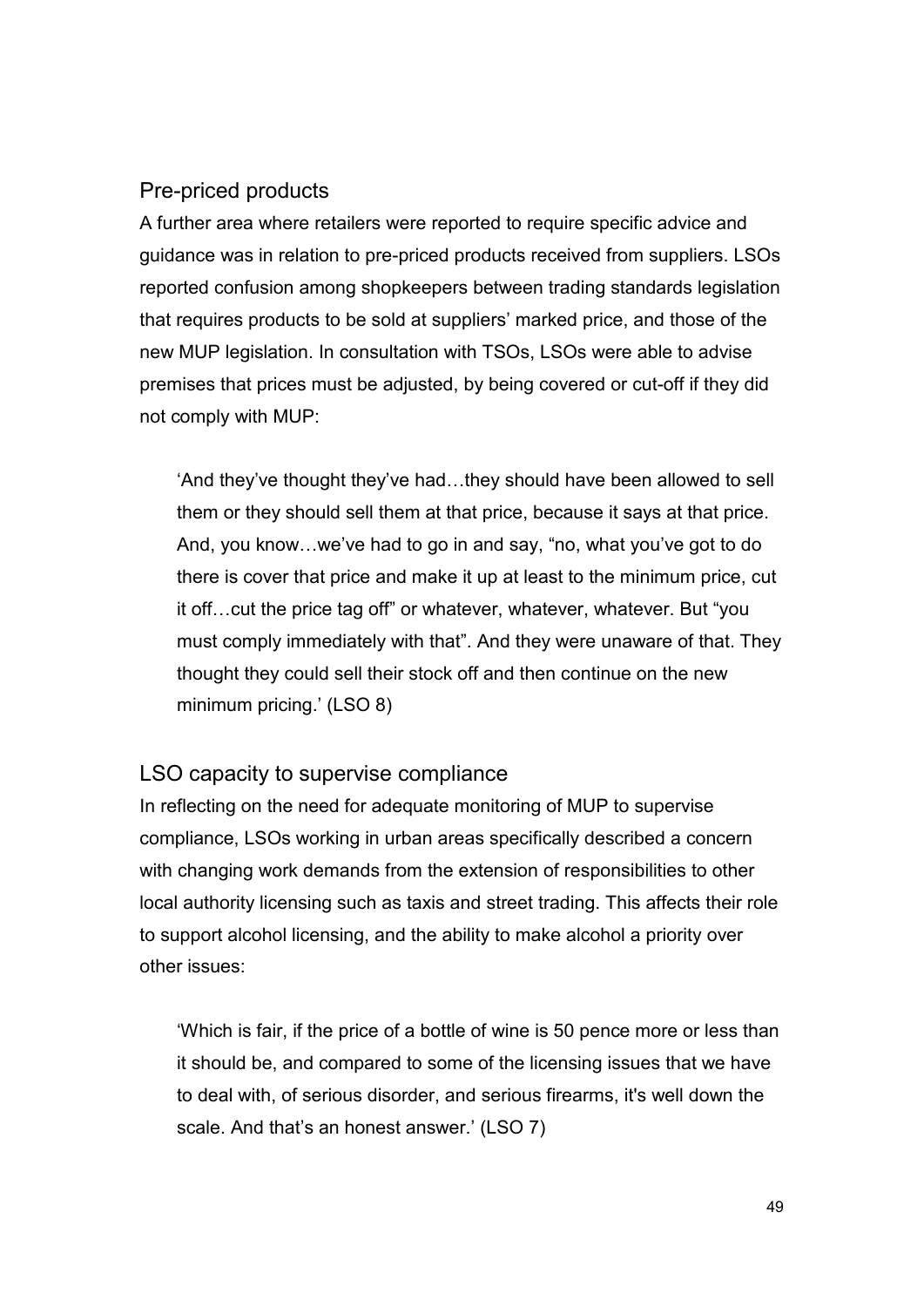This extension of the role was seen as negatively impacting on the frequency of inspection visits and the accessibility of the LSO to adequately support and effectively monitor alcohol licensed premises' needs. These participants felt the impact of the extended breadth of the LSO role, and the consequently reduced capacity to monitor alcohol licensing conditions, was not being recognised as a systemic problem. As such this was perceived as an operational and strategic barrier to effectively supervise compliance, with one LSO commenting, 'You can only do that if you're active and out and about.' (LSO 10)

### Border issues

Participants working on the border with England described some further unique issues affecting compliance among licensed premises and the potential impact of this new condition on the cost of alcohol for the local community. Differences in licensing conditions between England and Scotland for retailers located on the border was reported to generate uncertainty among retailers and suppliers alike, increasing the risks of non-compliance. This was compounded among retailers with English-based owners or suppliers:

'They were…they've been pretty slow because they obviously don't know where the border starts and ends. And, you know, a local shopkeeper would say, but we're allowed to do it here. We're allowed…this is what they've sent us and said…yes, they must think you're in England at the moment because that doesn't apply in Scotland. So some of the shopkeepers were quite angry that the companies that they were dealing with were basically…could have ended up getting them in to some…problem with us.' (LSO 8)

### Areas of uncertainty

From participants' perspectives, a number of areas of uncertainty were described as negatively influencing effective monitoring and compliance with MUP. These are each briefly outlined below.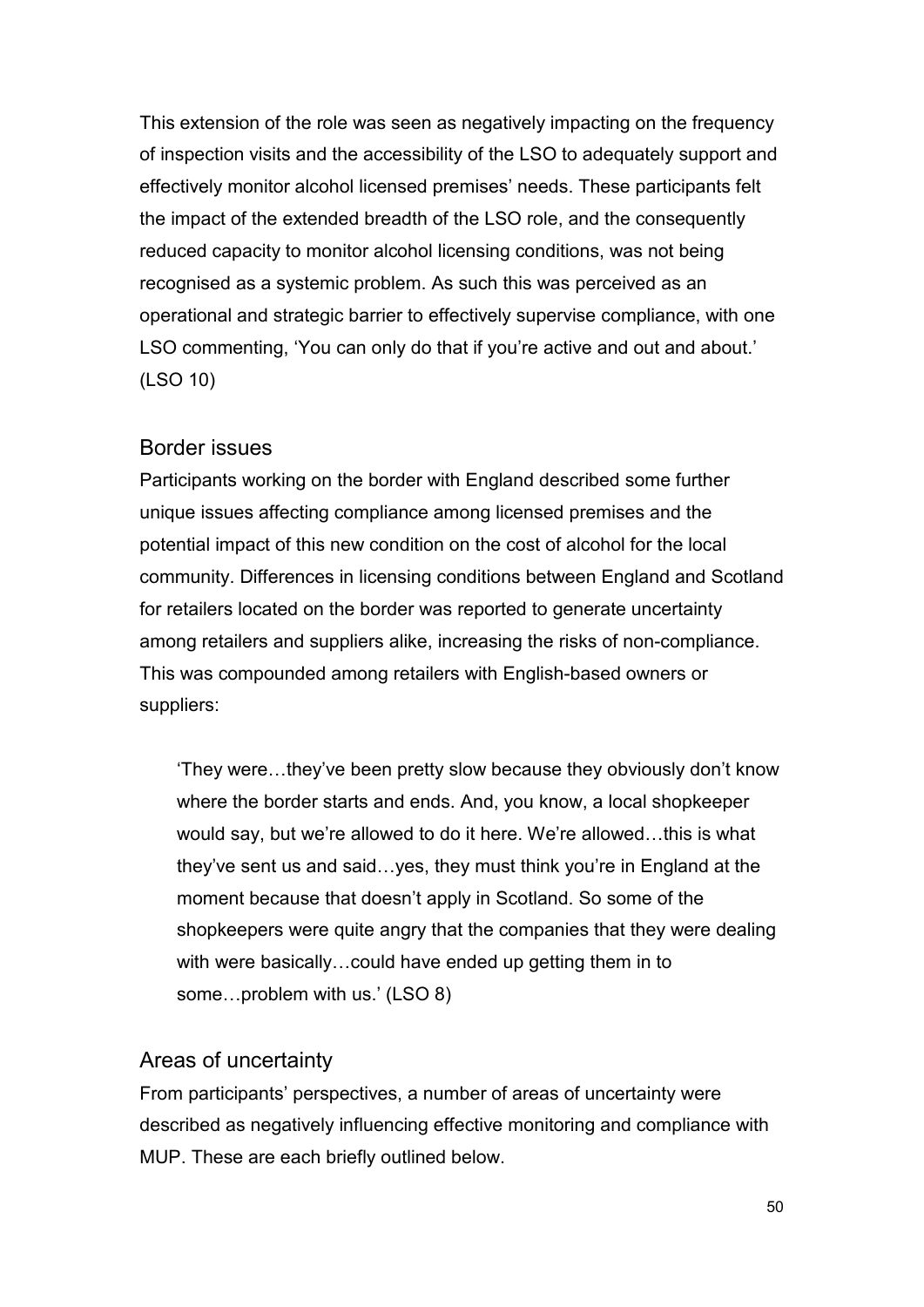#### **Promotions**

Understanding and clarity among the off-trade on what discounting and promotions were permissible under the new MUP legislative requirements was reported by participants to require support. Offering free items as a means to promote certain products, as described above, appeared to specifically be new since the introduction of MUP within the off-trade sector (as one LSO reported this practice was long standing in the on-sales sector).

While LSOs felt the legislation was clear that MUP cannot be discounted, a difficulty was reported in relation to policing meal deals as it cannot be proven whether it is the food or the alcohol that has been reduced. Participants reflected that retailers probably do essentially give away the food at the cost of the alcohol, however if the alcohol is sold correctly at MUP it does not breach the condition so it is not an enforcement issue. This leaves no recourse for action under MUP legislation yet was perceived by LSOs to be a potential way for retailers to get around the spirit of the law.

#### **Vouchers**

An unresolved issue is the guidance on the use of vouchers and compliance with MUP. LSOs report being at odds with the interpretation of the new condition that makes allowances for the use of money off coupons and vouchers for the purchase of alcohol. LSOs dispute whether this should be permissible, as it was felt this circumvents the legislation, in that customers may essentially get such vouchers free of charge, when MUP should be applicable to the cost of all alcohol.

#### **Wholesalers**

Where wholesalers carry out sales to the licensed trade, these sales are not subject to MUP. At the time of data collection a further unresolved issue highlighted by participants related to difficulties of enforcing MUP in wholesalers who are also licensed to sell alcohol to the public. A range of premises offering wholesale to certain customers were perceived to be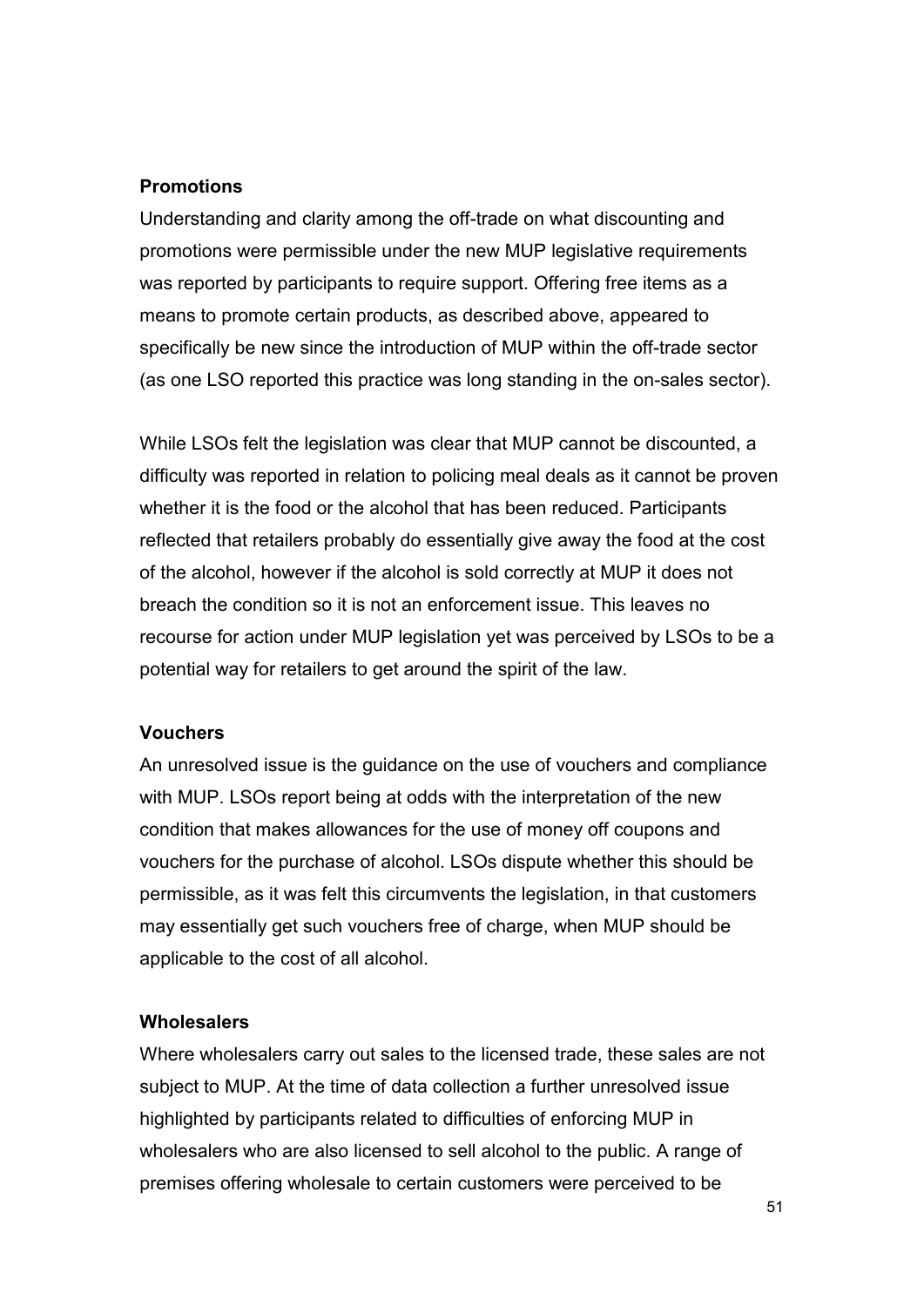affected by this, including for example a specialist alcohol retailer that sells to the public as well as supplying alcohol to a local hotel. Participants felt there was confusion regarding the requirement for dual pricing policies and acknowledged the Scottish Government consultation to resolve this issue.[\\*](#page-53-0) From a trading standards point of view, dual pricing was seen by TSOs as essential to prevent customers being misled.

#### **Online pricing and trading standards**

A specific issue related to implementation of MUP in accordance with trading standards consumer protection legislation was highlighted by TSO participants. Price differences on some alcohol products between Scotland and rest of the UK has resulted in misleading online price indications on some UK-wide retailers' websites. To comply with MUP at the point of payment such items were reported to be automatically repriced or replaced, with consumers then able to cancel that item. However, from a trading standards point of view, legislation requires that at point of selection correct information about pricing should be indicated to the customer. TSO participants reported that this discrepancy resulted in consumer complaints.

Compliance with different pricing legislation requirements therefore remained a challenge at the time of data collection and the need for clarity was being supported by the Primary Authority Supermarkets Group (PASG).[†](#page-53-1) By passing these issues to the PASG to be resolved it was hoped by TSO participants

<span id="page-53-1"></span><span id="page-53-0"></span> \* The Scottish Government ['Wholesalers: minimum unit price of alcohol and trade](https://www.gov.scot/publications/wholesalers-minimum-unit-pricing-alcohol-trade-sales/)  [sales consultation' \(August 2018\)](https://www.gov.scot/publications/wholesalers-minimum-unit-pricing-alcohol-trade-sales/) sought to obtain views on whether a wholesaler with a premises licence should apply MUP to trade sales or whether trade sales from those licensed premises are exempt from MUP. The outcome of the consultation will inform a legislative change. Specifically in relation to 'dual pricing', the consultation notes 'that where a wholesaler holds a licence and sells alcohol to both the trade and the public, and where the price of alcoholic products may differ due to MUP being applied, the wholesaler will need to operate a dual pricing system.' (p.4) † The PASG offers business advice for compliance with legislation. Businesses sign up through a link with a particular local authority (for supermarkets they are all based in England) and pay for this service.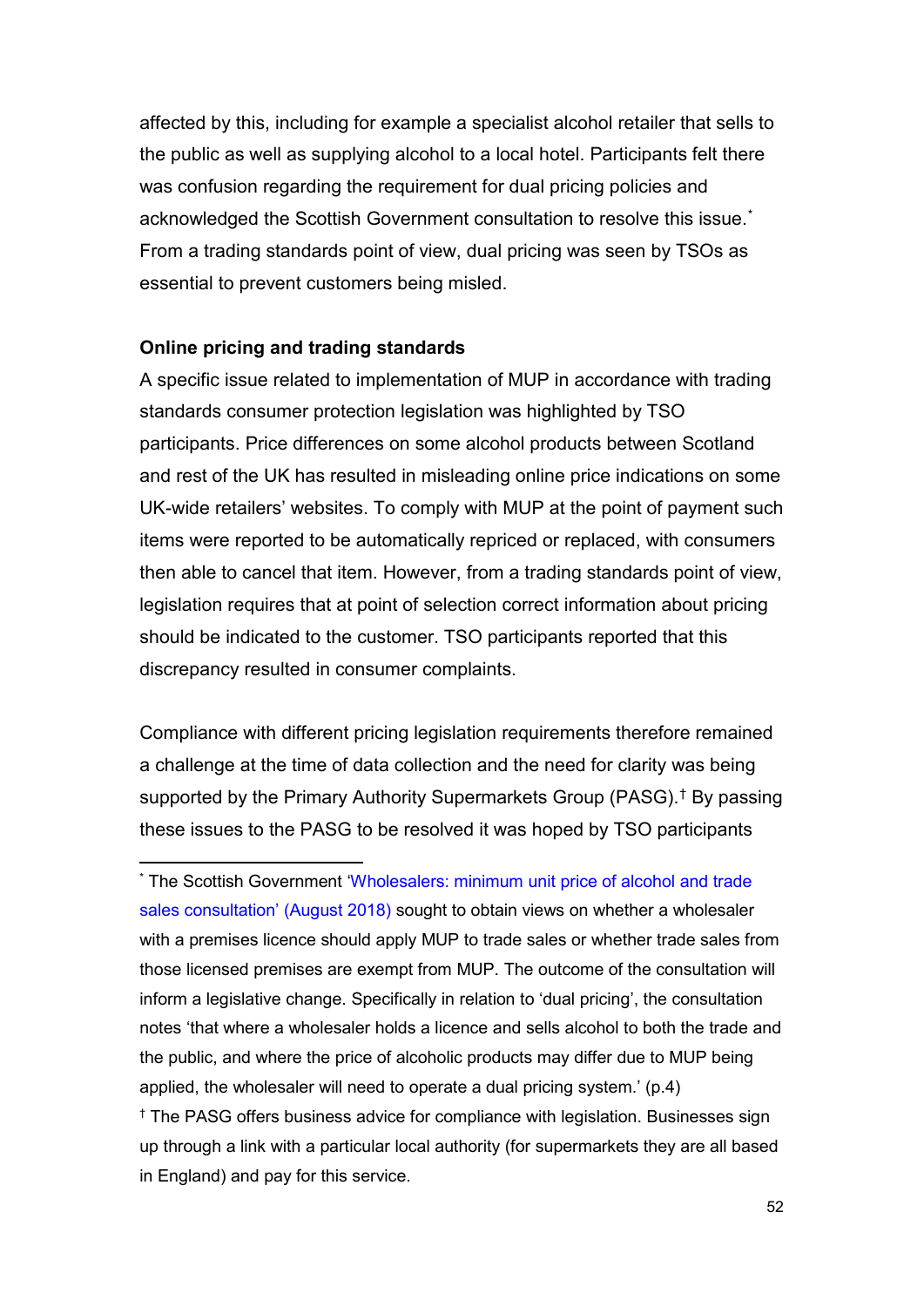that no further enforcement will be required. Parallels were drawn with differences in tobacco legislation and the display ban across the UK, where it is the retailers' responsibility to comply with legislation in their area.

### **3.3.3 Other potential consequences**

In describing their experience of supporting implementation and monitoring MUP, a number of related factors were described. These are briefly outlined below.

In describing ongoing compliance issues with other mandatory conditions, one LSO believed that MUP had positively influenced retailers' practice. Due to awareness of MUP requirements on the price of products, the LSO reported that retailers are less frequently incorrectly offering multi-buy promotions in order not to breach MUP.

### Cross-border activity

A number of participants raised the issue of the potential for alcohol to be purchased in England for consumption in Scotland. This was raised primarily by those working in areas close to the border with England, but also by a number of participants in other areas. This could be in response to questions about their awareness of illegal alcohol-related activity, or of ways people may seek to get around the legislation. However participants had limited direct experience or knowledge of such activity.

Participants working in border areas were aware of people obtaining their home delivery shopping from stores located in England. Because the point of sale is out-with Scotland, MUP does not apply to these online purchases:

'I'm sure there are, and also with online deliveries, there must be lots of folk that there are, because I see the vans about, [supermarket B], we don't have a [supermarket B] in [area]. They obviously come from [English town near border]. So these shoppers will obviously be able to purchase under their laws where it's not applicable.' (TSO 1)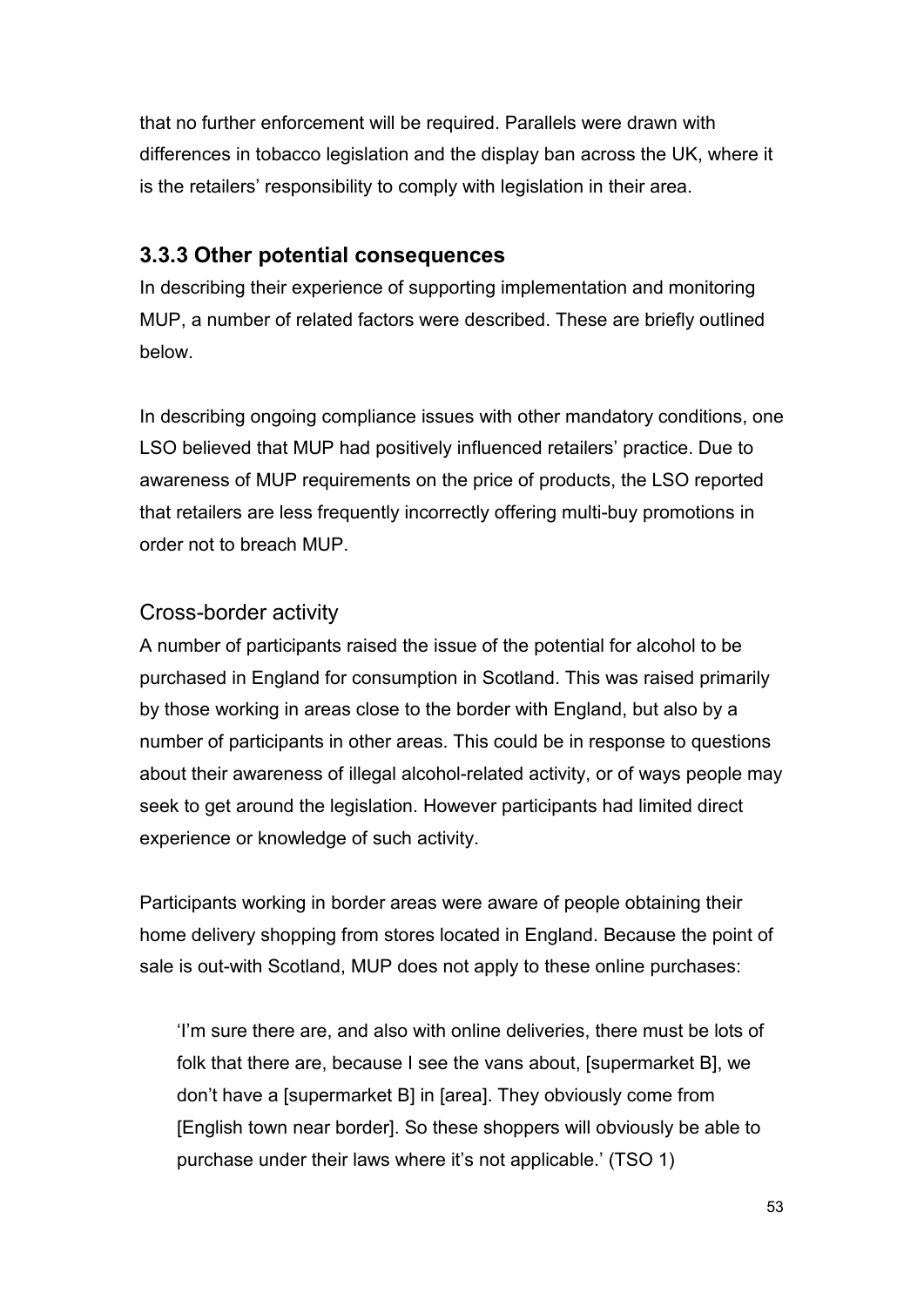Several participants did describe hearing 'anecdotally' (LSO 12) of people going to stores in England, to stock up on alcohol – for themselves and or their friends. However, as discussed below, none of those interviewed were aware of vans being filled up in English stores for re-sale, illegally, in **Scotland** 

Several participants did though suspect that 'booze cruises' were happening. One police-licensing participant, covering a border area, for example, described having seen:

'A tour bus, it's actually, like, a big stretch limo... And it tends to be on the east coast from [town in Scotland near border] area and they go up touring the area, but they're drinking at minimum pricing, well, nonminimum pricing, they're drinking at very, very low levels of paying for what they're drinking… part of the party bus advertising was that there was no MUP, because it's basically an English bus and it doesn't... there's bits of the law where it doesn't count where you're actually travelling.' (PS 6)

Illicit trade in alcohol and other illegal alcohol-related activity LSO and police-licensing participants described examples of illegal alcohol sales pre-MUP such as 'dial a booze', 'counterfeit' alcohol being sold at a market, or illegal stills. There was some concern that, post-implementation, there could be an increase in illegal alcohol sales either through 'under the counter' selling by licensed premises of products bought cheaply immediately prior to implementation, or unlicensed 'back of the van' sales of alcohol. But despite hearing 'rumours' of such sales, they were unaware of illegal alcohol trade in the areas they covered since the introduction of MUP.

'I suppose one of the things I think we did wonder about before it was implemented was, you know, whether people would be trying to flout it I suppose in terms of selling alcohol from behind the till. While that's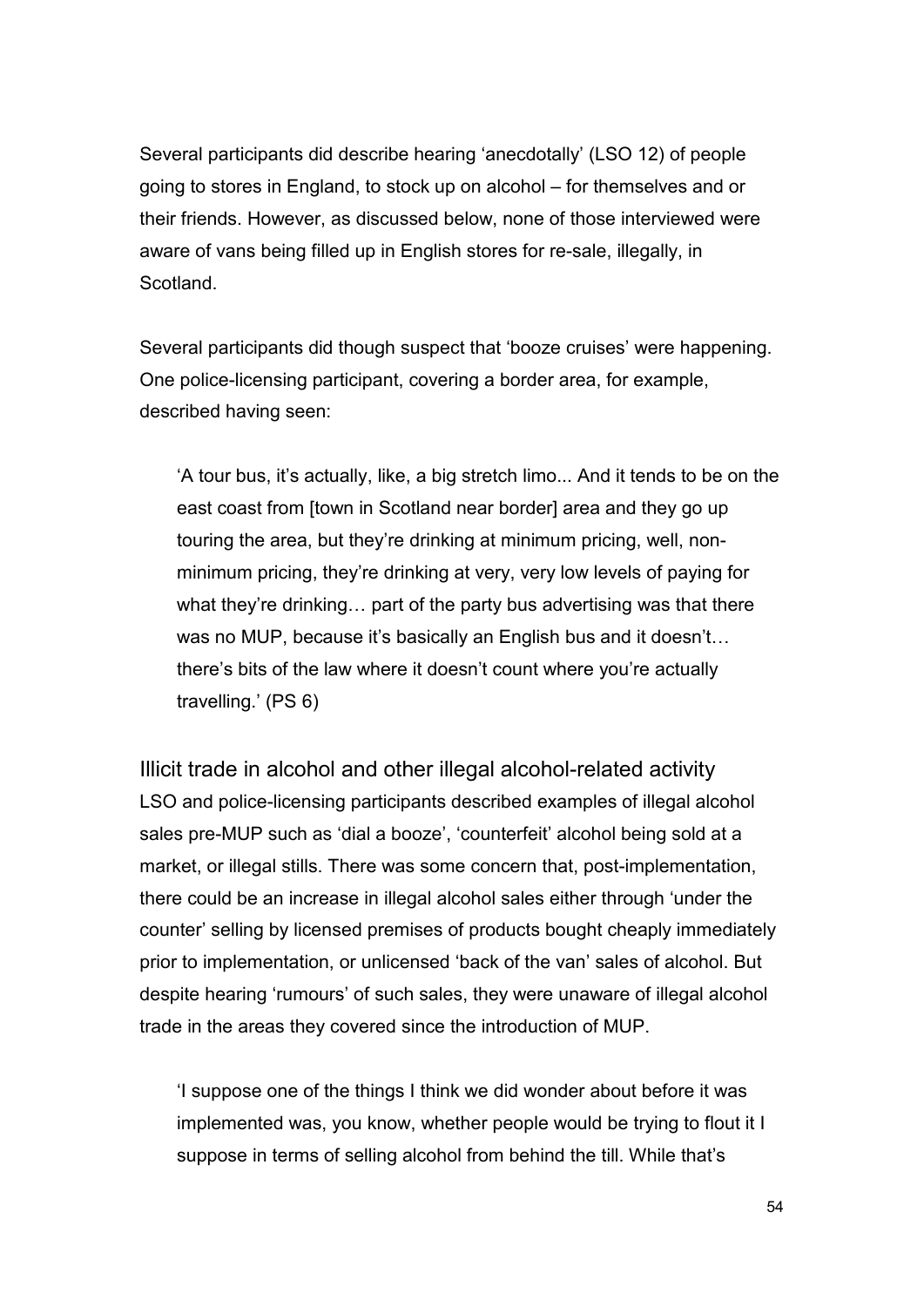always difficult to show I can't say we've had complaints of that nature, you know, that we've investigated with it just doesn't seem to be something that are reported to us anyway.' (LSO 11)

'But we do have close liaison with the police, and you know, there is always these rumours. But unfortunately, at the moment, they are just rumours, we haven't come across any evidence of unlicensed retailers setting up in garages or sheds, or doing deliveries. It may well happen, but I don't, I have a suspicion it's not a problem up in this area, it may be elsewhere.' (LSO3)

As this LSO notes, the area of illegal sales was one in which they would work closely with Police Scotland, with intelligence being exchanged as appropriate. Therefore, while aware that no area was 'immune' they were, nonetheless confident that they would hear if there was illegal activity.

TSOs similarly had not received reports of an increase in illegal alcohol activity since the introduction of MUP, such as an increase in counterfeit alcohol.

In respect of other illegal alcohol-related activity, a number of LSO and policelicensing participants described the sorts of activity they were aware of pre-MUP, such as thefts of large amounts of alcohol from supermarkets and proxy sales. Although they could see how MUP could have an impact on these activities, they felt it was too early to say whether and how it would in practice have an effect and in ways that could be specifically attributable to the policy.

### Shift in place of purchase of alcohol

Linked to the above description of MUP 'levelling the playing field' on price between large and small off-trade premises (section 3.3.1), participants described how, during their inspection visits, small retailers would comment that they believed that their alcohol sales had increased. The suggestion was that as a result of MUP people were now buying alcohol locally rather than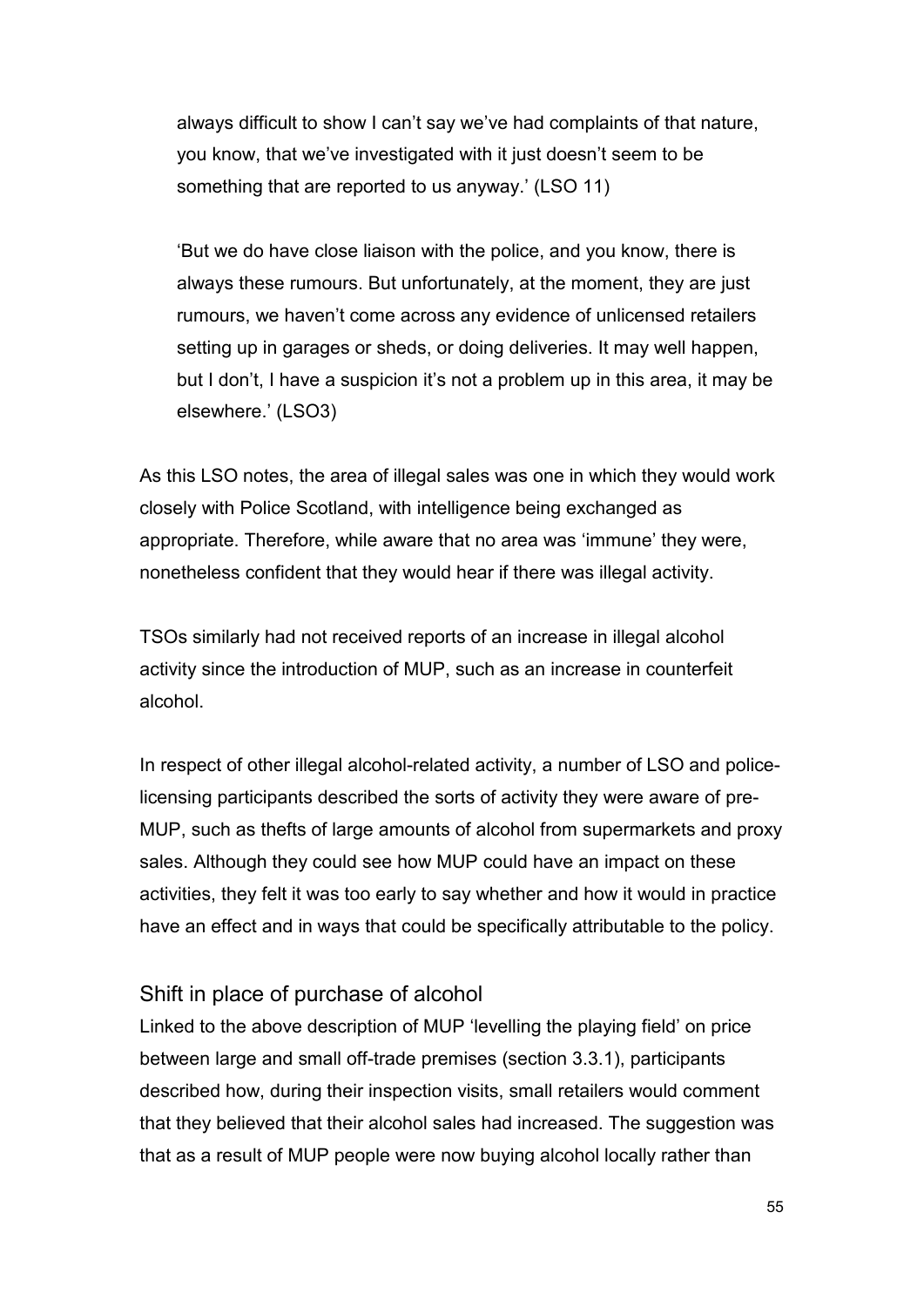travelling to take advantage of cheaper prices in large supermarkets. One LSO reflected on whether any shift in alcohol purchasing patterns might have implications for overprovision in local areas.<sup>[\\*](#page-57-0)</sup>

<span id="page-57-0"></span> <sup>\*</sup> In order to promote the licensing objective of protecting and improving public health, the Licensing (Scotland) 2005 Act requires a proactive approach to overprovision by Licensing Boards. This must have regard to the number and capacity of licensed premises in any locality within the Board's area. The assessment seeks to manage the number of licensed premises in a given area as a means to reduce the availability of alcohol due to the recognised health and social harms associated with excessive alcohol consumption. The assessment is largely made when reviewing application for a new licence, or for a significant change such as an increase in capacity of an existing licence. See [www.gov.scot/publications/licensing-scotland-act-2005-section-](http://www.gov.scot/publications/licensing-scotland-act-2005-section-142-guidance-licensing-boards-local-authorities/pages/5/)[142-guidance-licensing-boards-local-authorities/pages/5/](http://www.gov.scot/publications/licensing-scotland-act-2005-section-142-guidance-licensing-boards-local-authorities/pages/5/)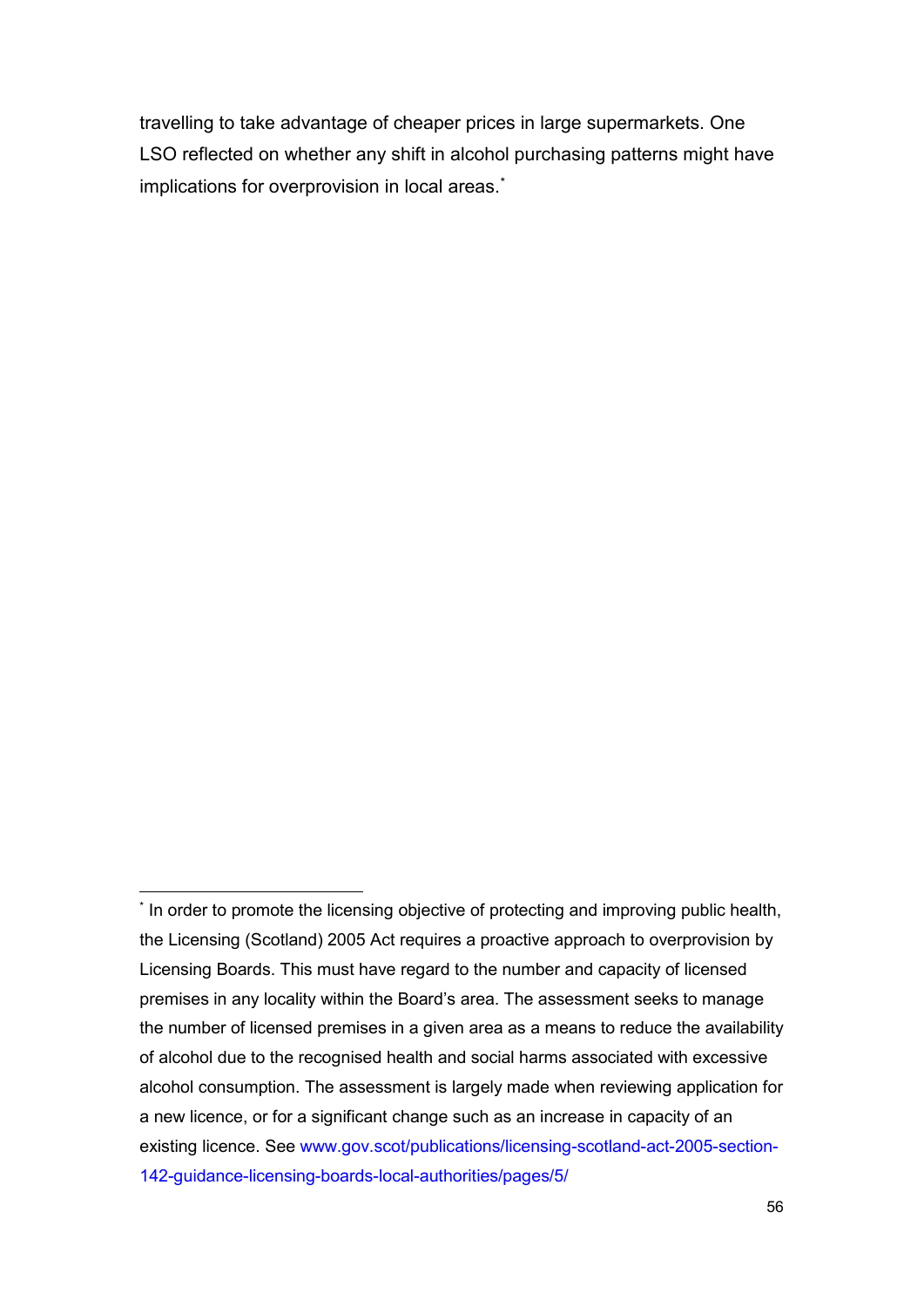# **4. Discussion**

Through an in-depth exploration of the perspectives and experiences of those working in inspection and enforcement, the aim of the study was to describe experiences after the introduction of MUP to contribute to understanding compliance as a critical point in the theory of change. Specifically, the study sought to explore questions on the extent of (non-)compliance with MUP, barriers and facilitators to implementation and the sale of unlicensed alcohol in Scotland since the introduction of MUP.

# **Principal findings from this study**

Interviews were conducted with 12 LSOs, five Police Scotland local licensing division officers and three TSOs. From the perspective of those interviewed, licensed premises were felt to be largely compliant with MUP. It was felt that there had been wide acceptance by the trade of MUP as an additional mandatory condition of their licence.

Any issues of non-compliance with MUP identified were considered minor and resolved through information and guidance. LSOs would, however, require premises to immediately address any breaches of this condition.

By different types of premises, the expectations among participants were first, that the on-trade sector would be largely unaffected by MUP at the current rate of 50ppu. Second, that larger off-trade premises such as supermarkets would have the operational and management systems in place to ensure compliance. Third, that small and independent off-trade premises would be at greater risk of being non-compliant and would need more support to implement MUP.

In practice, the on-trade were, as expected, largely unaffected. Participants' experience of the pattern of (non-)compliance in the off-trade was less clear cut. Issues of non-compliance were, in fact, identified in both larger and smaller retailers. The causes of errors were considered different in large and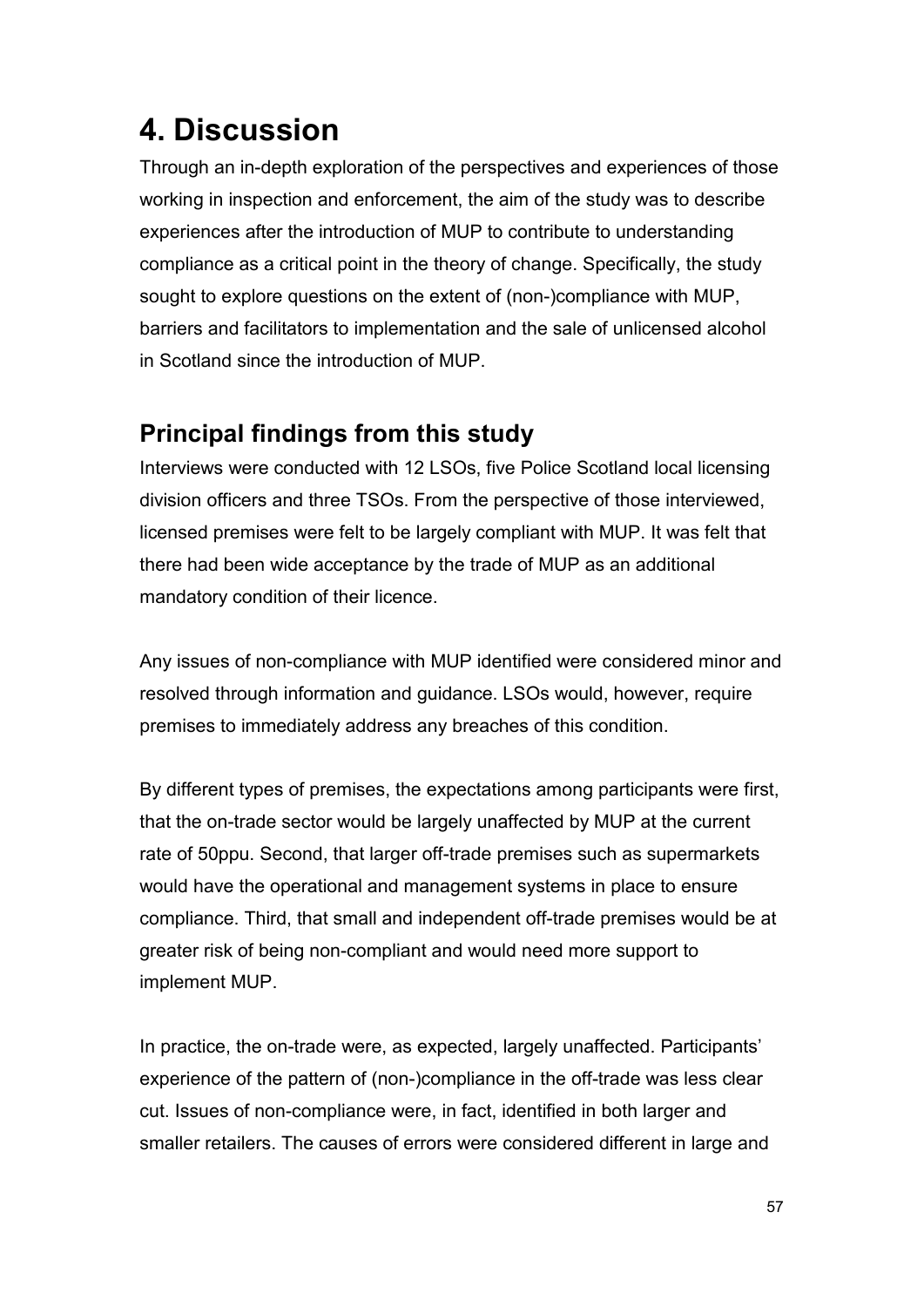small retailers, but for both, the instances of non-compliance were considered by participants to be minor.

Some of the factors that supported the apparently high level of compliance with MUP included: the mandatory status of the condition; minimum unit price being set at a level that, in practice, had limited effect on the on-trade and was reported to only affect a comparatively small proportion of alcohol products in the off-trade; the financial incentive for the trade to comply, both in protecting their licence and the perceived increase in income generated; and the infrastructure to support compliance, primarily the LSO role with support from Police Scotland local licensing divisions and trading standards, and the practical resources made available.

A number of these factors appeared to be mutually reinforcing. The proactive intensive support made available, particularly by LSOs, both pre- and immediately after 1 May 2018, for example, emerged as a key contributor to the perceived high level of compliance. But this was also facilitated by the level at which MUP was set. A higher price per unit could have impacted on the actions required by both the on- and off-trade to implement the policy (in terms of the range and number of products that would require re-pricing), and the extent and intensity of support for monitoring and enforcement.

Some of the obstacles to effective implementation were primarily transitional issues, such as the short lead-in time and the timing of the guidance, making it more difficult for premises to ensure their readiness by 1 May 2018. One of the ongoing issues may, however, be ensuring that premises understand how to calculate MUP and the need to accurately apply it to all their relevant alcohol product lines. Structurally, increasing demands on LSO staff time, to inspect and enforce other local authority licensing requirements, risks undermining effective monitoring and enforcement of MUP.

In addition to exploring the perceptions and experiences of (non-)compliance, the study also sought to understand any perceived changes in the sale of unlicensed alcohol since the introduction of MUP. While practitioners were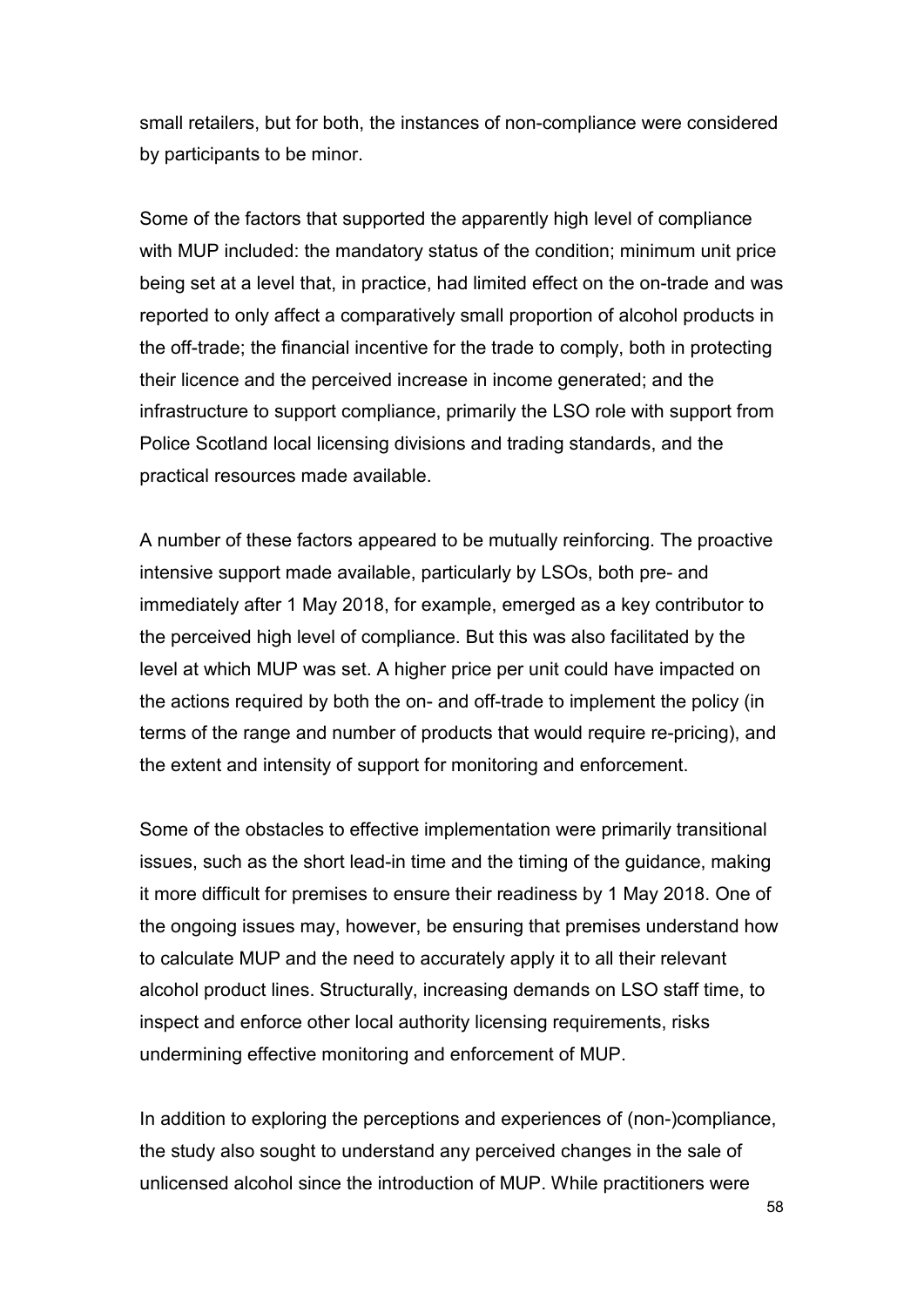aware of the potential for illicit alcohol sales activity, at the time of the interviews they had not received intelligence of an increase in or a shift towards illegal alcohol-related activity as a result of the introduction of MUP. Participants working near the Scotland–England border were aware of people purchasing alcohol from stores immediately over the border, but in general did not feel that any cross-border activity was evidence of a systematic attempt to subvert or undermine the policy.

# **Strengths and limitations of the study**

The study employed a rigorous and robust qualitative design appropriate for providing an in-depth understanding of the participants' experiences of monitoring and supervising compliance with MUP, their perceptions of the extent and nature of non-compliance, and their perspectives on the mechanisms thought to underpin compliance/non-compliance. As a qualitative study with a non-random sample it is, though, not possible to generalise the findings to the whole of Scotland.

The sampling framework was developed to ensure that the sample included an appropriate spread of the main participant characteristics considered relevant. It is recognised that within the sampling framework participants were self-selecting and the final sample may include/exclude participants with particular perspectives or experiences. Furthermore, participants were reflecting on their job roles and professional practice and were therefore unlikely to have wanted to present themselves in a negative light. The findings and analysis acknowledge throughout that the views presented are from the perspectives of the interviewees.[\\*](#page-60-0) A systematic approach to analysis was developed and applied to ensure that data were fully and consistently explored and reported.

<span id="page-60-0"></span> <sup>\*</sup> Like Ritchie et al (2014), we recognise the importance of participants' own interpretations and believe their varying viewpoints provide different types of understanding of the issues.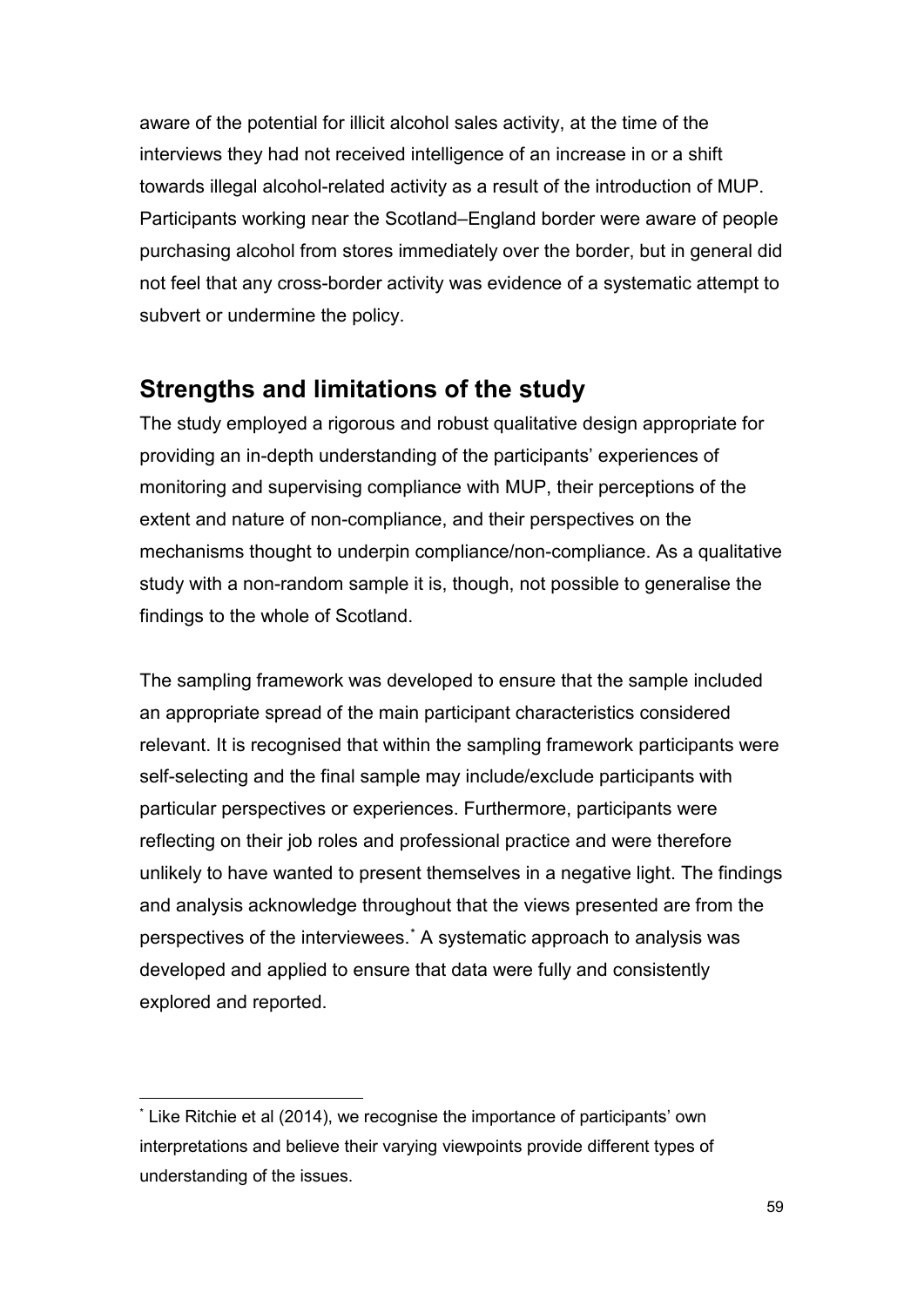The study was purposefully conducted close to the start of MUP in order to capture reflections on implementation and experiences during the early phase when the policy was new to stakeholders. It is possible this over-emphasises transitional issues. Furthermore, coverage, frequency of, and reason for visits to licensed premises is not standardised, and may differ in time and geographically. It is therefore important to recognise that the findings represent a snapshot (three to six months post-implementation) and that patterns and experiences of compliance may change over time. The study does however provide context on compliance and related issues to inform the wider MUP evaluation, as well as learning to inform future implementation.

For information governance reasons it was not possible to access anonymised, quantitative data extracted from LSO records. The publically available data were too limited to be used. The study therefore did not have access to quantitative data to contextualise the qualitative findings on patterns of (non-)compliance.

# **Interpretation of the study findings**

The accounts of participants in the study sample working in inspection and enforcement suggest that off-trade premises have been largely compliant in the areas which they cover. This suggests successful policy implementation in these areas, facilitated in some cases by proactive support around the time of implementation. Learning from this study suggests that, much like other licensing conditions, in order to ensure sustained compliance with MUP, continued monitoring and guidance to support licensed premises is required. This support may need to be targeted and tailored to reflect the different types of licensed premises (on-trade, large and small off-trade).

Within this study, issues of non-compliance with MUP were considered minor in both large and small off-trade retailers. However, the implications of noncompliance in different sizes of retailer may differ. Centralised pricing means that non-compliance in a large supermarket chain may result in a large volume of alcohol being sold below 50ppu across a wider area, even if only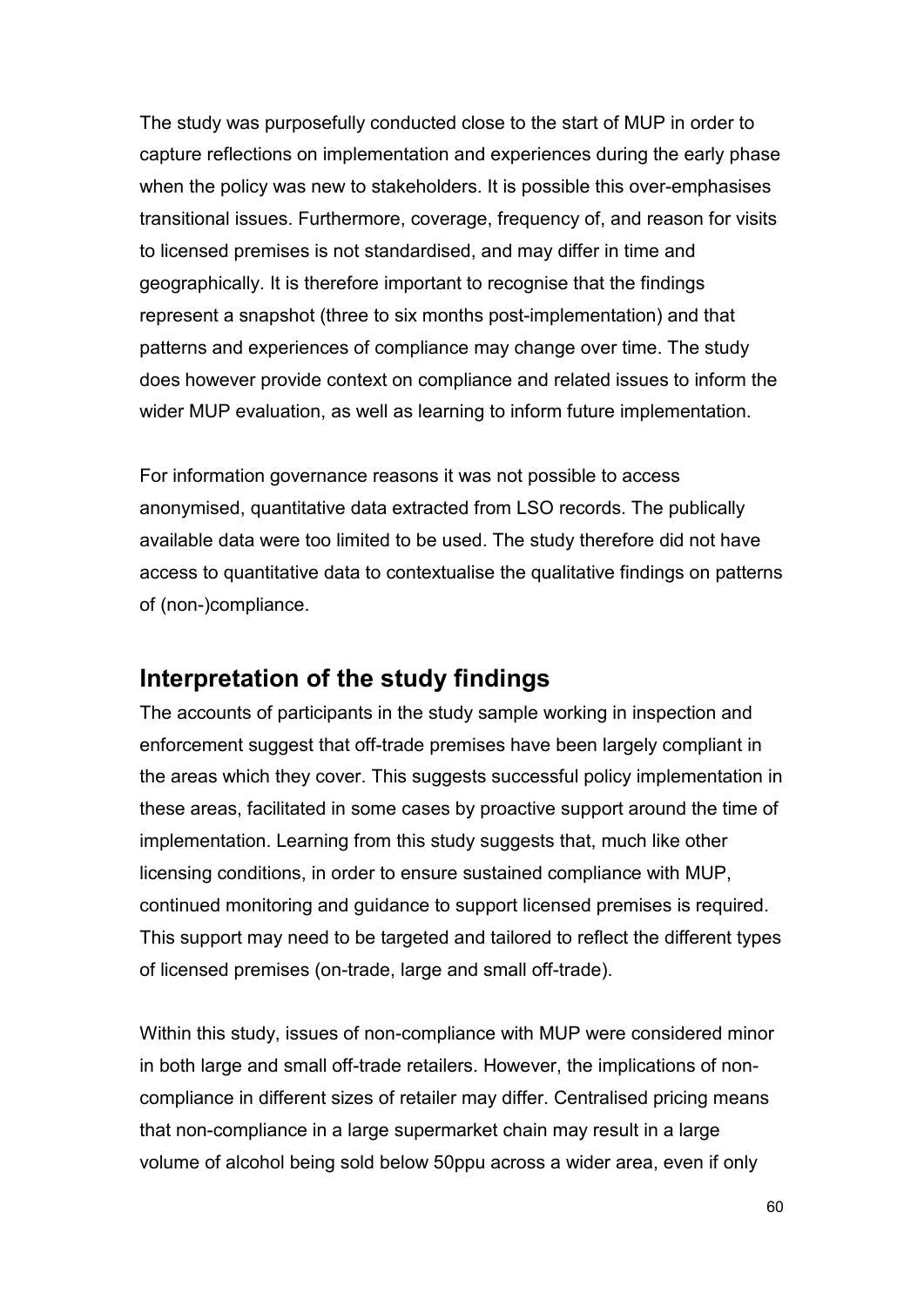one product was affected. However, once the issue is detected (in any area) it can be quickly resolved for all stores nationally. Non-compliance in a small independent shop serving a local area is likely to impact on a smaller volume of alcohol and be more geographically confined, but the local effect may be sustained until there is a compliance visit to the particular store in question.

An emergent finding was the perceived levelling of the price differential between small and large retailers which may have triggered possible changes in patterns of purchasing towards local premises. It is possible that there is now less financial incentive for shoppers to travel (within Scotland) to purchase alcohol at a better price. This study however, was not designed to measure purchasing patterns or to assess whether this perceived shift results in more alcohol being bought (in total or by market sector) or whether there are more places selling alcohol. Changes in the alcohol market, alcohol consumption and alcohol-related harms are being evaluated across other studies in the MUP Evaluation Portfolio.

# **Implications**

Achieving compliance is a critical first step to realising the intended outcomes of MUP. The study did not reveal any evidence that non-compliance was common or sustained enough in the areas included in the study to have implications for the success of MUP in achieving the desired outcomes at a population level. Local implications may differ.

Other studies within the MUP evaluation portfolio may later offer additional evidence on compliance to corroborate or dispute this conclusion. None of these studies have yet reported:

• The strongest proxy evidence of compliance at a population level will come from the alcohol price distribution study that will provide quantitative evidence on the proportion of alcohol sold under 50ppu through the off-trade in Scotland. This study will report late 2020. The MESAS monitoring report 2019[21](#page-86-0), while not part of the MUP evaluation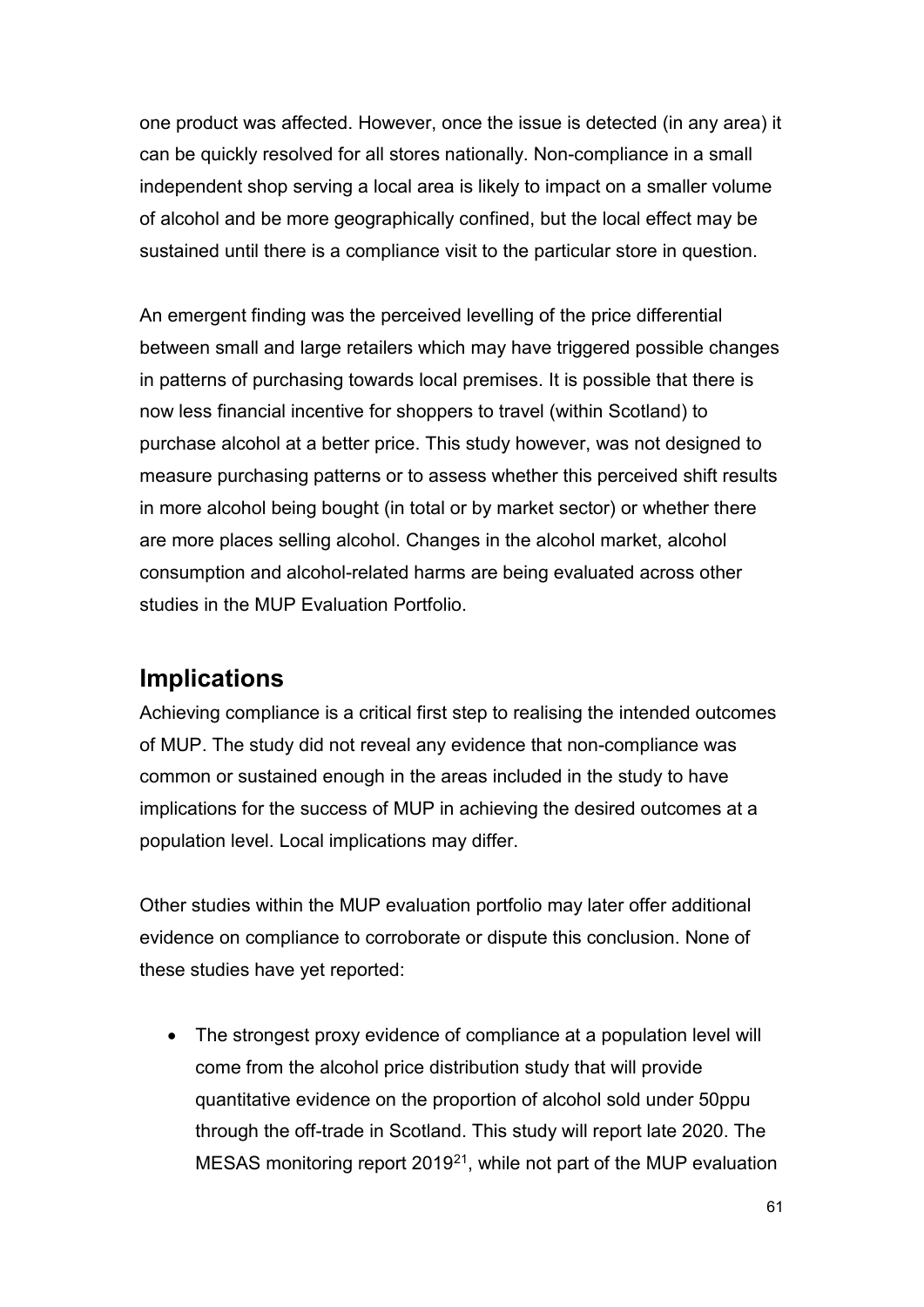portfolio of studies, does provide some early indication of what has happened to the volume of alcohol sold at different prices in the offtrade since MUP implementation. The percentage of alcohol sold below 50ppu in the off-trade in Scotland fell in 2018 compared to 2017.

- Studies gathering evidence from drinkers about their alcohol consumption post-MUP may provide qualitative, non-generalisable evidence of non-compliance if participants report being able to obtain alcohol under 50ppu from licensed premises. In the NHS Health Scotland managed MUP Evaluation Portfolio such studies include the drinking at harmful levels study (reporting mid-2020 and mid-2021), and the children and young people's own consumption and related behaviour study (reporting late 2019). Some separately funded studies may provide similarly relevant evidence.
- When published, national routine licensing statistics will be analysed.[\\*](#page-63-0) In addition, if and when sufficient published local data on (non-) compliance with MUP become available, these will also be analysed.

An assessment of compliance will therefore be developed and reported over time. The final MUP portfolio evaluation report is due late 2023.

During the course of interviews participants reflected on the impact of MUP on the alcohol product range and on the place of purchase. Other studies may provide further insights on these issues:

- The Products and Prices Study will provide quantitative evidence on the extent of change in the product range available through grocery multiples (supermarkets).[†](#page-63-1)
- The Small Retailers Study will provide quantitative evidence on the extent of change in product range and marketing in small retailers, as well as qualitative evidence collected from small retailers on their

<span id="page-63-0"></span><sup>-</sup>\* Expected end summer 2019.

<span id="page-63-1"></span><sup>†</sup> The Products and Prices in the retail sector study is expected to report late 2021.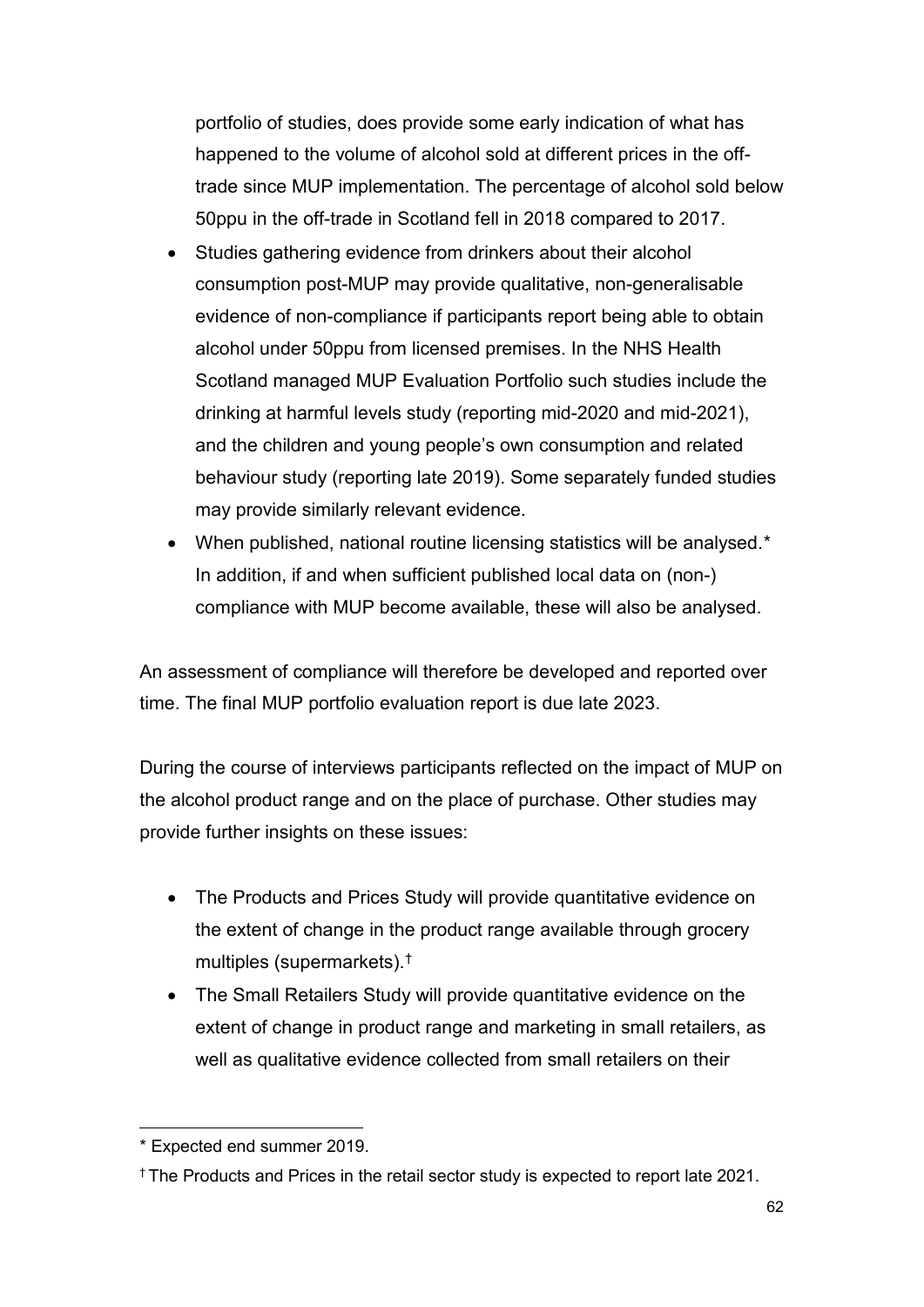experience of MUP, including perception of increasing or decreasing sales related to MUP.<sup>[\\*](#page-64-0)</sup>

• A separately funded study will provide evidence on implementation in three communities in Scotland collected from a range of stakeholders, including LSOs, police and small retailers.[†](#page-64-1)

The economic impact study will gather evidence from large and smaller retailer chains and explore if there is any evidence of a shift towards purchasing in smaller retailers. This study also includes qualitative interviews with large and small retailers, including independents, on either side of the Scotland–England border to explore perceptions of cross-border purchasing.[‡](#page-64-2)

<span id="page-64-0"></span> <sup>\*</sup> The Small Retailers Study is expected to report early 2020.

<span id="page-64-1"></span><sup>†</sup> This study is funded by the National Institute of Health Research Public Health Research Programme and is expected to report by August 2020.

<span id="page-64-2"></span><sup>‡</sup> Initial short term impacts of the economic impact study are expected to report late 2019.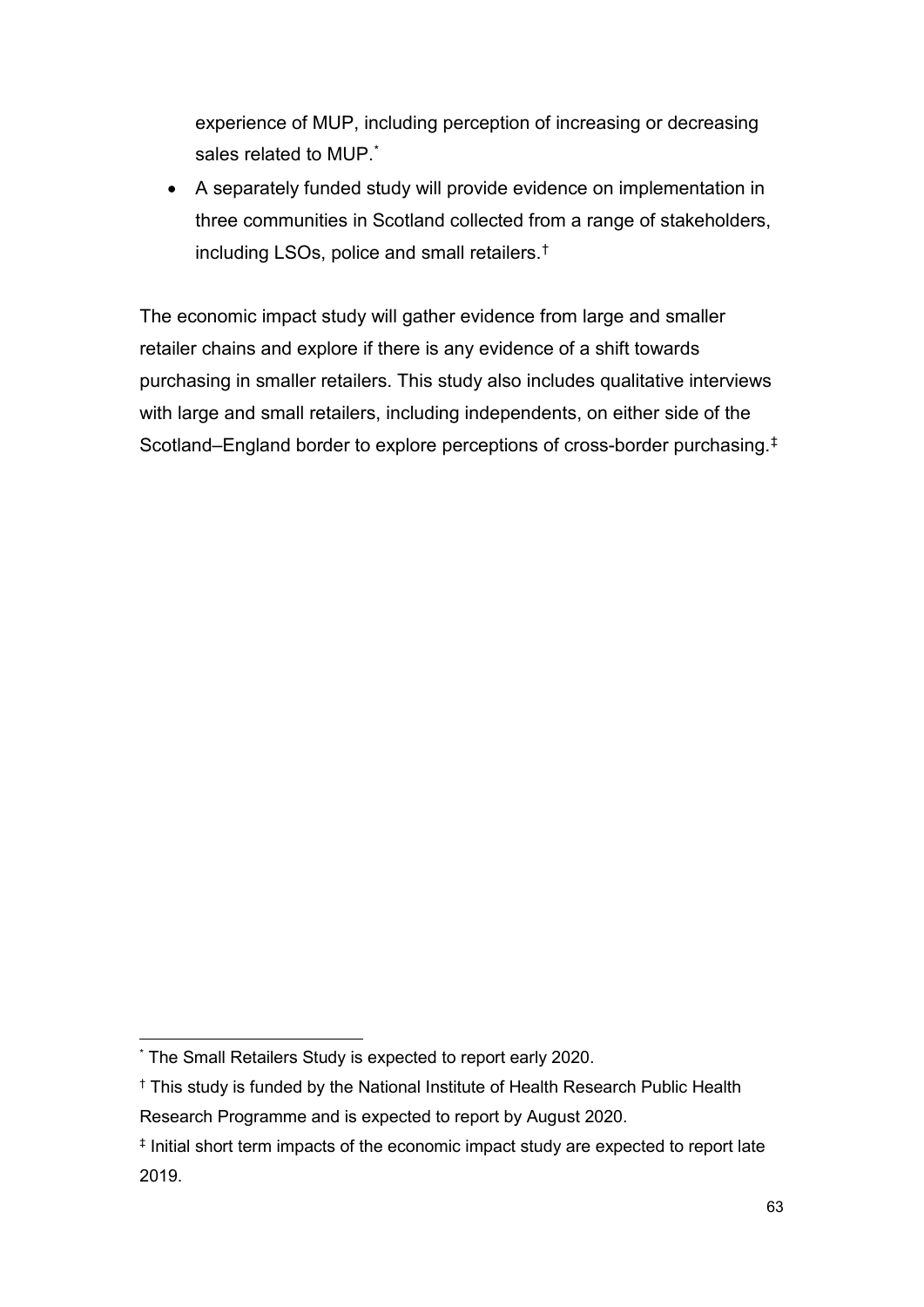# **5. Conclusions**

Based on the perceptions and experiences of those responsible for inspection and enforcement of MUP, this study suggests that the policy was implemented as intended, and compliance with MUP was high. Findings suggest the effective policy implementation was supported by the guidance and support made available to licensed premises, particularly by LSOs. The level at which MUP was set may also have helped to facilitate implementation. A higher price per unit could have impacted on the actions required by retailers, and the extent and intensity of support for monitoring and enforcement. MUP appears to have been absorbed into routine inspection and enforcement practice, and the perception is that it has been accepted by the licensed trade as an additional mandatory condition of their licence.

Insofar as compliance is critical to achieving the objectives of a policy, the study suggests that the first step in the MUP theory of change has been achieved. From the point of view of participants, the policy has been implemented effectively. Other studies in the MUP Evaluation Portfolio will gather evidence to indicate whether the subsequent sequence of expected results are realised, including any unanticipated positive or negative outcomes.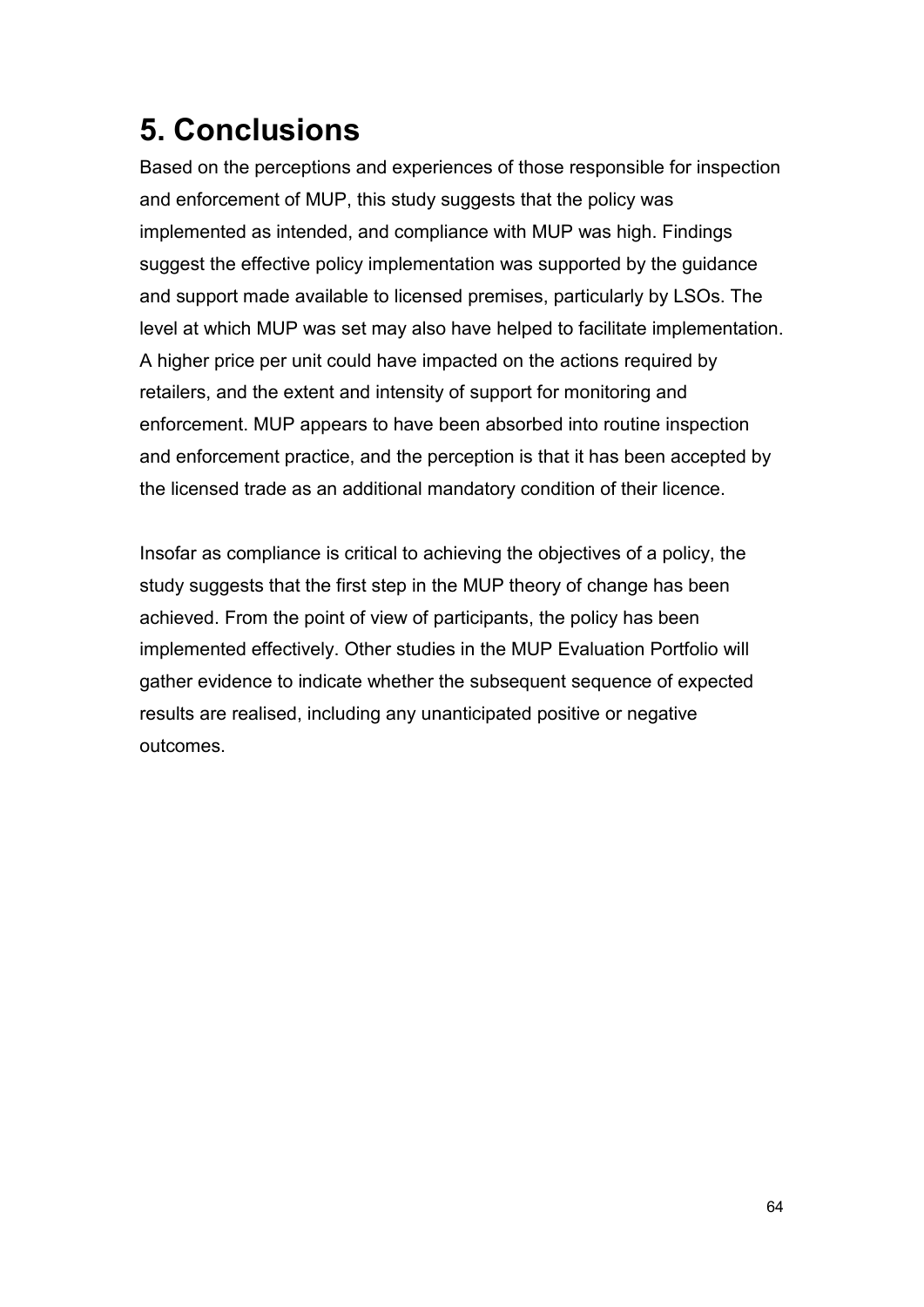# **Appendix 1: Minimum unit price (MUP) for alcohol evaluation theory of change**

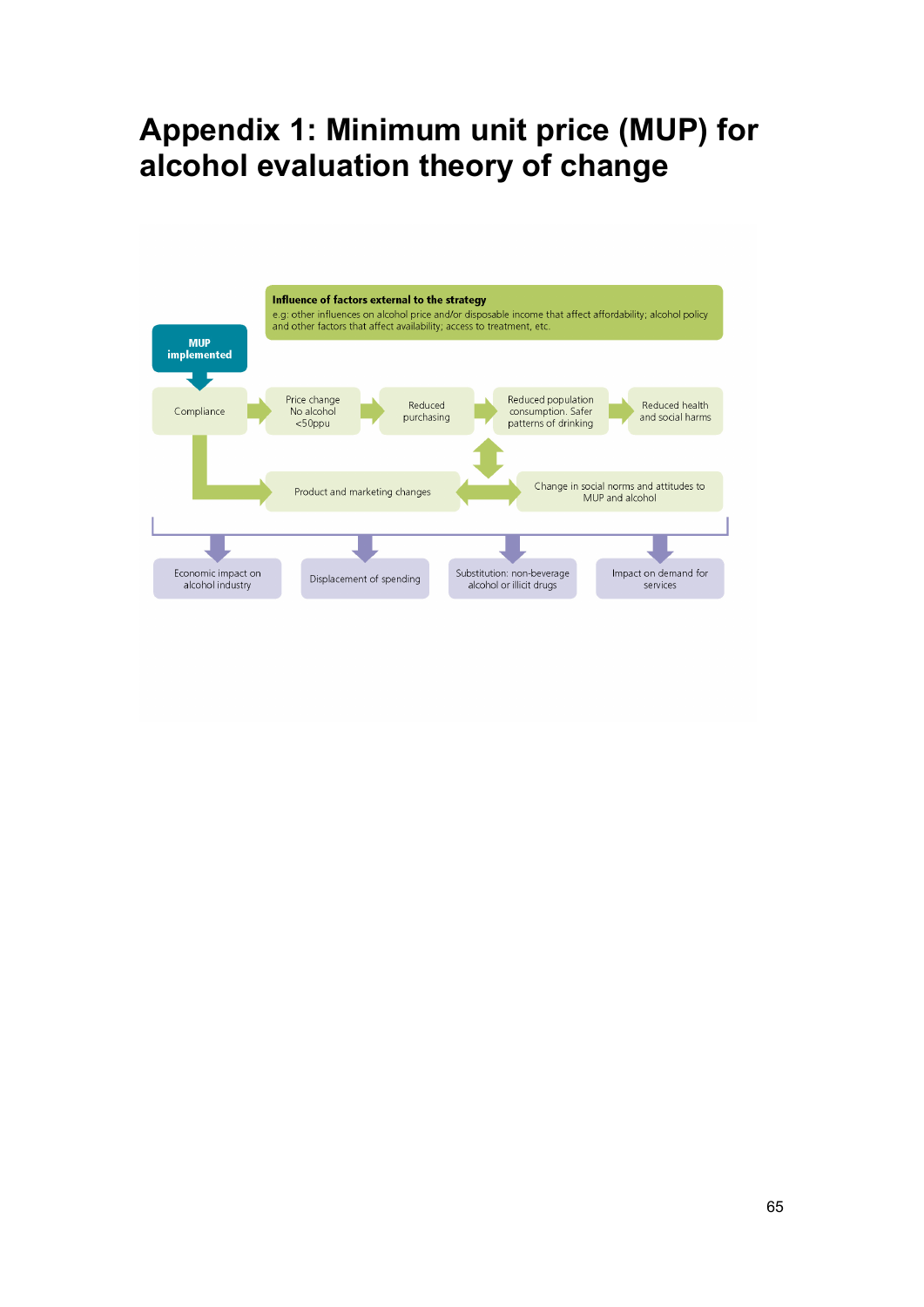# **Appendix 2: Interview topic guide**

# **MUP compliance study interview topic guide**

Confirm interviewers name and that you are working for NHS Health Scotland.

Confirm identify of participant.

The aim of the interview is to find out about perceptions and experiences of inspection and enforcement of Minimum Unit Pricing of alcohol (MUP).

The interview will be audio recorded and transcribed. Anonymised quotes from interviews will be used in the reporting of our findings.

Have you had a chance to read the information sheet? Do you have any questions? Check the COMPLETED CONSENT FORM has been received.

Are you happy for this interview to be audio recorded? Are you happy to participate in this interview?

# **Participant characteristics:**

Job role: LSO/TSO/Police/ other

No. years worked as an LSO/TSO/Police:

Geographical area you cover:

Which of the following are in your remit (circle all that apply):

- on-trade small independent businesses
- on-trade big/chain businesses
- off-trade small independent businesses
- off-trade big/chain businesses
- mixed on- & off-trade.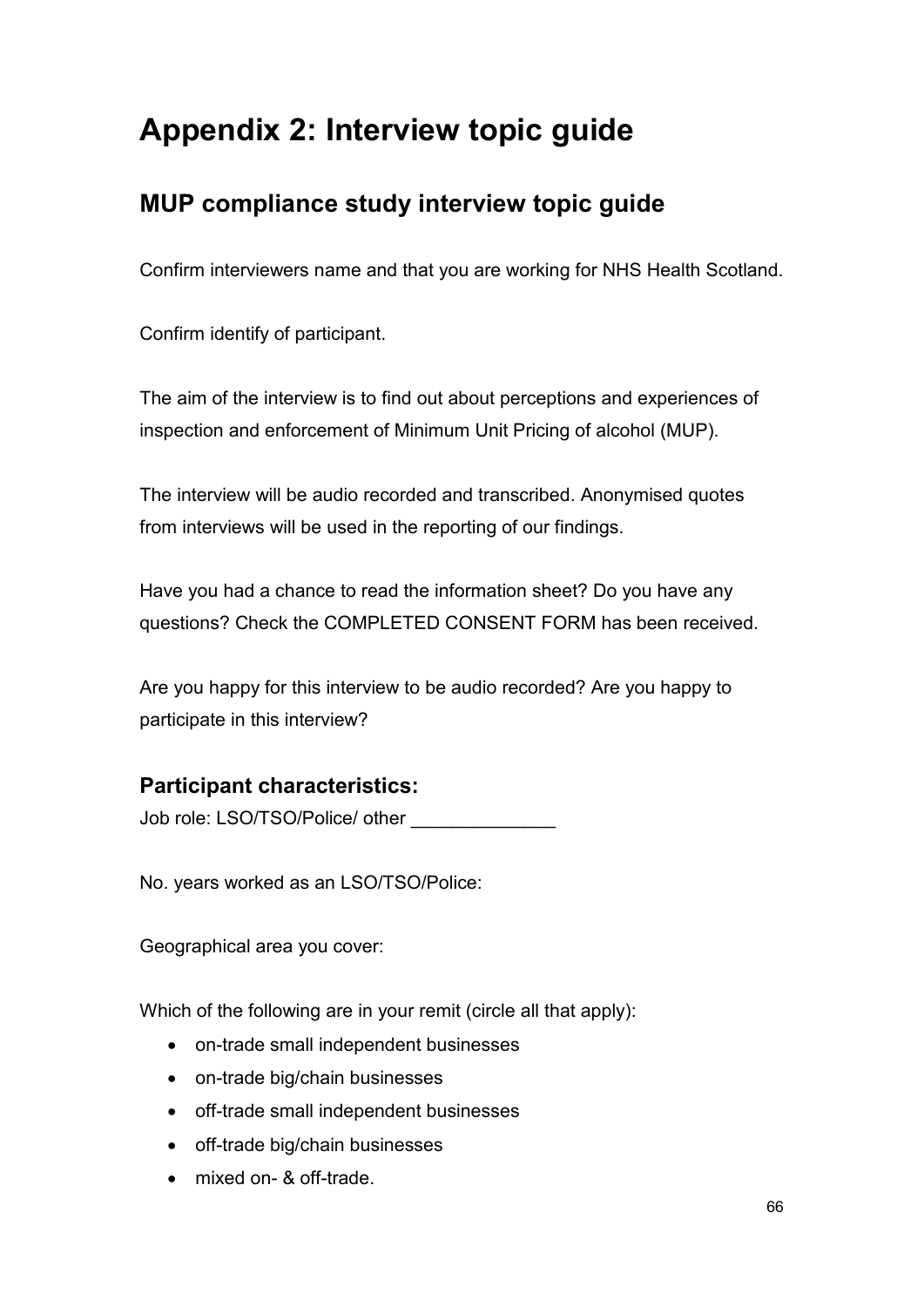## **Notes**:

Monitoring = inspection Managing = enforcement On-trade = drinking on premises Off-trade = buying to drink elsewhere

Other mandatory conditions:

Compliance with operating plan

Premises Manager

Authorisation of Sales of Alcohol

Staff Training

Pricing of Alcohol

Irresponsible promotion

Prov of Non-alcoholic drinks

Age Verification

Annual Fee

Under 18 Notice

Baby changing facilities

Display or promotion of alcohol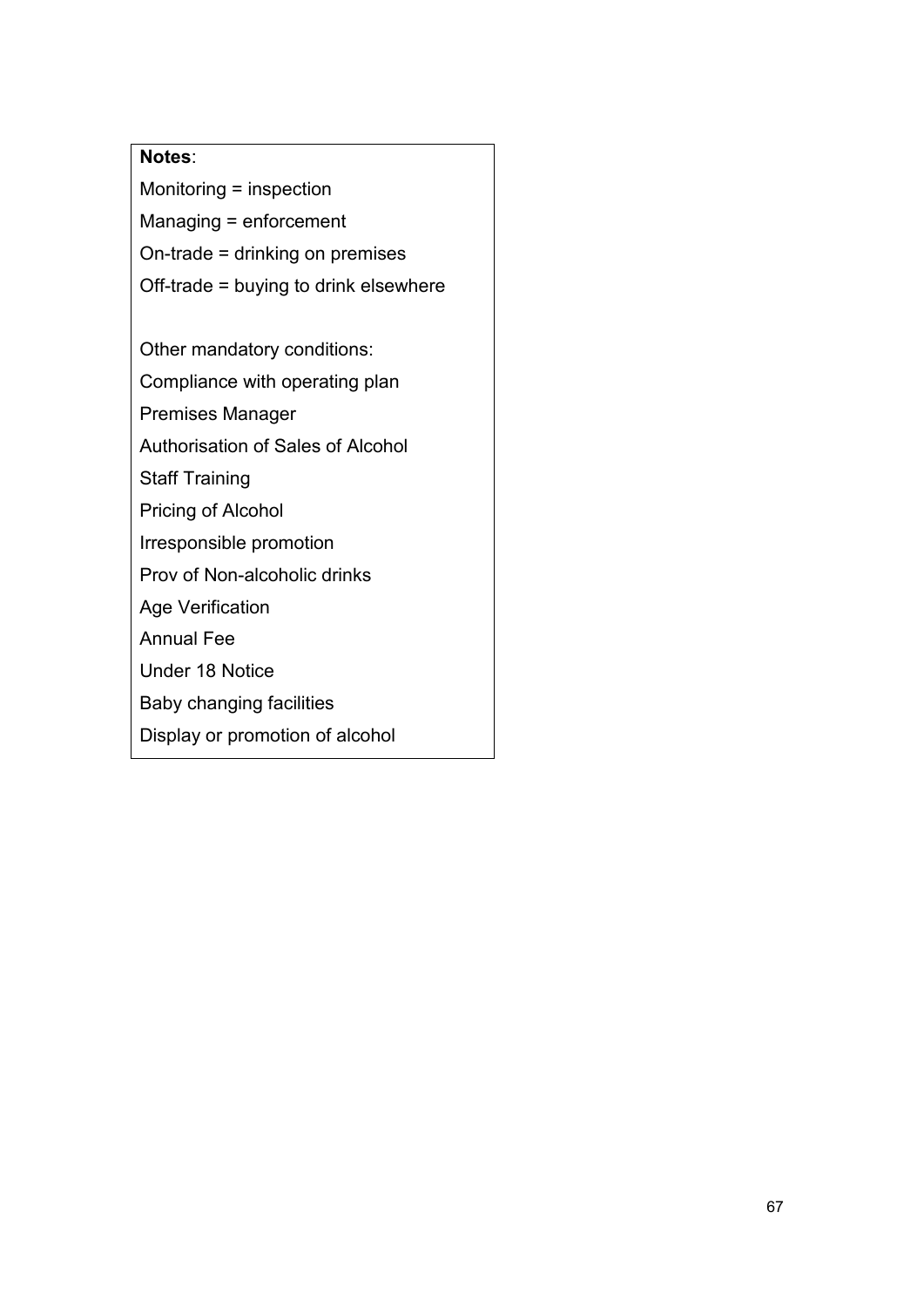# **Topic guide**

Can I ask you to confirm your role in inspection and enforcement of alcohol licensing?

- in relation to MUP specifically?
- in relation to illicit/ unlicensed sales of alcohol?

## Introductory thoughts on MUP

What do you think of MUP? Has that changed? How does MUP compare to other mandatory conditions?

# Experience of compliance MUP by trade type

What has been your experience of supporting compliance with MUP in ontrade?

- Talk through a positive experience why easy/difficult or positive/negative?
- Talk through a negative experience.

What has been your experience of supporting compliance with MUP in offtrade with big premises i.e. chains?

- Talk through a positive experience.
- Talk through a negative experience.

What has been your experience of supporting compliance MUP in off-trade with small premises i.e. independent shops?

- Talk through a positive experience.
- Talk through a negative experience.

# MUP enforcement

How does MUP compare to other mandatory conditions (in terms of enforcement)?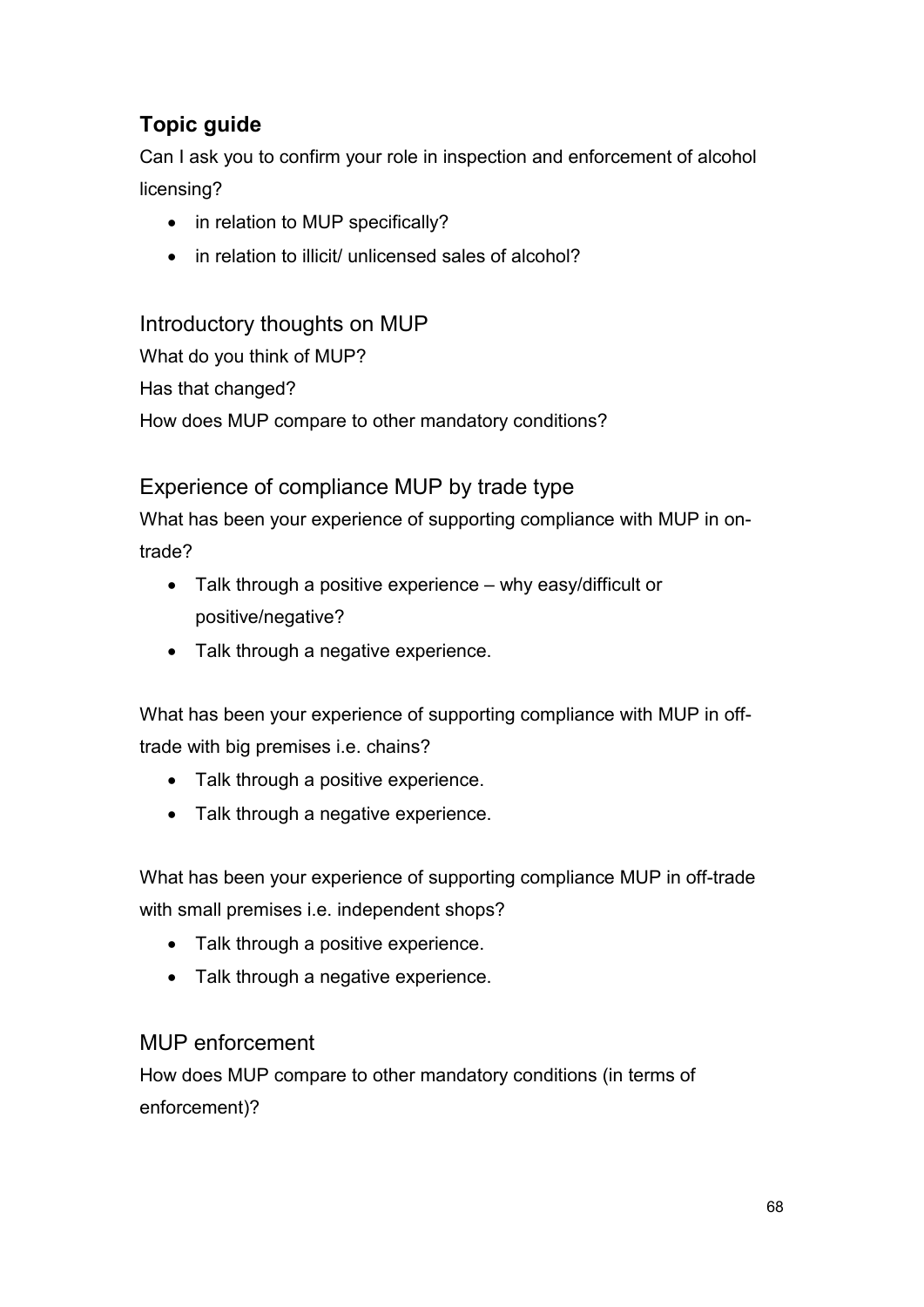For premises with ongoing mandatory issues, how has the implementation of MUP been for them?

How easy is it for LSOs to help a premises not in line with MUP? What support did you provide? Verbal/notice

Have you had to submit a breach of compliance notice for the Licensing Board to consider a review of a premises in relation to MUP? If so can you describe the situation?

Have you noticed premises finding ways of getting around the spirit of MUP, whilst remaining compliant?

What was your experience of illicit/ unlicensed sales of alcohol prior to the introduction of MUP?

Has that changed since MUP was introduced? What is your experience of illicit/unlicensed sales since the introduction of MUP?

Are you aware of any intelligence that suggests illegal ways to get around MUP being used (e.g. under the counter, selling off the back of a van)?

More general questions around MUP implementation (to help pick up anything missed) Has the introduction of MUP influenced your work? If so, how? If not, why do you think that is?

How prepared did you feel for implementation?

Benefits/problems of the implementation?

Unintended consequences of implementation?

Is there anything that could be done to improve the implementation of MUP?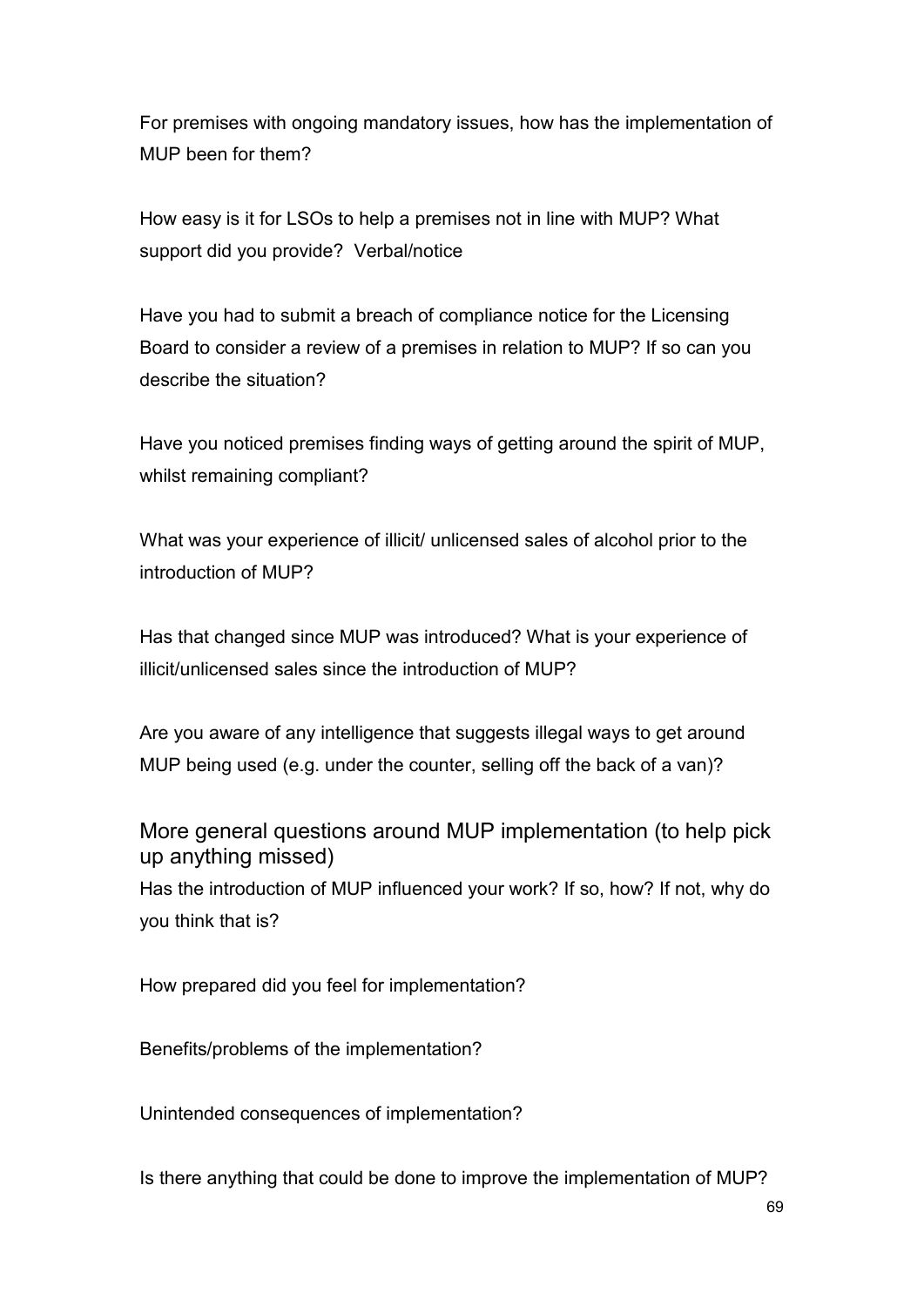## Closing remarks

Is there anything further I should be asking you?

We will analyse the interviews and create a report.

The initial findings will be reviewed by the National LSO network, prior to our final write up, to see if they fit with their understanding and experience of the situation.

Would you like to receive a copy of the final report (in a year or so)? If so I assume your current contact details are the best to send it to.

Do you have any questions for me?

Thank you for your help.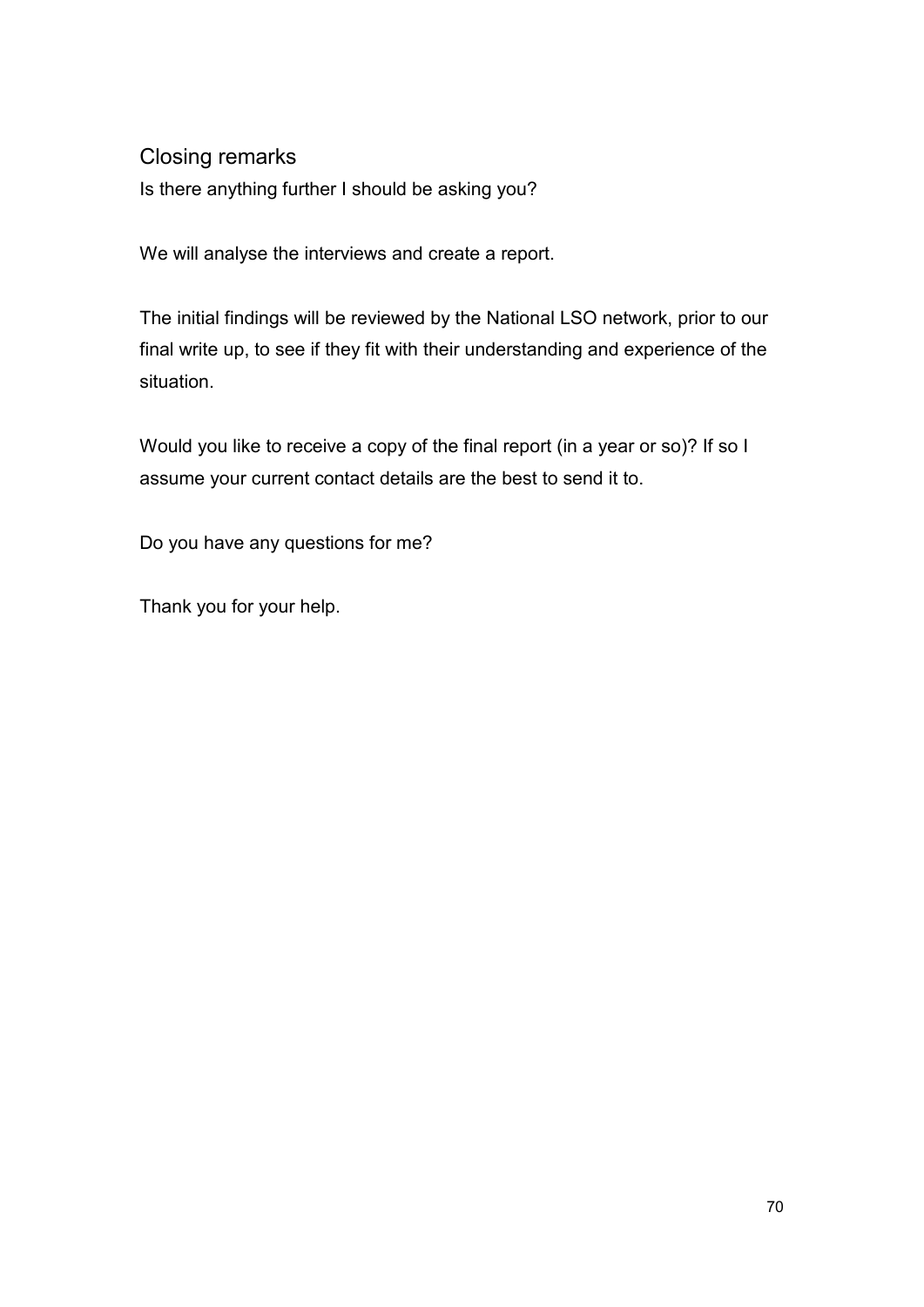# **Appendix 3: Participant information sheet**

### **Evaluation of minimum unit pricing (MUP) for alcohol**

### **Research study on experiences of inspection and enforcement of compliance with MUP**

### Participant information sheet (July 2018)

We would like to invite you to take part in this study conducted and funded by NHS Health Scotland. Before you decide whether you would like to participate or not, we would like to explain why this study is being carried out and what your involvement would be.

If you have any questions about the study, please contact the study lead Elinor Dickie, Public Health Intelligence Adviser (contact details are at the end of the document).

#### What are we doing?

We are inviting staff involved in the inspection and enforcement of Minimum Unit Pricing (MUP) of alcohol to take part in interviews for this evaluation research study. This study aims to find out about perceptions and experience of inspection and enforcement of the implementation of MUP in Scotland.

This study is one component of a much broader evaluation of MUP. Research Governance for this study is being provided by the 'MUP Evaluation Compliance (Licensing) Study Advisory Group' and the research has had a favourable opinion from NHS Health Scotland's Research Development Group. We plan to interview a minimum of 15 people employed in inspection and enforcement of MUP.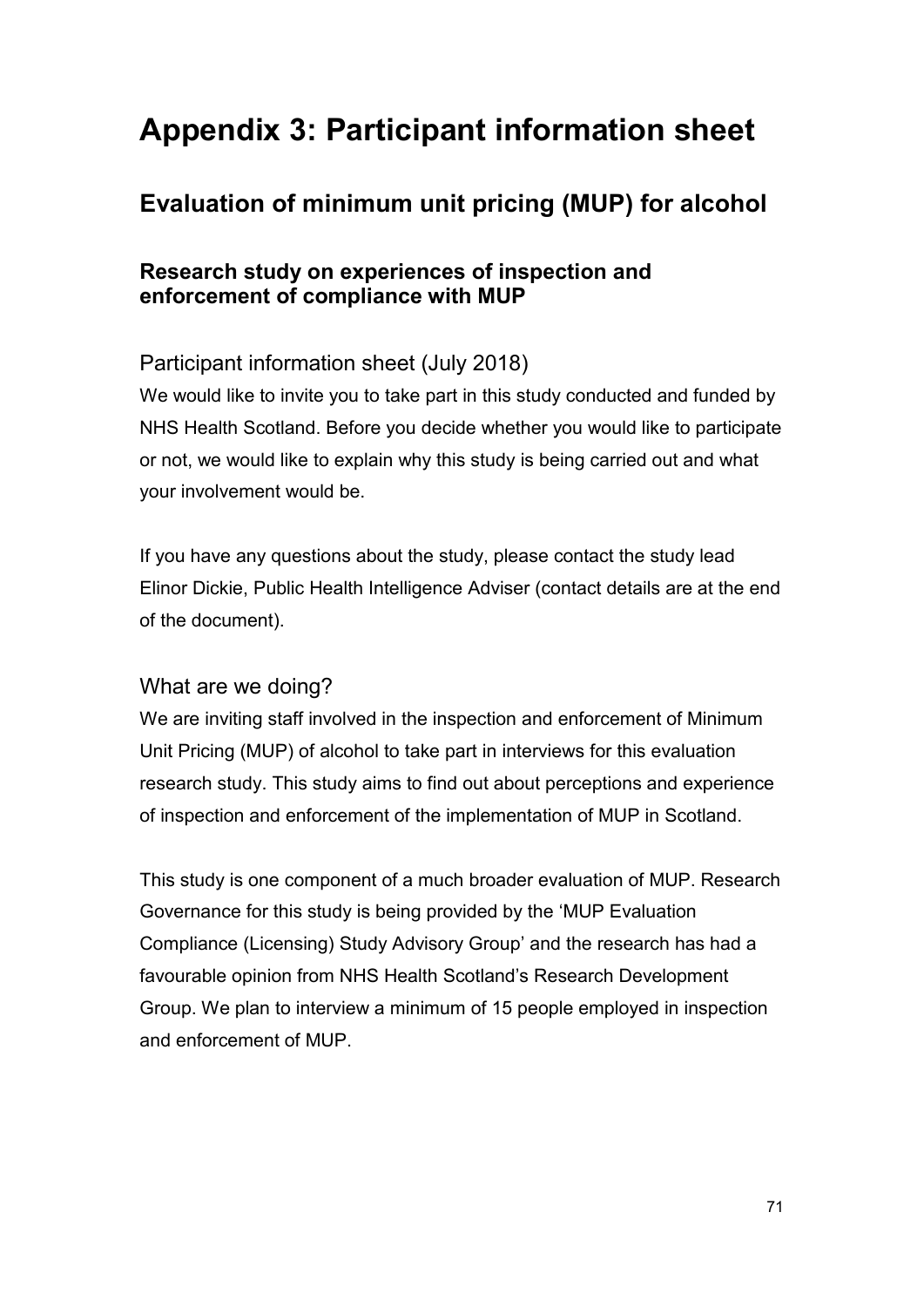#### Why have I been asked to participate?

You have been asked to participate in the context of your professional role supporting inspection and enforcement of MUP.

#### What would taking part involve?

The interview will last around one hour and will be done over the telephone at a time convenient to you. Interviews will be audio-recorded and transcribed, with your permission, to ensure an accurate record of the discussion. You will be asked about your experience of the implementation of MUP and supporting compliance with this mandatory licensing condition.

The recording and transcript will only be accessible to members of the research team and the transcription company, who will have signed a confidentiality agreement. The audio recording will be deleted on publication of the study report, in approximately one year. The transcript will be anonymous and be kept for a minimum of 5 years after publication of the study report. All data will be stored safely and securely.

Participation is voluntary; you do not have to participate if you do not want to. If you do wish to take part you will be asked to sign and return a consent form.

You can stop the interview at any time without giving a reason.

#### Will my information be kept confidential?

All data will be stored in a secure location and will be kept confidential. Only the research team, support staff transferring the file and the transcription company will have access to it. You will not be identified in the study report.

We will adhere to data protection legislation. The data controller for this study is NHS Health Scotland. Should you have any concerns regarding your privacy please contact our Data Protection Officer Duncan Robertson (telephone: 0131 314 5436; email: [DuncanRobertson@nhs.net\)](mailto:DuncanRobertson@nhs.net).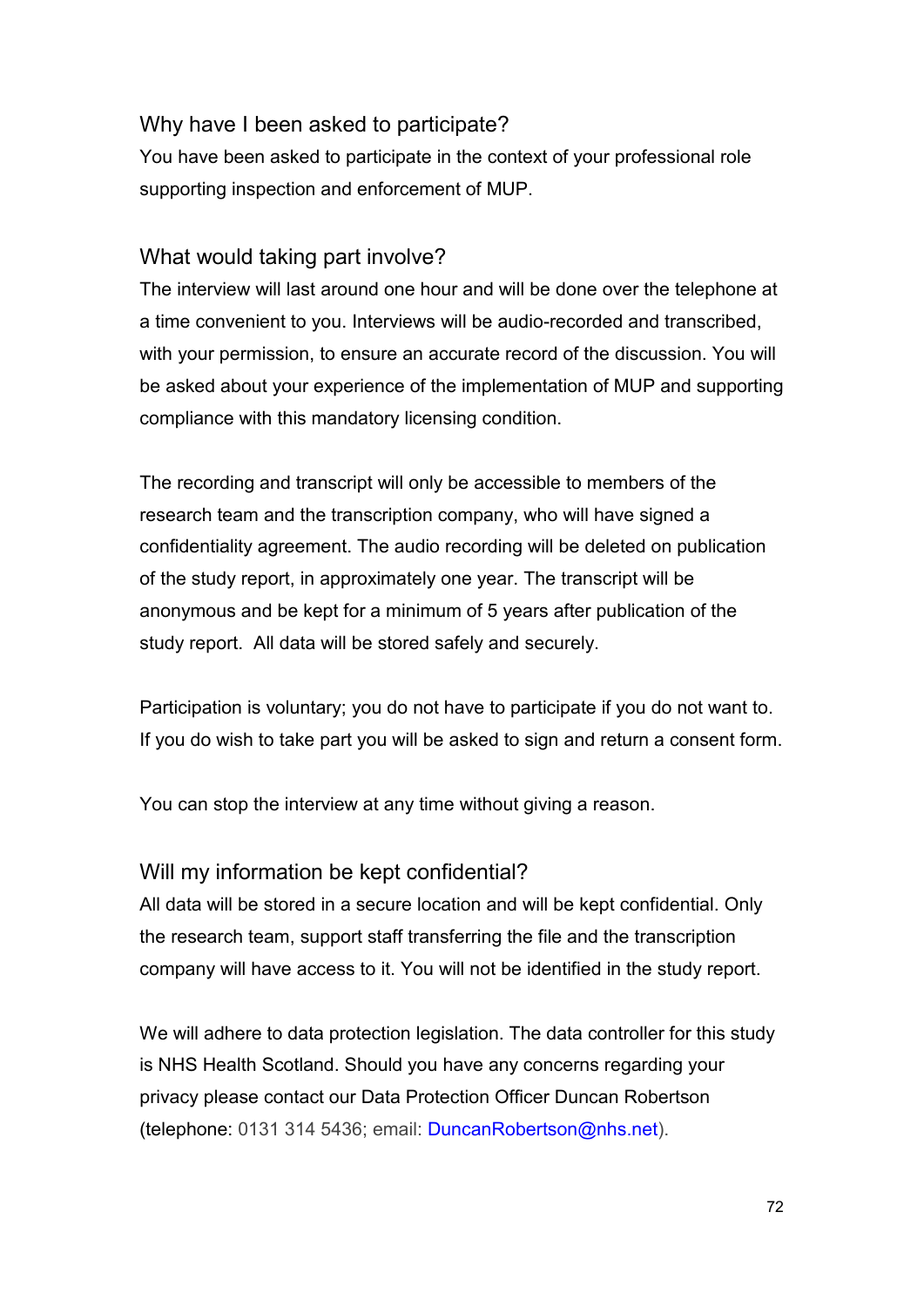The legal basis for the processing of your personal information is that it is in support of a task in the public interest. Your personal data will be processed only so long as is required for this study. If we are able to anonymise or pseudonymise the personal data you provide we will undertake this, and will endeavour to minimise the processing of personal data wherever possible.

#### How will the information be used?

The interview transcript will be analysed by the internal NHS Health Scotland study team, and anonymous quotations will be used in our report. Interim anonymised findings will be discussed with the Evaluation Advisory Group, LSO network, and other relevant stakeholders. The report will feed into the wider MUP evaluation results as well as being published and disseminated on its own, to audiences such as the Scottish Government and LSOs.

We will only keep your contact details if you indicate in your consent form that you are happy to be contacted after interview or that you would like a copy of the report.

#### How do I participate?

If you are interested in participating or have any questions about the study please contact us on: 0131 314 5452; [elinor.dickie@nhs.net](mailto:elinor.dickie@nhs.net)

Having read this information sheet, if you are happy to participate in this study please contact Elinor Dickie [\(elinor.dickie@nhs.net\)](mailto:elinor.dickie@nhs.net) for the consent form and to arrange your interview. The consent form must be initialled and signed (electronic signature is acceptable) before the date of your interview. We are hoping to interview people from a range of geographical areas and roles, therefore please could you tell us:

- Job role
- Location you cover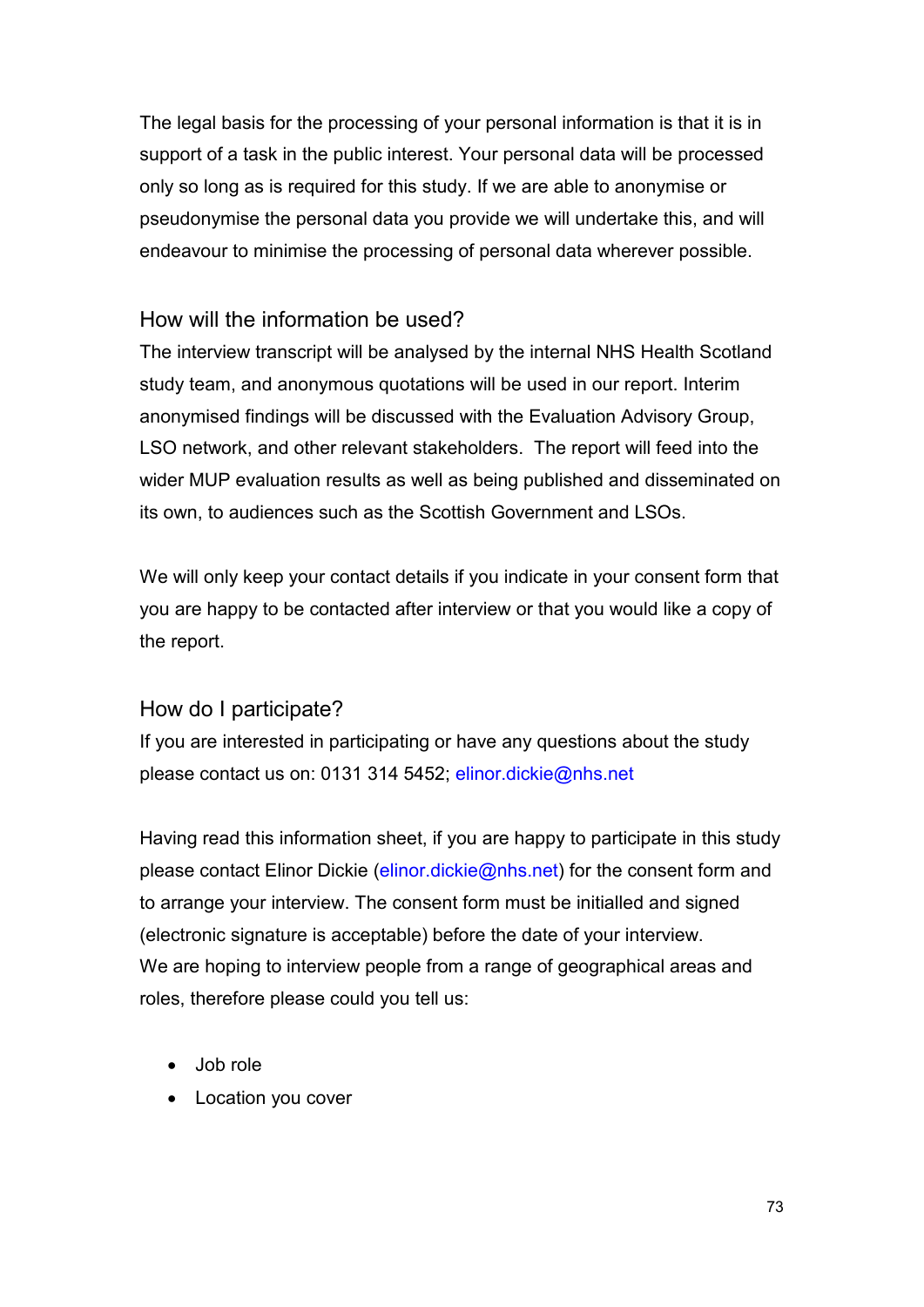#### What if I no longer want to participate?

If you do participate then decide you no longer want to carry on with the study, you can withdraw your participation up to one week after your interview by contacting Elinor Dickie. If you do withdraw from the study up to one week after your interview we will remove your data from our analysis and securely destroy the data. After that period it will not be possible to remove your data from our analysis should you decide to withdraw at a later time.

### If I am unhappy with how the study has been conducted who do I contact?

If you have any complaints in relation to how the study has been conducted please contact Rebecca Sludden, Research Services, NHS Health Scotland 0141 414 2760, [Rebecca.Sludden@nhs.net](mailto:Rebecca.Sludden@nhs.net)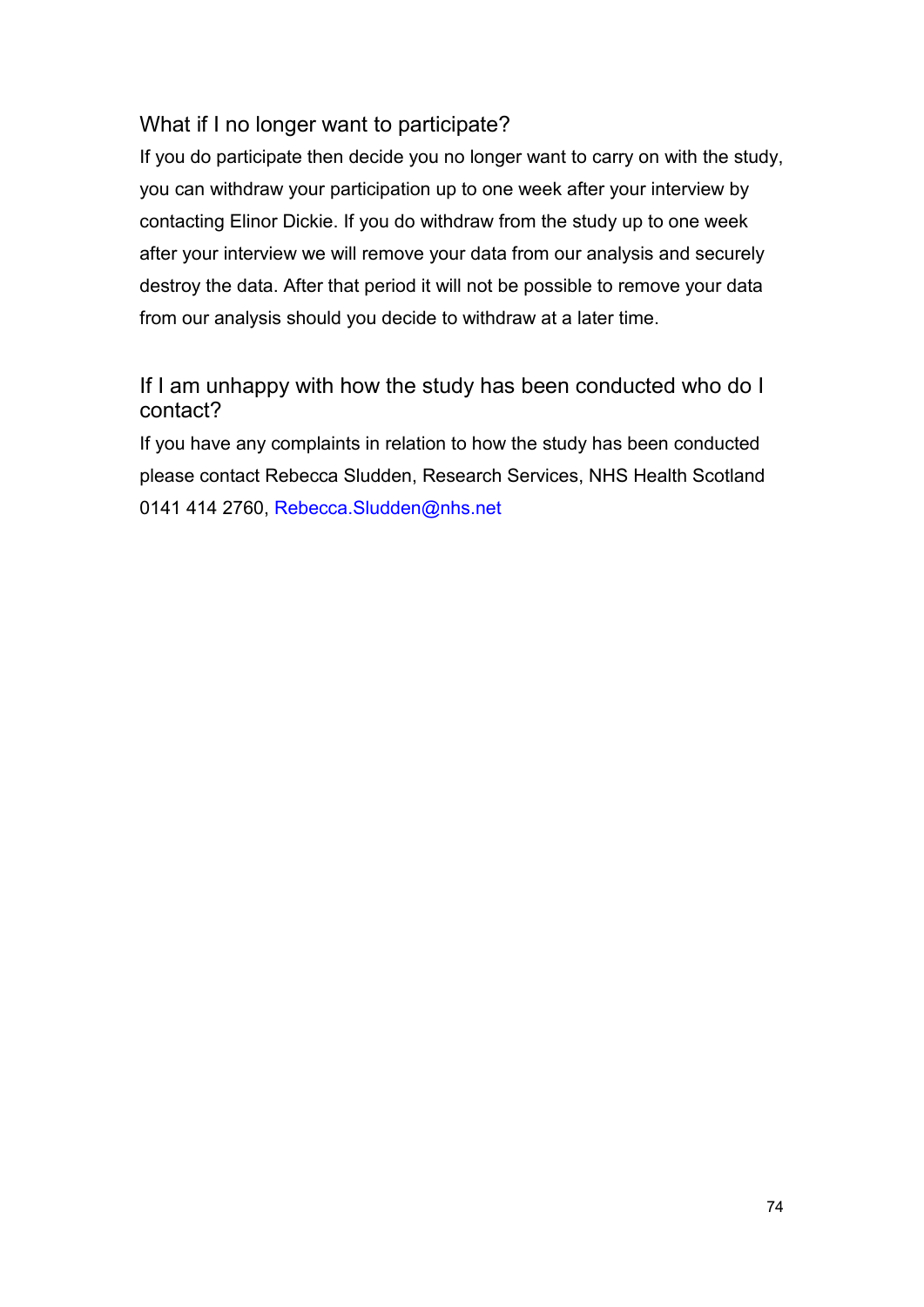# **Appendix 4: Participant consent form**

### **Evaluation of minimum unit pricing (MUP) for alcohol**

#### **Research study on experiences of inspection and enforcement of compliance with MUP**

Project lead: Elinor Dickie, NHS Health Scotland

Consent form for participant interview Please read each of the statements below, and initial where you are happy to grant consent. If you have any questions please contact Elinor Dickie (telephone: 0131 314 5452; email: [elinor.dickie@nhs.net\)](mailto:elinor.dickie@nhs.net).

This consent form is to ensure that you understand the nature of this research and have given your consent to participate in this study. Your participation is entirely voluntary and you are free to change your mind about taking part at any time.

The interview should take around an hour and with your permission be audiorecorded to ensure the information is accurately recorded. Your information will be stored safely and securely. Anything that could identify you will be changed or removed.

Before deciding whether to take part or not please read the attached information sheet, and feel free to ask us any questions you have. If you are happy to participate please complete this consent form and email to [elinor.dickie@nhs.net](mailto:elinor.dickie@nhs.net) before your interview. The consent form must be initialled and signed (electronic signature is acceptable).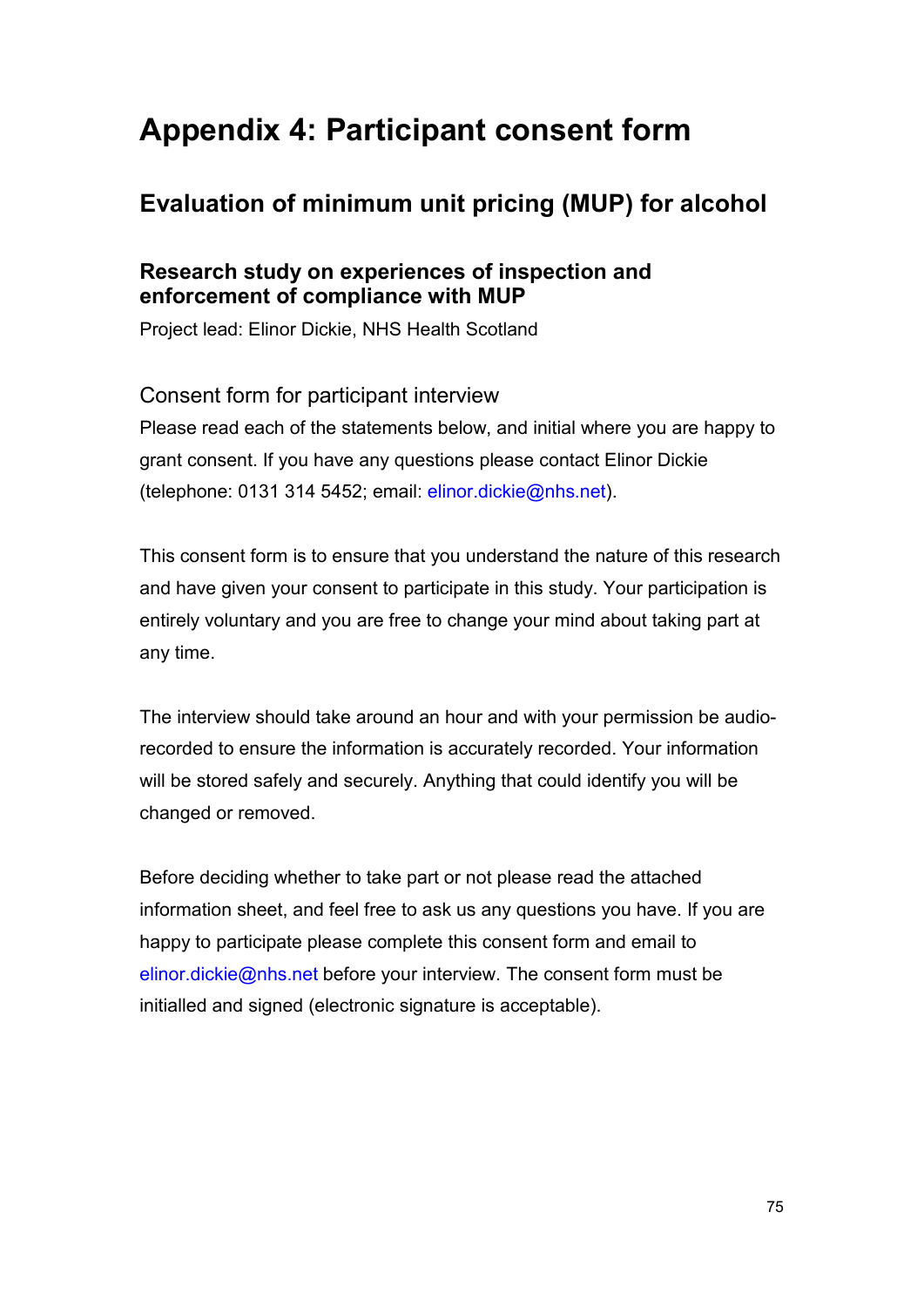Please initial box (do not tick):

| <b>Statement</b>                                                  | <b>Initial</b> |
|-------------------------------------------------------------------|----------------|
| I confirm that I have read and understood the participant         |                |
| information sheet for the above study. I have had the chance      |                |
| to ask any questions and am satisfied with the answers given.     |                |
| I understand that I can contact the study team after the          |                |
| interview with any questions I may have in the future.            |                |
| I agree to the interview being audio recorded and transcribed     |                |
| (by an outside transcription company who will have signed a       |                |
| confidentiality agreement).                                       |                |
| I understand that anonymised quotations from my interview         |                |
| may be used in research reports, presentations and                |                |
| publications but my identity will not be revealed.                |                |
| I understand that the recording of the interview will be          |                |
| destroyed at the end of the project, but the anonymised           |                |
| transcript will be retained for a minimum of 5 years from         |                |
| publication of the study report. (We keep your personal data,     |                |
| such as name and contact details only for contacting you with     |                |
| study results if you express interest below.)                     |                |
| I understand my participation is voluntary and that I am free to  |                |
| withdraw from the study at any time without giving a reason. I    |                |
| understand that I can stop the interview at any time and I do     |                |
| not need to answer any questions that I do not wish to without    |                |
| giving a reason.                                                  |                |
| After the interview, I understand that if I want to withdraw from |                |
| the study I can do this within one week of participation, by      |                |
| contacting the research team. If I do withdraw within one week    |                |
| my information will be removed and destroyed.                     |                |
| I agree to my anonymous interview transcript being shared         |                |
| with the research team in Health Scotland and academic            |                |
| colleagues and researchers who we might collaborate with as       |                |
| part of the research process, including colleagues at the         |                |
| University of Stirling and the University of Sheffield who are    |                |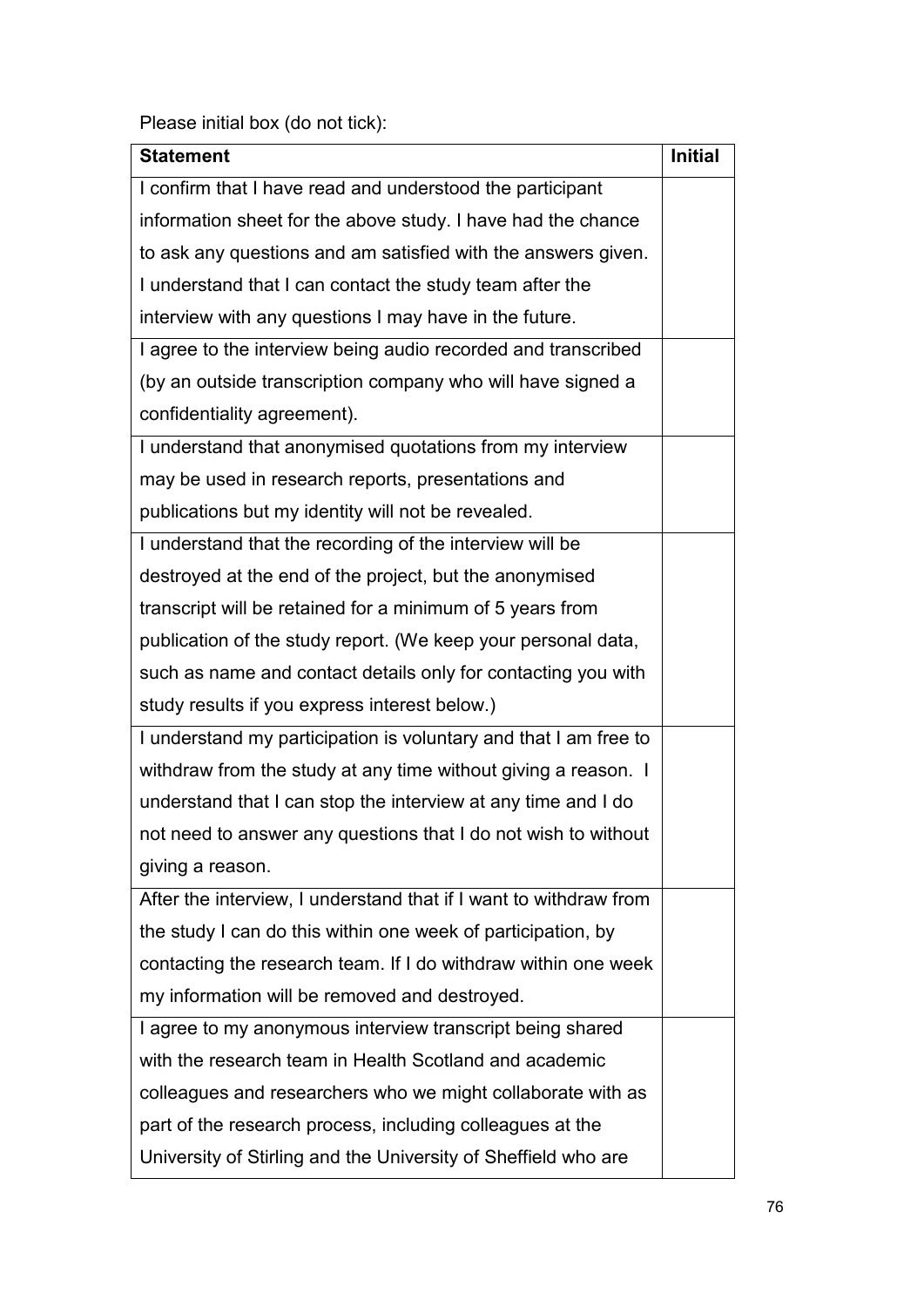| <b>Statement</b>                                                | <b>Initial</b> |
|-----------------------------------------------------------------|----------------|
| currently putting in a research bid for a sister study.         |                |
| I agree to be contacted after the interview if required, for    |                |
| example queries around interview content.                       |                |
| Please indicate here if you would like us to send you a copy of |                |
| the final report.                                               |                |
| I confirm I am signing for myself as the participant.           |                |
| I agree to take part in the above study.                        |                |

| Participant name:      |      |
|------------------------|------|
| Participant signature: | Date |
|                        |      |
| Interviewer name:      |      |
| Interviewer signature: | Date |
|                        |      |

\_\_\_\_\_\_\_\_\_\_\_\_\_\_\_\_\_\_\_\_\_\_\_\_\_\_\_\_\_\_\_\_\_\_\_\_\_\_\_\_\_\_\_\_\_\_\_\_\_\_\_\_\_\_\_\_\_\_\_\_\_\_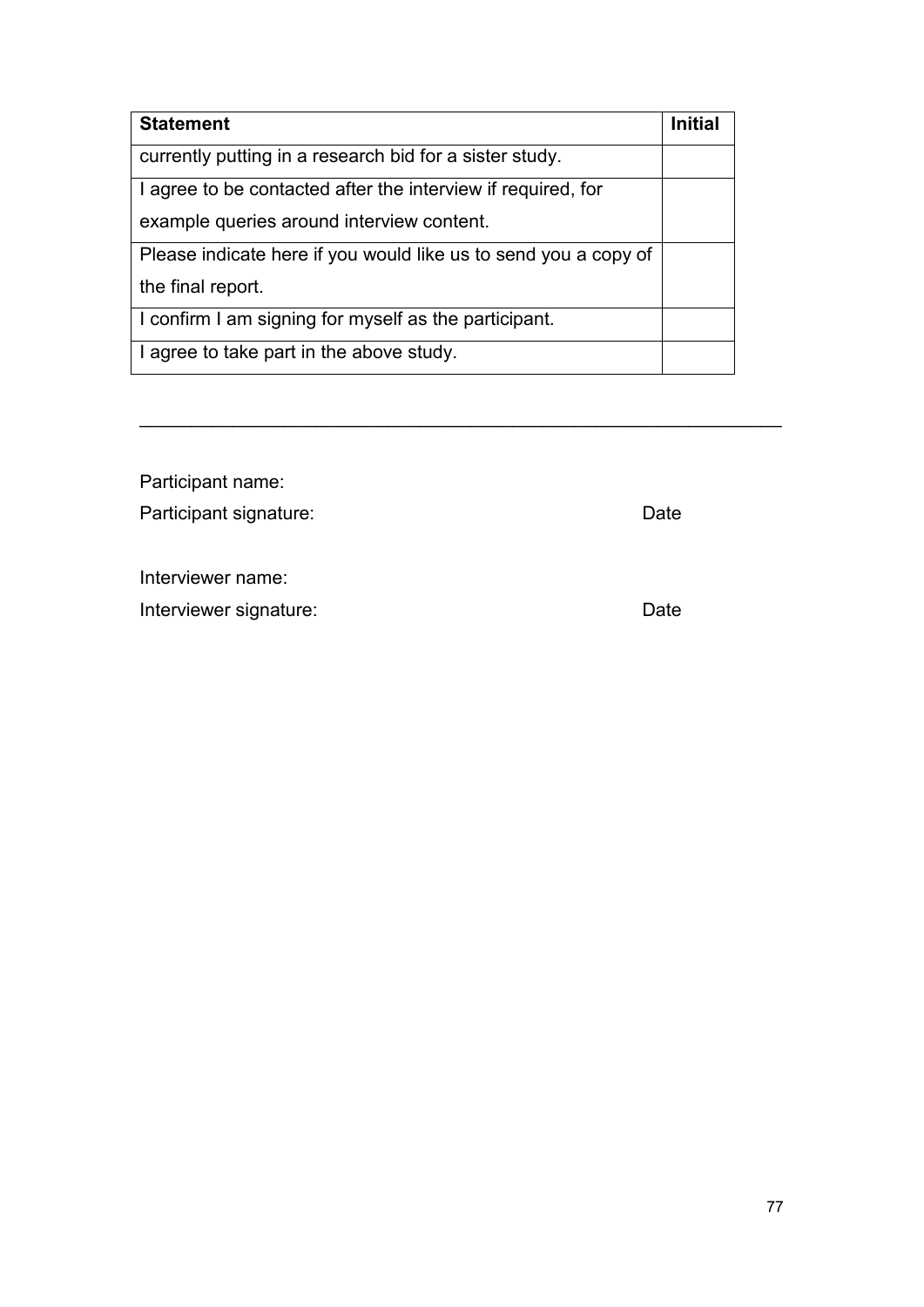# **Appendix 5: Analytical framework Coding framework**

- **1** Participant role in relation to MUP talking about their own role(s) in relation to MUP.
	- 1.1 My LSO role
	- 1.2 My TSO role
	- 1.3 My Police role
- **2** Perception of others role perception of others' role(s) in inspection and enforcement in relation to MUP.
	- 2.1 Other LSO role
	- 2.2 Other TSO role
	- 2.3 Other Police role
	- 2.4 Others role
- **3** View of MUP as an intervention how participant considers MUP as an intervention, whether or not they agree with it and why.
- **4** Other non-MUP tools to reduce alcohol consumption views of, or comparison with MUP, other potential tools or interventions to reduce alcohol consumption.
- **5** Participant's own preparedness pre MUP. 5.1 Participant comms received pre MUP – communication from whom and in what form, expect between colleagues, network and from Scottish Government.

5.2 Participant readiness for MUP introduction – participant sense of whether they were ready for MUP.

**6** Licensed premises preparedness for MUP.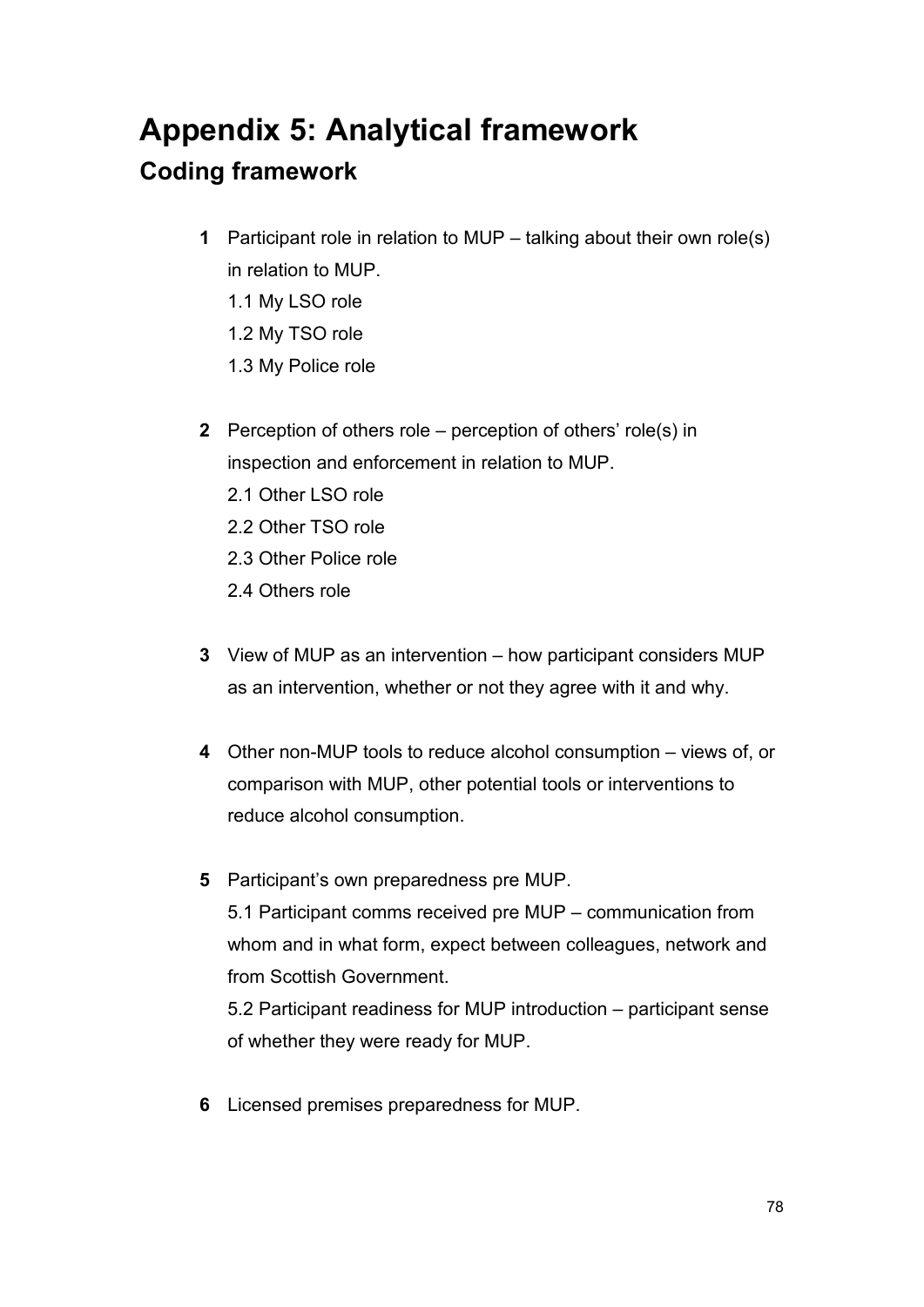6.1 Comms by participant to licensed premises pre MUP– communication from participant to licensed premises to help them prepare for MUP, what form was it in. 6.2 Comms to licensed premises from others pre MUP – communication to/between licensed premises and others to prepare for MUP, from whom and in what form. 6.3 Licensed premises readiness for MUP – participant's perception of licensed premises as to whether they were ready for MUP.

**7** Impact of MUP on participant's work.

7.1 MUP impact on workload – impact on workload i.e. no. of visits or revisits, duration of visits.

7.2 MUP impact on work practices – whether / how MUP has changed what they need to do in their job, including prioritisation. 7.3 Tasks involved to check compliance – process participant follows to check premises is compliant with MUP, please include summary if they refer to/describe checking other mandatory conditions.

**8** MUP vs other mandatory conditions – how participants compare MUP in relation to other mandatory conditions – and include reference to commentary for other conditions.

8.1 Generic MUP vs 'other' condition – i.e. "overall not particularly different to other conditions".

8.2 Pricing of alcohol.

8.3 Promotion.

8.4 Age verification.

8.5 Signage.

8.6 Personal licence renewal.

8.7 Provision of non-alcoholic drinks (not a specific condition, but spoken about in a similar way).

8.8 Other condition specified.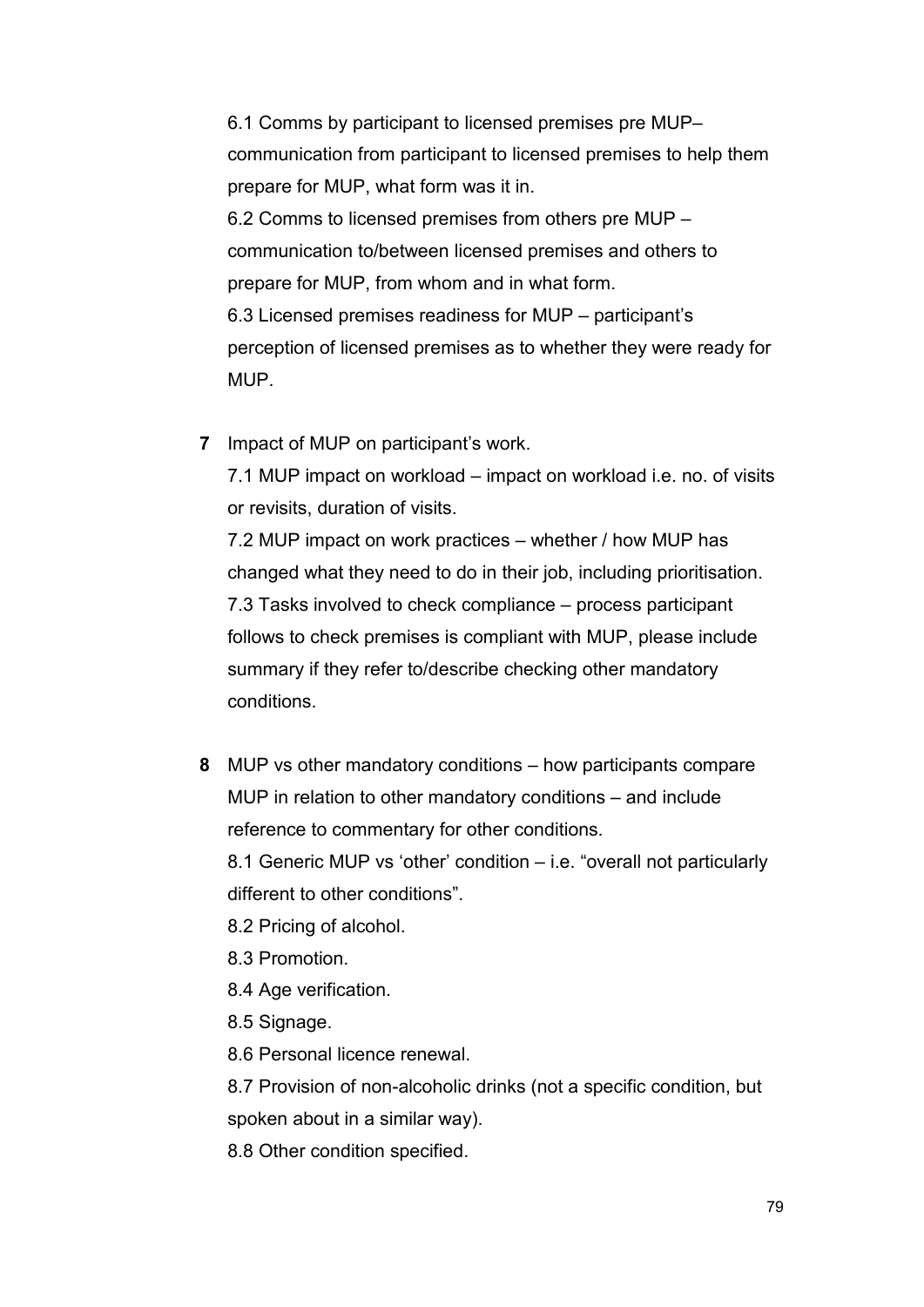- **9** Profile of MUP participant's perception of the importance of MUP within their industry, or by the Scottish Government, or among the public.
- **10** Knowledge and awareness of MUP participant's perception of whether and to what extent the following categories of people were aware of MUP being implemented and how it would affect their work/life.

10.1 Licensed premises staff knowledge and awareness.

10.2 Public knowledge and awareness – general public, or alcohol consumers.

**11** Implementation of MUP as a mandatory condition (actions by licensed premises to implement MUP).

11.1 Off-trade large/major trader, implementation (RECORD participant phrasing of retailer type).

11.2. Off-trade small/independent trader, implementation (RECORD participant phrasing of retailer type).

11.3 Off-trade (unspecified), implementation – unspecified which type of trader.

11.4 On-trade, implementation.

- 11.5 Mixed trade businesses, implementation.
- **12** Implementation in general how participant felt the process went (asked at the end of the interview), including comparisons to other policies.

12.1 What helped the implementation process (benefits).

12.2 Difficulties/barriers to the implementation process (problems).

12.3 Improvements that could be made to the implementation process.

12.4 Unintended consequences of implementation process i.e. knock-on effects.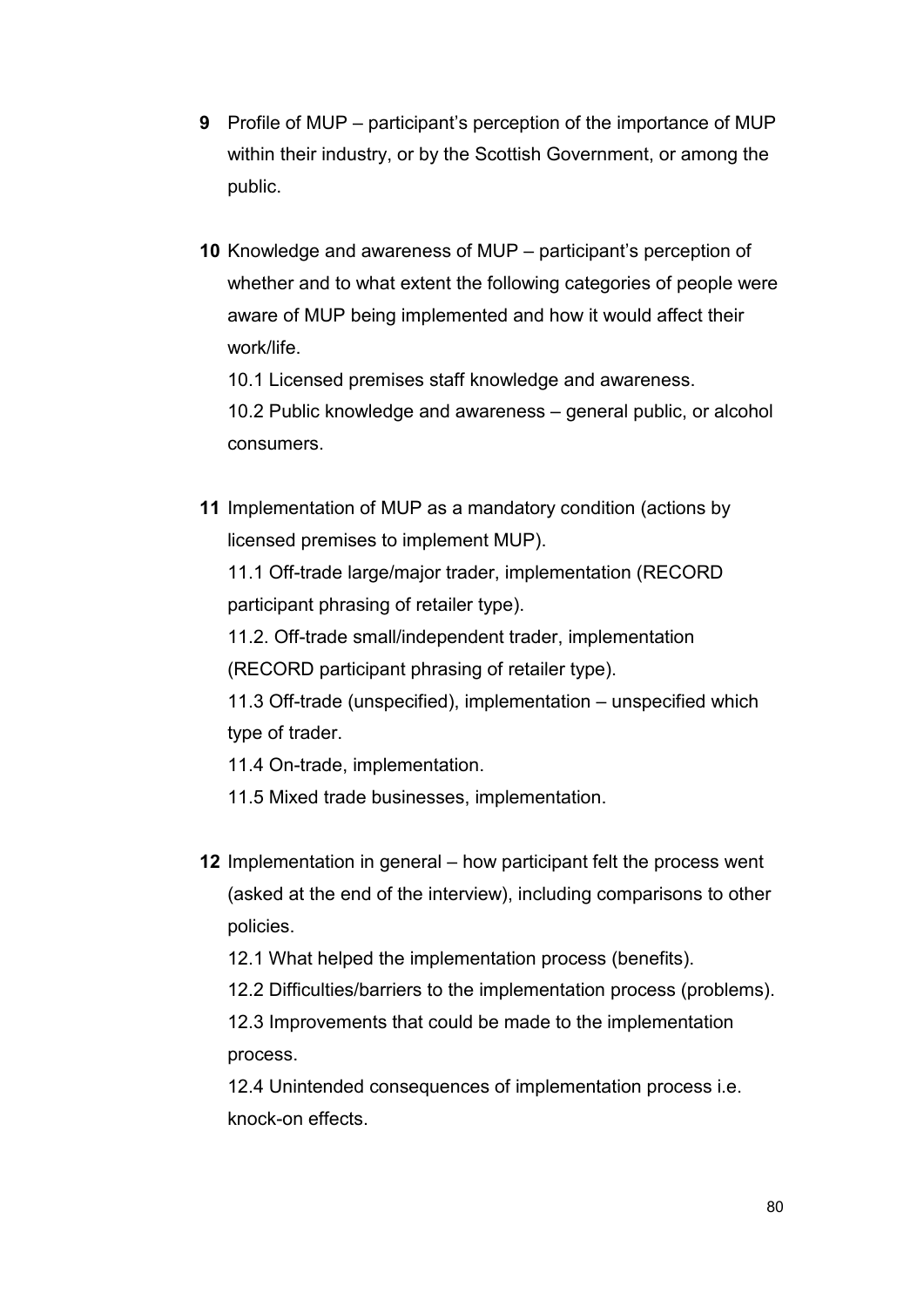- **13** Impact on licensed premises impact of MUP on premises, i.e. increased workload.
	- 13.1 Off-trade large/major trader, impact on.
	- 13.2 Off-trade small/independent trader, impact on.

13.3 Off-trade (unspecified), impact on – unspecified which type of trader.

13.4 On-trade, impact on.

13.5 Mixed (on- & off- trade), impact on.

**14** Accounts of non-compliance (and/or resolution) with MUP – whether and the scale of non-compliance within individual premises, and reason and/or motivation behind it, how it was identified, and what the response was.

14.1 Off-trade large/major trader, non-compliance.

14.2 Off-trade small/independent trader, non-compliance.

14.3 Off-trade (unspecified), non-compliance.

14.4 On-trade, non-compliance.

14.5 Mixed, non-compliance.

- 14.6 Ongoing/ future non-compliance.
- **15** Identification of non-compliance how participant finds out about non-compliance to MUP.

15.1 Identification of non-compliance on a (routine) visit – going to check on premises and spotting things.

15.2 Intel via professional networks (own and others) – Intelligence – information in relation to non-compliance which they then followed up.

15.3 Intel via licensed premises reporting other licensed premises.

15.4 Intel via members of the public reporting licensed premises.

**16** Formal caution – experience of applying an enforcement notice to a premises.

**17** Effectiveness of MUP.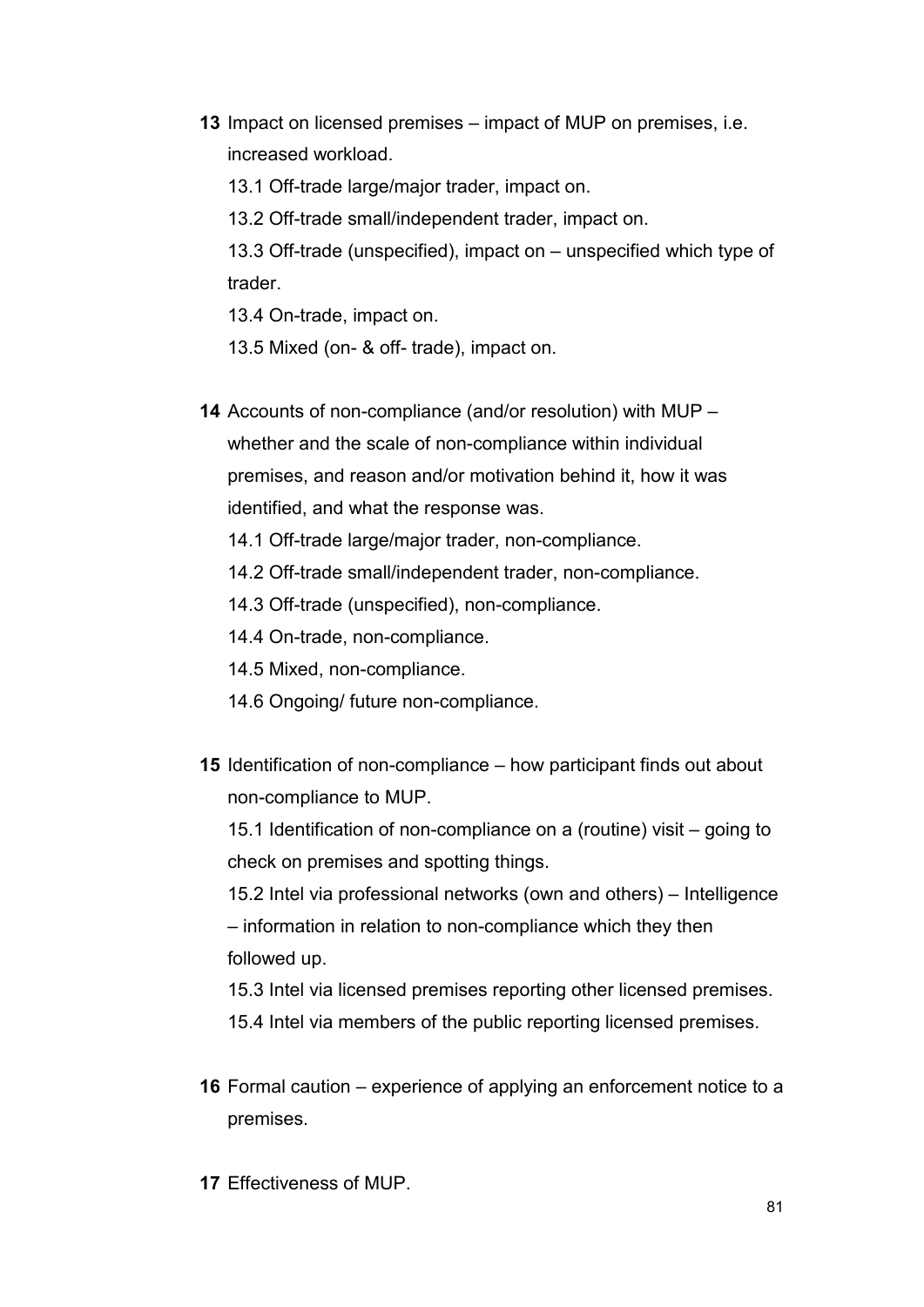17.1 Consumer behaviour re. MUP – view on whether and how MUP has influenced consumer purchasing/drinking, including substitution etc, please include information about subpopulations also.

17.2 Licensed premises behaviour since MUP– whether Licensed premises have changed how they operate in relation to stocking/promotions, etc.

17.3 On product / by producers since MUP – any change noted on products available, change in size/strength/branding etc. 17.4 Additional unintended consequences of MUP – since MUP is in place have there been positive or negative effects that were unintended (note when analysing look at illicit activity and consumer behaviour codes).

**18** Illicit trade associated with introduction of MUP.

18.1 Identification of illicit trade activity – how find out about illicit trade i.e. through tip offs.

18.2 Nature of illicit trade – for example back of the van sales or adulteration of alcohol.

- **19** Cross border activity in relation to alcohol following introduction of MUP – specifically reference to buying alcohol from outside of **Scotland**
- **20** Other illegal activity related to alcohol crimes/illegal/illicit activities related to alcohol but not specifically MUP i.e. theft, anti-social behaviour.
- **21** Other illegal activity NOT related to alcohol any other crime mentioned that doesn't fall within one of the other codes.
- **22** View on the alcohol consumption in Scotland participant's views on drinking patterns, behaviours and context, drinking in Scotland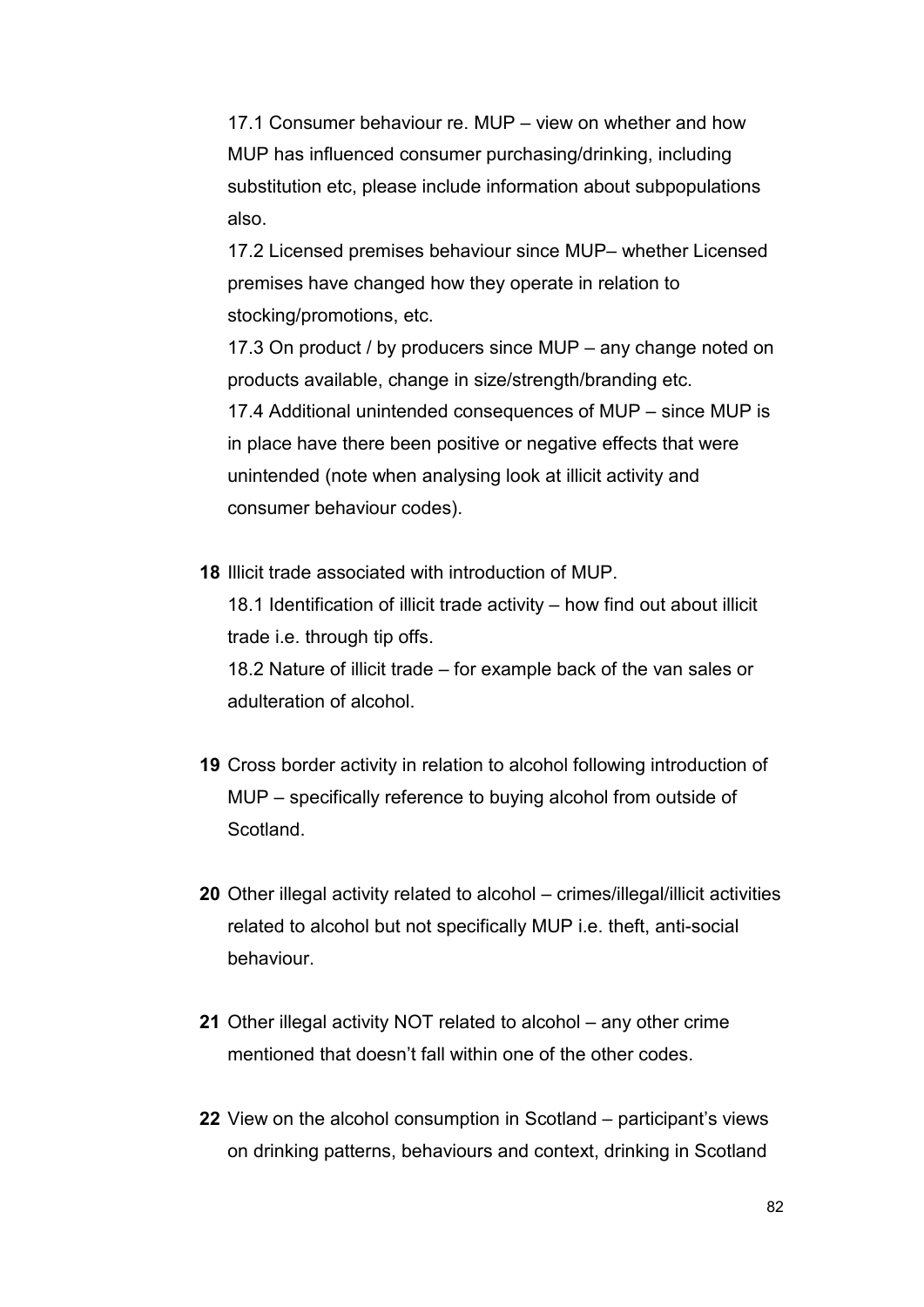as a whole, for views on individual or groups of drinkers – not specific to MUP.

- **23** Miscellaneous things that we think the evaluation would like to know about but do not fit in any of the other categories. 23.1 Wholesaler – any data in relation to wholesalers. 23.2 Other miscellaneous but relevant to evaluation.
- **24** Attitude towards MUP evaluation (either this study or wider evaluation).
- **25** Interviewer chat any sections where there is nothing of substance for analysis, i.e. the interviewer introducing themselves, speaking about the wider evaluation project, checking demographics etc.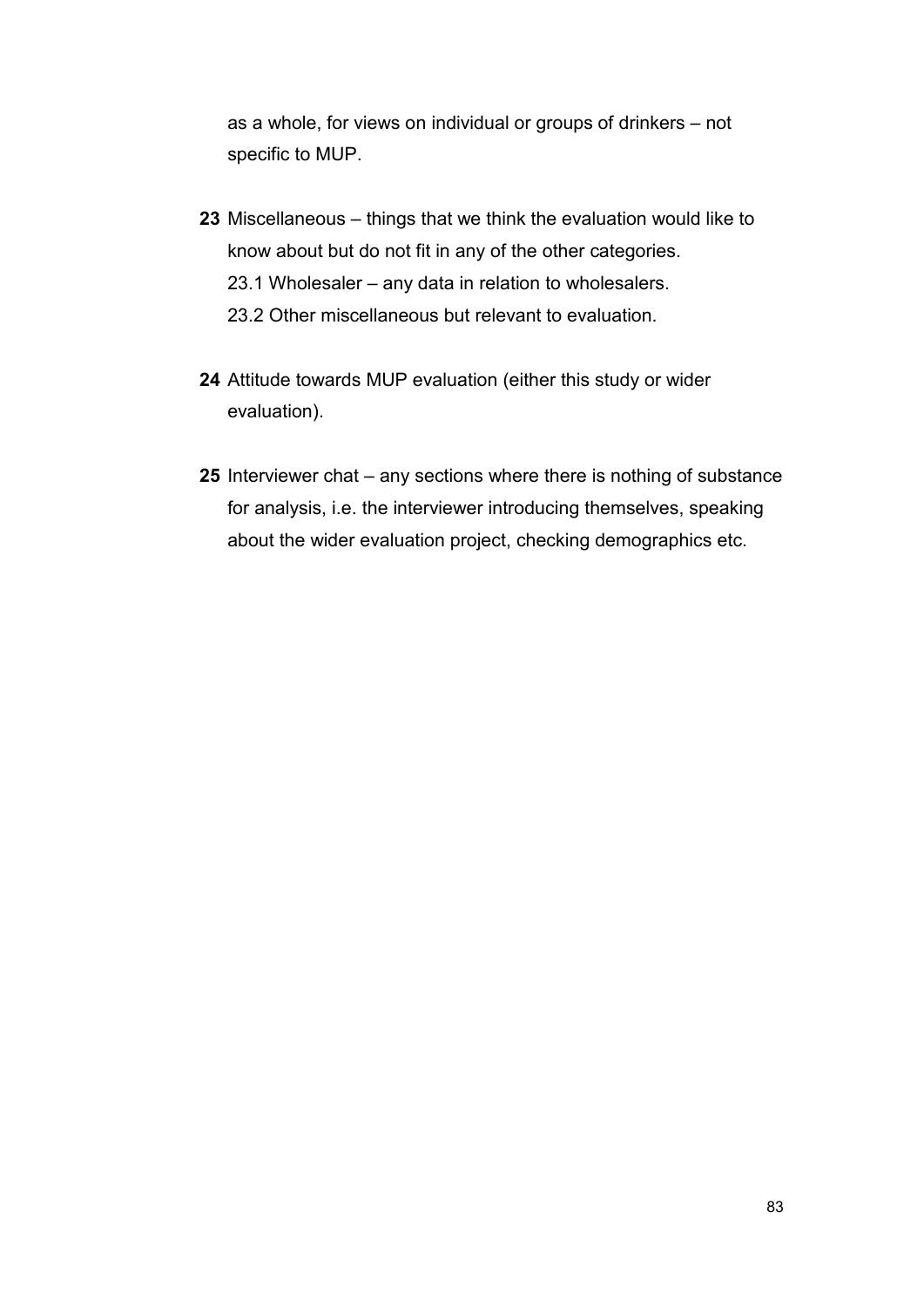## **6. References**

 1 [www.webarchive.org.uk/wayback/archive/20170701194022/http://www.](http://www.webarchive.org.uk/wayback/archive/20170701194022/http:/www.gov.scot/Publications/2009/03/04144703/0) [gov.scot/Publications/2009/03/04144703/0](http://www.webarchive.org.uk/wayback/archive/20170701194022/http:/www.gov.scot/Publications/2009/03/04144703/0)

<sup>2</sup> [www.supremecourt.uk/cases/docs/uksc-2017-0025-judgment.pdf](http://www.supremecourt.uk/cases/docs/uksc-2017-0025-judgment.pdf)

<sup>3</sup> Craig P, Dieppe P, MacIntyre S et al. Developing and evaluating complex interventions: the new Medical Research Council guidance. London: Medical Research Council; 2008. Available at:

[www.mrc.ac.uk/documents/pdf/complex-interventions-guidance](http://www.mrc.ac.uk/documents/pdf/complex-interventions-guidance/)

<sup>4</sup> Mayne J. Contribution analysis: An approach to exploring cause and effect. ILAC Brief No.16. Rome, Italy: ILAC; 2008. Available at: [www.innonet.org/resources/node/437](http://www.innonet.org/resources/node/437)

<sup>5</sup> [www.healthscotland.scot/publications/minimum-unit-pricing-mup-evaluation](http://www.healthscotland.scot/publications/minimum-unit-pricing-mup-evaluation)

<sup>6</sup> MacGregor A, Sharp C, Mabelis J and Corbett J. An evaluation of the implementation of the objectives of the Licensing (Scotland) Act 2005: First interim report summary. Scottish Centre for Social Research. Edinburgh: NHS Health Scotland; 2011.

<sup>7</sup> MacGregor A, Sharp C, Mabelis J and Corbett J. An evaluation of the implementation of, and compliance with, the objectives of the Licensing (Scotland) Act 2005: Second interim report summary. Scottish Centre for Social Research. Edinburgh: NHS Health Scotland; 2012.

<sup>8</sup> MacGregor A, Sharp C, Mabelis J and Corbett J. An evaluation of the implementation of, and compliance with, the objectives of the Licensing (Scotland) Act 2005: Final Report. Scottish Centre for Social Research. Edinburgh: NHS Health Scotland; 2013.

<sup>9</sup> Jones-Webb R, Nelson T, McKee P and Toomey T. An implementation model to increase the effectiveness of alcohol control policies. *American Journal of Health Promotion* 2014. Vol. 28(5).

<sup>10</sup> Eadie D, Stead M, MacKintosh AM et al. Are retail outlets complying with national legislation to protect children from exposure to tobacco displays at point of sale? Results from the first compliance study in the UK. PLoS ONE 11(3). 2016.

<sup>11</sup> www.mygov.scot/minimum-unit-pricing/overview/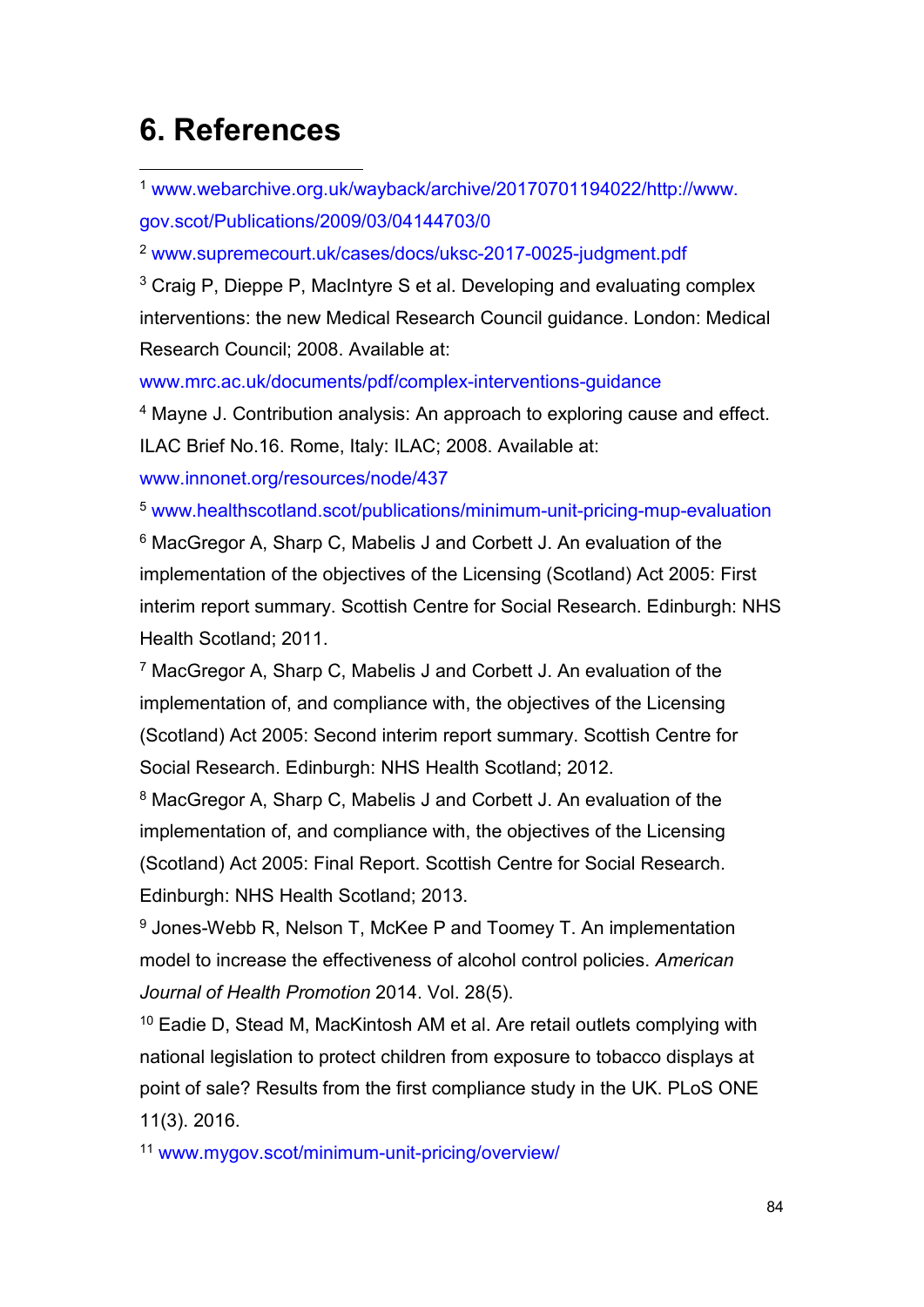12 [www.gov.scot/publications/licensing-scotland-act-2005-section-142](http://www.gov.scot/publications/licensing-scotland-act-2005-section-142-guidance-licensing-boards-local-authorities/pages/13/) [guidance-licensing-boards-local-authorities/pages/13/](http://www.gov.scot/publications/licensing-scotland-act-2005-section-142-guidance-licensing-boards-local-authorities/pages/13/)

<sup>13</sup> [www.tsscot.co.uk/about-us/what-trading-standards](http://www.tsscot.co.uk/about-us/what-trading-standards)

<sup>14</sup> [www2.gov.scot/Topics/Statistics/Browse/Crime-Justice/PubLiquor](https://www2.gov.scot/Topics/Statistics/Browse/Crime-Justice/PubLiquor)

<sup>15</sup> [www.healthscotland.scot/publications/minimum-unit-pricing-evaluation](http://www.healthscotland.scot/publications/minimum-unit-pricing-evaluation-compliance-study)[compliance-study](http://www.healthscotland.scot/publications/minimum-unit-pricing-evaluation-compliance-study)

<sup>16</sup> Ritchie, Lewis, McNaughton-Nicholls & Ormiston (eds). *Qualitative Research Practice*. Second Edition. London: Sage Publishing; 2014.

<sup>17</sup> [www.gov.scot/Topics/Statistics/About/Methodology/](http://www.gov.scot/Topics/Statistics/About/Methodology/UrbanRuralClassification)

**[UrbanRuralClassification](http://www.gov.scot/Topics/Statistics/About/Methodology/UrbanRuralClassification)** 

<sup>18</sup> Scottish Government. Scottish Government Urban Rural Classification. Edinburgh: Crown; 2018. [www.gov.scot/Resource/0053/00533588.pdf](http://www.gov.scot/Resource/0053/00533588.pdf) (accessed 2 Oct 18)

 $19$  Gale et al. Using the framework method for the analysis of qualitative data in multi-disciplinary health research. *BMC Medical Research Methodology* 2013 13:117. [www.biomedcentral.com/1471-2288/13/117](http://www.biomedcentral.com/1471-2288/13/117)

<sup>20</sup> Birt et al. Member checking: A tool to enhance trustworthiness or merely a nod to validation? *Qualitative Health Research* 2016, 26 (13) 1802–1811. <sup>21</sup> Giles L and Robinson M. Monitoring and Evaluating Scotland's Alcohol Strategy: Monitoring Report 2019. Edinburgh: NHS Health Scotland; 2019. [www.healthscotland.scot/media/2587/mesas-monitoring-report-2019.pdf](http://www.healthscotland.scot/media/2587/mesas-monitoring-report-2019.pdf)